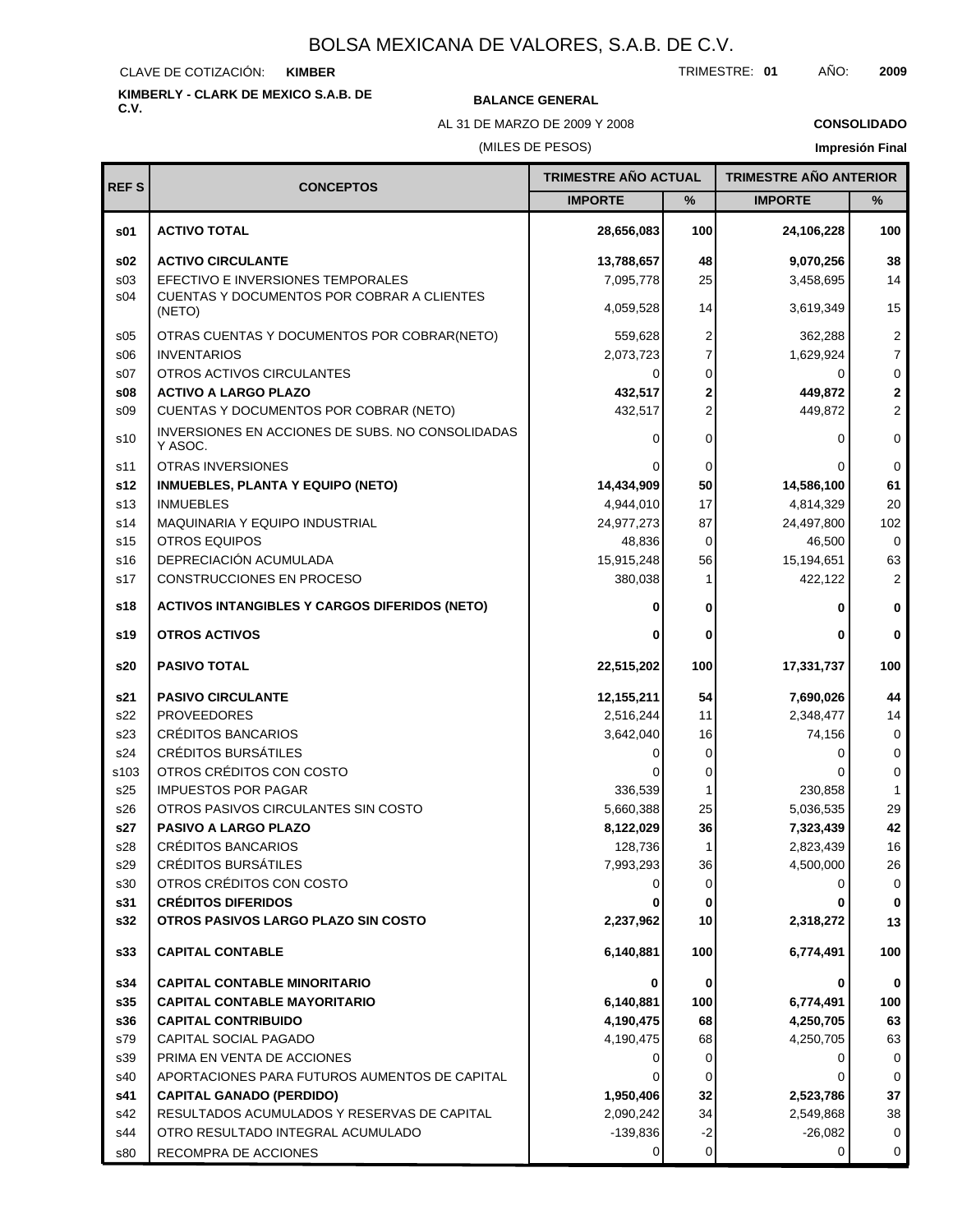# **KIMBERLY - CLARK DE MEXICO S.A.B.** CLAVE DE COTIZACIÓN: **KIMBER**

**BALANCE GENERAL** 

TRIMESTRE: **01** AÑO: **2009**

**CONSOLIDADO**

(MILES DE PESOS) DESGLOSE DE PRINCIPALES CONCEPTOS

# **Impresión Final**

| <b>REFS</b> |                                                                  | <b>TRIMESTRE AÑO ACTUAL</b> |                     | <b>TRIMESTRE AÑO ANTERIOR</b> |                       |
|-------------|------------------------------------------------------------------|-----------------------------|---------------------|-------------------------------|-----------------------|
|             | <b>CONCEPTOS</b>                                                 | <b>IMPORTE</b>              | %                   | <b>IMPORTE</b>                | %                     |
| \$03<br>s46 | <b>EFECTIVO E INVERSIONES TEMPORALES</b><br><b>EFECTIVO</b>      | 7,095,778<br>93,504         | 100<br>$\mathbf{1}$ | 3,458,695<br>144,723          | 100<br>$\overline{4}$ |
| s47         | <b>INVERSIONES TEMPORALES</b>                                    | 7,002,274                   | 99                  | 3,313,972                     | 96                    |
| \$07        | <b>OTROS ACTIVOS CIRCULANTES</b>                                 | 0                           | 100                 | 0                             | 100                   |
| s81<br>s82  | INSTRUMENTOS FINANCIEROS DERIVADOS<br>OPERACIONES DISCONTINUADAS | 0<br>0                      | 0<br>0              | 0<br>0                        | 0<br>$\mathbf 0$      |
| s83         | <b>OTROS</b>                                                     | 0                           | $\mathbf{0}$        | 0                             | $\mathbf 0$           |
| s18         | <b>ACTIVOS INTANGIBLES Y CARGOS DIFERIDOS (NETO)</b>             | 0                           | 100                 | 0                             | 100                   |
| s48         | <b>GASTOS AMORTIZABLES (NETO)</b>                                | 0                           | 0                   | 0                             | 0                     |
| s49         | <b>CRÉDITO MERCANTIL</b>                                         | 0                           | 0                   | 0                             | 0                     |
| s51         | <b>OTROS</b>                                                     | 0                           | $\mathbf{0}$        | 0                             | $\mathbf 0$           |
| s19         | <b>OTROS ACTIVOS</b>                                             | 0                           | 100                 | 0                             | 100                   |
| s85         | INSTRUMENTOS FINANCIEROS DERIVADOS                               | 0                           | 0                   | 0                             | 0                     |
| s50<br>s104 | <b>IMPUESTOS DIFERIDOS</b><br>BENEFICIOS A LOS EMPLEADOS         | 0<br>0                      | 0<br>0              | 0<br>0                        | $\mathbf 0$<br>0      |
| s86         | OPERACIONES DISCONTINUADAS                                       | 0                           | 0                   | 0                             | 0                     |
| s87         | <b>OTROS</b>                                                     | $\Omega$                    | $\mathbf{0}$        | $\Omega$                      | $\mathbf 0$           |
| s21         | <b>PASIVO CIRCULANTE</b>                                         | 12,155,211                  | 100                 | 7,690,026                     | 100                   |
| s52         | PASIVO EN MONEDA EXTRANJERA                                      | 4,853,809                   | 40                  | 1,324,701                     | 17                    |
| s53         | PASIVO EN MONEDA NACIONAL                                        | 7,301,402                   | 60                  | 6,365,325                     | 83                    |
| s26         | OTROS PASIVOS CIRCULANTES SIN COSTO                              | 5,660,388                   | 100                 | 5,036,535                     | 100                   |
| s88         | INSTRUMENTOS FINANCIEROS DERIVADOS<br><b>INTERESES POR PAGAR</b> | 184,012                     | 3<br>2              | 0                             | 0                     |
| s89<br>s68  | <b>PROVISIONES</b>                                               | 123,074<br>1,443,934        | 26                  | 106,092<br>1,177,309          | 2<br>23               |
| s90         | OPERACIONES DISCONTINUADAS                                       | 0                           | 0                   | 0                             | $\mathbf 0$           |
| s58         | OTROS PASIVOS CIRCULANTES                                        | 3,211,666                   | 57                  | 3,050,678                     | 61                    |
| s105        | BENEFICIOS A LOS EMPLEADOS                                       | 697,702                     | 12                  | 702,456                       | 14                    |
| s27         | <b>PASIVO A LARGO PLAZO</b>                                      | 8,122,029                   | 100                 | 7,323,439                     | 100                   |
| s59         | PASIVO EN MONEDA EXTRANJERA                                      | 128,736                     | 2                   | 2,823,439                     | 39                    |
| s60         | PASIVO EN MONEDA NACIONAL                                        | 7,993,293                   | 98                  | 4,500,000                     | 61                    |
| s31         | <b>CRÉDITOS DIFERIDOS</b>                                        | 0                           | 100                 | 0                             | 100                   |
| s65         | CRÉDITO MERCANTIL                                                | 0                           | 0                   | 0                             | 0                     |
| s67         | <b>OTROS</b>                                                     | 0                           | 0                   | 0                             | 0                     |
| s32         | OTROS PASIVOS LARGO PLAZO SIN COSTO                              | 2,237,962                   | 100                 | 2,318,272                     | 100                   |
| s66<br>s91  | <b>IMPUESTOS DIFERIDOS</b><br>BENEFICIOS A LOS EMPLEADOS         | 1,872,119<br>99,117         | 84<br>4             | 2,181,839<br>105,598          | 94<br>5               |
| s92         | OPERACIONES DISCONTINUADAS                                       | 0                           | 0                   | 0                             | 0                     |
| s69         | <b>OTROS PASIVOS</b>                                             | 266,726                     | 12                  | 30,835                        | $\mathbf{1}$          |
| s79         | <b>CAPITAL SOCIAL PAGADO</b>                                     | 4,190,475                   | 100                 | 4,250,705                     | 100                   |
| s37         | <b>NOMINAL</b>                                                   | 8,976                       | 0                   | 9,105                         | 0                     |
| s38         | ACTUALIZACIÓN                                                    | 4,181,499                   | 100                 | 4,241,600                     | 100                   |
|             |                                                                  |                             |                     |                               |                       |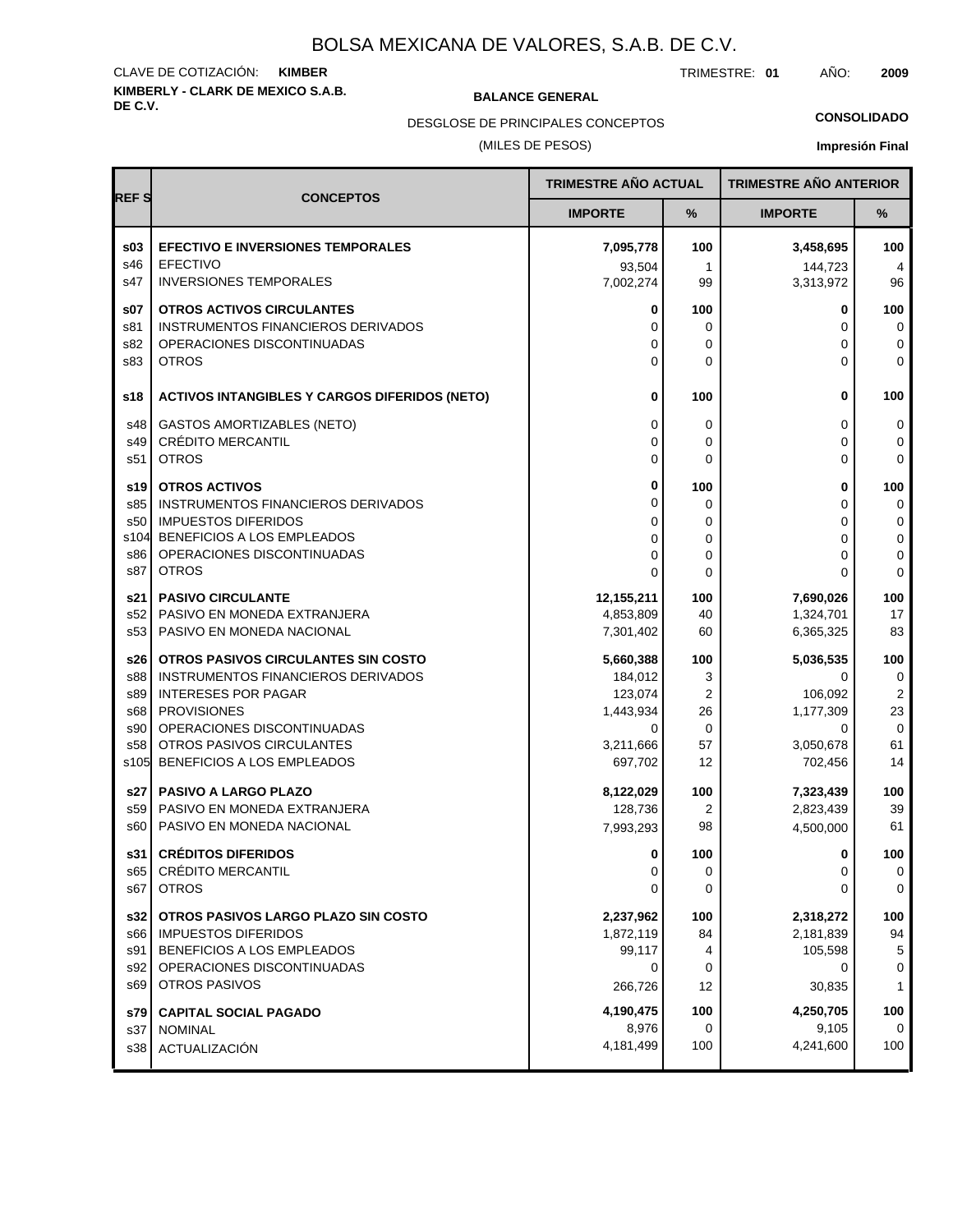# **KIMBERLY - CLARK DE MEXICO S.A.B.** CLAVE DE COTIZACIÓN: **KIMBER**

### **BALANCE GENERAL**

TRIMESTRE: **01** AÑO: **2009**

### **CONSOLIDADO**

DESGLOSE DE PRINCIPALES CONCEPTOS

### (MILES DE PESOS)

### **Impresión Final**

| <b>REFS</b> | <b>CONCEPTOS</b>                                                 | <b>TRIMESTRE AÑO ACTUAL</b> |               | <b>TRIMESTRE AÑO ANTERIOR</b> |             |
|-------------|------------------------------------------------------------------|-----------------------------|---------------|-------------------------------|-------------|
|             |                                                                  | <b>IMPORTE</b>              | $\frac{9}{6}$ | <b>IMPORTE</b>                | $\%$        |
| s42         | <b>RESULTADOS ACUMULADOS Y RESERVAS DE CAPITAL</b>               | 2,090,242                   | 100           | 2,549,868                     | 100         |
| s93         | RESERVA LEGAL                                                    | 645,822                     | 31            | 645,822                       | 25          |
| s43         | RESERVA PARA RECOMPRA DE ACCIONES                                |                             | 0             |                               | $\mathbf 0$ |
| s94         | <b>OTRAS RESERVAS</b>                                            |                             | 0             |                               | 0           |
| s95         | RESULTADO DE EJERCICIOS ANTERIORES                               | 573,534                     | 27            | 1,059,865                     | 42          |
| s45         | RESULTADO DEL EJERCICIO                                          | 870,886                     | 42            | 844,181                       | 33          |
| s44         | OTRO RESULTADO INTEGRAL ACUMULADO                                | -139,836                    | 100           | -26,082                       | 100         |
| s70         | RESULTADO ACUMULADO POR POSICIÓN MONETARIA                       |                             | 0             |                               | $\mathbf 0$ |
| s71         | RESULTADO POR TENENCIA DE ACTIVOS NO MONETARIOS                  |                             | 0             |                               | $\mathbf 0$ |
| s96         | EFECTO ACUMULADO POR CONVERSIÓN                                  | 7,824                       | -6            | $-3,881$                      | 15          |
| s97         | EFECTO ACUMULADO POR VALUACIÓN DE INST. FIN.<br><b>DERIVADOS</b> | $-147,660$                  | 106           | $-22,201$                     | 85          |
| s98         | RESULTADO POR IMPUESTOS DIFERIDOS                                |                             | 0             |                               | 0           |
| s100        | <b>OTROS</b>                                                     |                             | 0             |                               | 0           |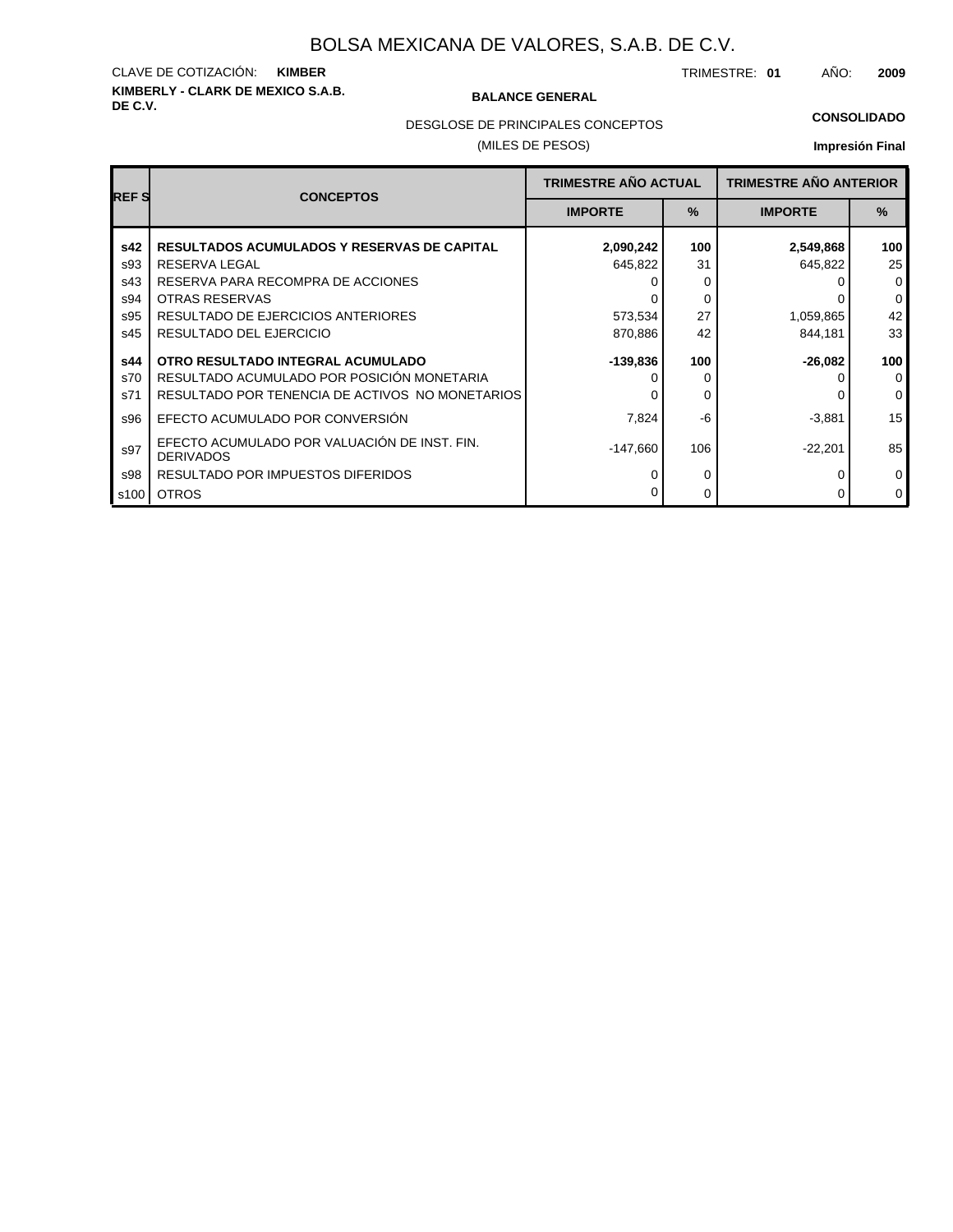# **KIMBERLY - CLARK DE MEXICO S.A.B.** CLAVE DE COTIZACIÓN: **KIMBER**

### **BALANCE GENERAL**

TRIMESTRE: **01** AÑO: **2009**

**CONSOLIDADO**

(MILES DE PESOS) DATOS INFORMATIVOS

**Impresión Final**

| <b>REFS</b> | <b>CONCEPTOS</b>                             | TRIMESTRE AÑO ACTUAL | <b>TRIMESTRE AÑO ANTERIOR</b> |
|-------------|----------------------------------------------|----------------------|-------------------------------|
|             |                                              | <b>IMPORTE</b>       | <b>IMPORTE</b>                |
| s72         | CAPITAL DE TRABAJO                           | 1,633,446            | 1,380,230                     |
| s73         | FONDO PARA PENSIONES Y PRIMA DE ANTIGÜEDAD   | 222.911              | 289,499                       |
| s74         | NUMERO DE FUNCIONARIOS (*)                   |                      | 0                             |
| s75         | NUMERO DE EMPLEADOS (*)                      | 2,397                | 2,353                         |
| s76         | NUMERO DE OBREROS (*)                        | 4,373                | 4,235                         |
| s77         | NUMERO DE ACCIONES EN CIRCULACIÓN (*)        | 1,094,884,015        | 1,110,621,015                 |
| s78         | NUMERO DE ACCIONES RECOMPRADAS (*)           | 18,989,800           | 28,470,900                    |
| s101        | <b>EFECTIVO RESTRINGIDO</b>                  |                      | 0                             |
| s102        | DEUDA CON COSTO DE ASOCIADAS NO CONSOLIDADAS |                      | $\Omega$                      |

(\*) DATOS EN UNIDADES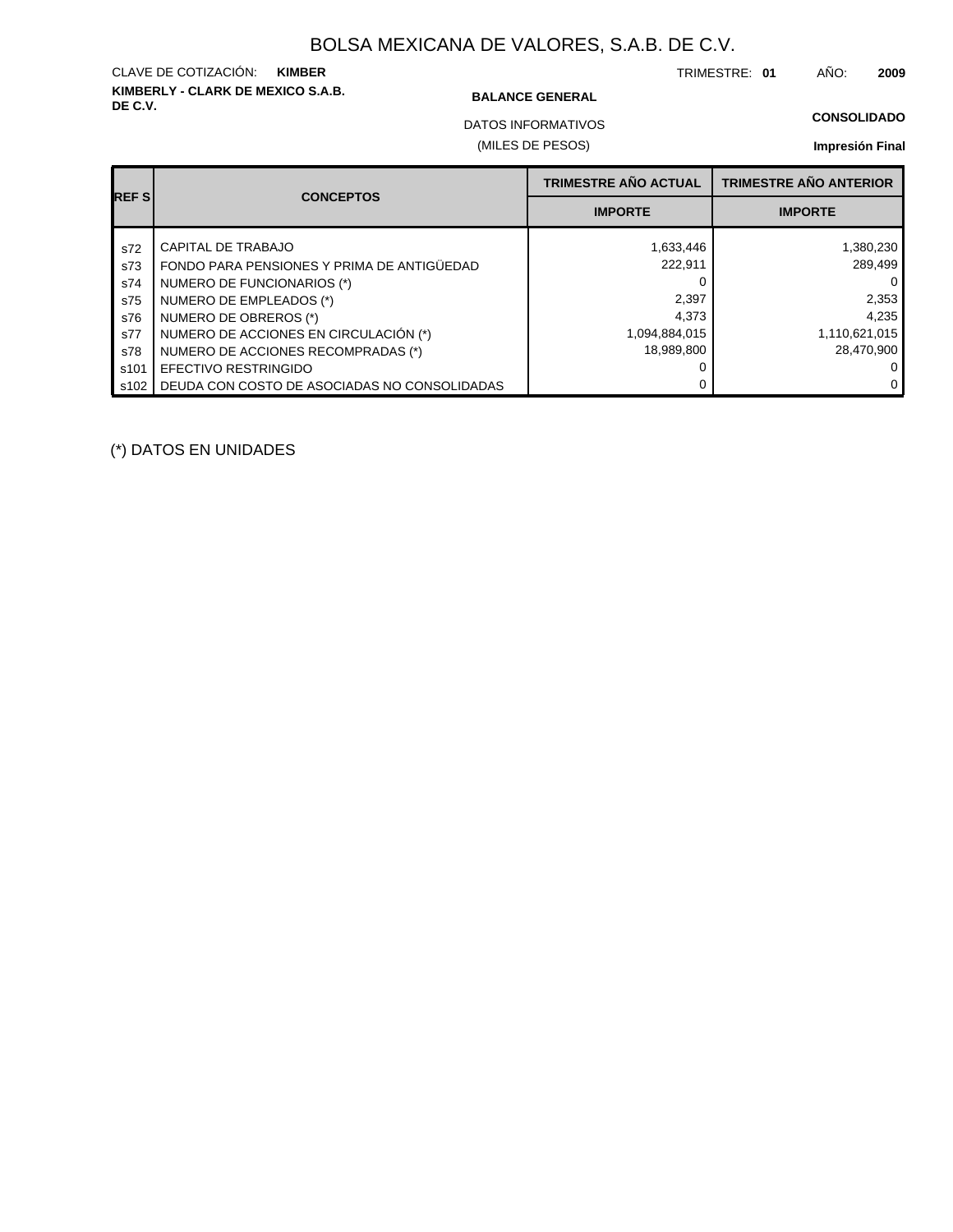# **KIMBERLY - CLARK DE MEXICO S.A.B.** CLAVE DE COTIZACIÓN:

### **DE C.V. ESTADO DE RESULTADOS**

TRIMESTRE: AÑO: **KIMBER 01 2009**

DEL 1 DE ENERO AL 31 DE MARZO DE 2009 Y 2008 **CONSOLIDADO**

# (MILES DE PESOS)

# **Impresión Final**

| <b>REFR</b> | <b>CONCEPTOS</b>                                                                      | <b>TRIMESTRE AÑO ACTUAL</b> |          | <b>TRIMESTRE AÑO ANTERIOR</b> |             |
|-------------|---------------------------------------------------------------------------------------|-----------------------------|----------|-------------------------------|-------------|
|             |                                                                                       | <b>IMPORTE</b>              | %        | <b>IMPORTE</b>                | %           |
| r01         | <b>VENTAS NETAS</b>                                                                   | 6,071,724                   | 100      | 5,560,104                     | 100         |
| r02         | <b>COSTO DE VENTAS</b>                                                                | 3,700,757                   | 61       | 3,457,016                     | 62          |
| r03         | UTILIDAD (PÉRDIDA) BRUTA                                                              | 2,370,967                   | 39       | 2,103,088                     | 38          |
| r04         | <b>GASTOS GENERALES</b>                                                               | 863,456                     | 14       | 784,114                       | 14          |
| r05         | UTILIDAD (PÉRDIDA) DESPUÉS DE GTOS. GRALES.                                           | 1,507,511                   | 25       | 1,318,974                     | 24          |
| r08         | OTROS INGRESOS Y (GASTOS), NETO.                                                      | $-114,320$                  | $-2$     | $-105,840$                    | $-2$        |
| r06         | RESULTADO INTEGRAL DE FINANCIAMIENTO                                                  | $-252,687$                  | $-4$     | $-55,432$                     | $\mathbf 0$ |
| r12         | PARTICIPACIÓN EN LOS RESULTADOS DE SUBS. NO<br>CONSOLIDADAS Y ASOC.                   | $\Omega$                    | $\Omega$ | <sup>0</sup>                  | $\mathbf 0$ |
| r48         | PARTIDAS NO ORDINARIAS                                                                | $\Omega$                    | $\Omega$ | $\Omega$                      | $\Omega$    |
| r09         | UTILIDAD (PÉRDIDA) ANTES DE IMPUESTOS A LA UTILIDAD                                   | 1,140,504                   | 19       | 1,157,702                     | 21          |
| r10         | <b>IMPUESTOS A LA UTILIDAD</b>                                                        | 269,618                     | 4        | 313,521                       | 6           |
| r11         | UTILIDAD (PÉRDIDA) ANTES DE LAS OPERACIONES<br><b>DISCONTINUADAS</b>                  | 870.886                     | 14       | 844.181                       | 15          |
| r14         | OPERACIONES DISCONTINUADAS                                                            | $\Omega$                    | $\Omega$ | 0                             | $\Omega$    |
| r18         | UTILIDAD (PÉRDIDA) NETA CONSOLIDADA                                                   | 870,886                     | 14       | 844,181                       | 15          |
| r19         | PARTICIPACIÓN DE LOS ACCIONISTAS MINORITARIOS EN LA<br>UTILIDAD (PÉRDIDA) NETA        | $\Omega$                    | $\Omega$ | 0                             | $\mathbf 0$ |
| r20         | <b>PARTICIPACIÓN DE LOS ACCIONISTAS MAYORITARIOS EN</b><br>LA UTILIDAD (PÉRDIDA) NETA | 870,886                     | 14       | 844,181                       | 15          |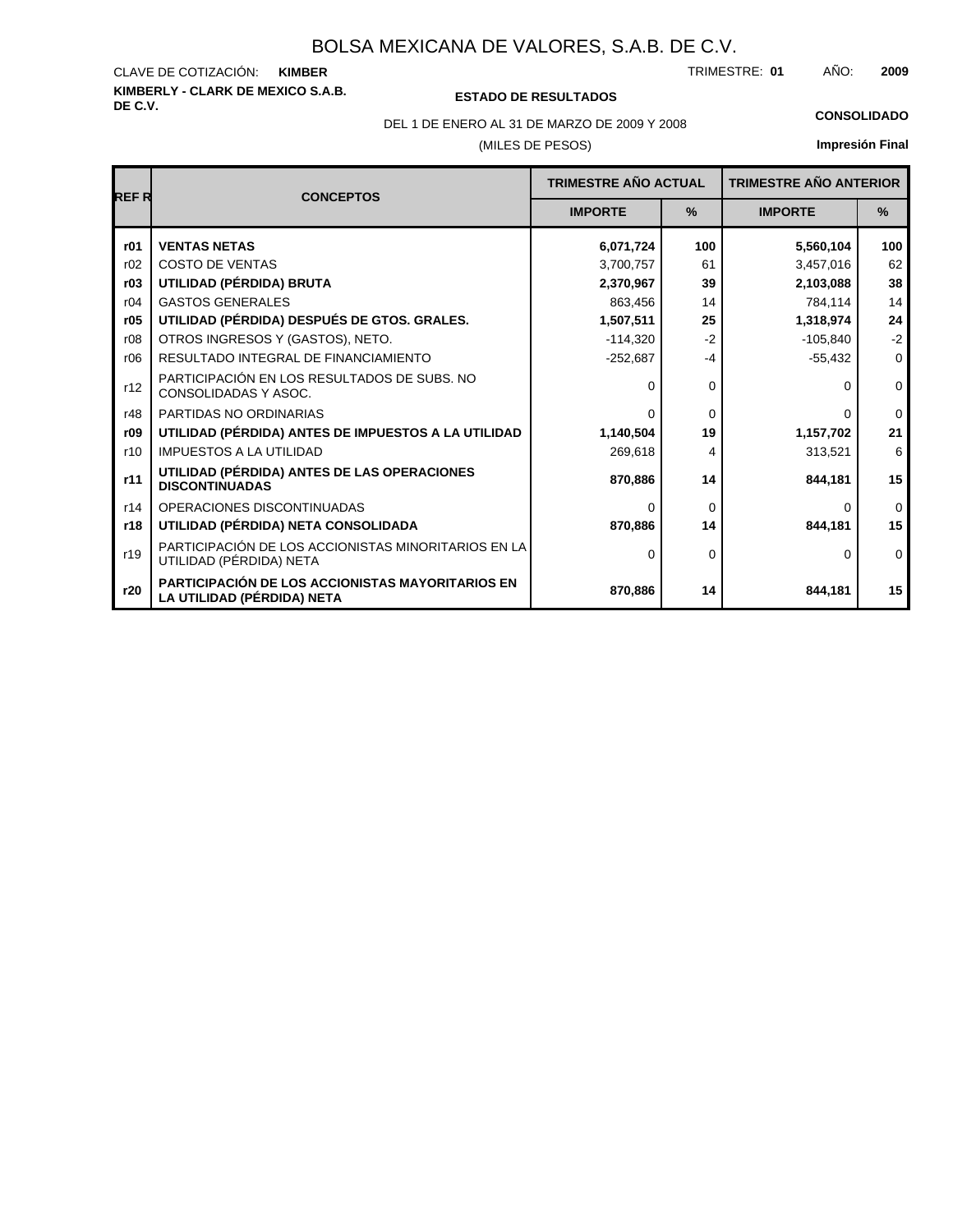# **KIMBERLY - CLARK DE MEXICO S.A.B.** CLAVE DE COTIZACIÓN:

### **DE C.V. ESTADO DE RESULTADOS**

TRIMESTRE: AÑO: **KIMBER 01 2009**

**CONSOLIDADO**

# DESGLOSE DE PRINCIPALES CONCEPTOS

### (MILES DE PESOS)

# **Impresión Final**

| <b>REFR</b> | <b>CONCEPTOS</b>                            | <b>TRIMESTRE AÑO ACTUAL</b> |          | <b>TRIMESTRE AÑO ANTERIOR</b> |             |  |
|-------------|---------------------------------------------|-----------------------------|----------|-------------------------------|-------------|--|
|             |                                             | <b>IMPORTE</b>              | %        | <b>IMPORTE</b>                | %           |  |
| r01         | <b>VENTAS NETAS</b>                         | 6,071,724                   | 100      | 5,560,104                     | 100         |  |
| r21         | <b>NACIONALES</b>                           | 5,820,804                   | 96       | 5,247,183                     | 94          |  |
| r22         | <b>EXTRANJERAS</b>                          | 250,920                     | 4        | 312,921                       | 6           |  |
| r23         | CONVERSIÓN EN DÓLARES (***)                 | 17,270                      | $\Omega$ | 28,724                        | 1           |  |
| r08         | OTROS INGRESOS Y (GASTOS), NETO.            | $-114,320$                  | 100      | $-105,840$                    | 100         |  |
| r49         | OTROS INGRESOS Y (GASTOS), NETO.            | 1,141                       | $\Omega$ | 1,350                         | $-1$        |  |
| r34         | P.T.U. CAUSADA                              | 136,461                     | $-119$   | 115,190                       | $-109$      |  |
| r35         | P.T.U. DIFERIDA                             | $-21,000$                   | 18       | $-8,000$                      | 8           |  |
| r06         | <b>RESULTADO INTEGRAL DE FINANCIAMIENTO</b> | $-252,687$                  | 100      | $-55,432$                     | 100         |  |
| r24         | <b>INTERESES PAGADOS</b>                    | 169,011                     | $-67$    | 159,394                       | $-288$      |  |
| r42         | UTILIDAD (PÉRDIDA) EN ACTUALIZACIÓN DE UDIS | O                           | $\Omega$ | O                             | $\Omega$    |  |
| r45         | <b>OTROS GASTOS FINANCIEROS</b>             |                             | $\Omega$ |                               | $\Omega$    |  |
| r26         | <b>INTERESES GANADOS</b>                    | 54,886                      | $-22$    | 57,693                        | $-104$      |  |
| r46         | OTROS PRODUCTOS FINANCIEROS                 | 0                           | $\Omega$ | 0                             | $\Omega$    |  |
| r25         | UTILIDAD (PÉRDIDA) EN CAMBIOS NETO          | $-138,562$                  | 55       | 46,269                        | $-83$       |  |
| r28         | RESULTADO POR POSICIÓN MONETARIA            | $\Omega$                    | $\Omega$ | 0                             | $\mathbf 0$ |  |
| r10         | <b>IMPUESTOS A LA UTILIDAD</b>              | 269,618                     | 100      | 313,521                       | 100         |  |
| r32         | <b>IMPUESTO CAUSADO</b>                     | 322,618                     | 120      | 328,521                       | 105         |  |
| r33         | <b>IMPUESTO DIFERIDO</b>                    | $-53,000$                   | $-20$    | $-15,000$                     | $-5$        |  |

(\*\*\*) DATOS EN MILES DE DOLARES AL TIPO DE CAMBIO DE CIERRE DEL TRIMESTRE QUE SE REPORTA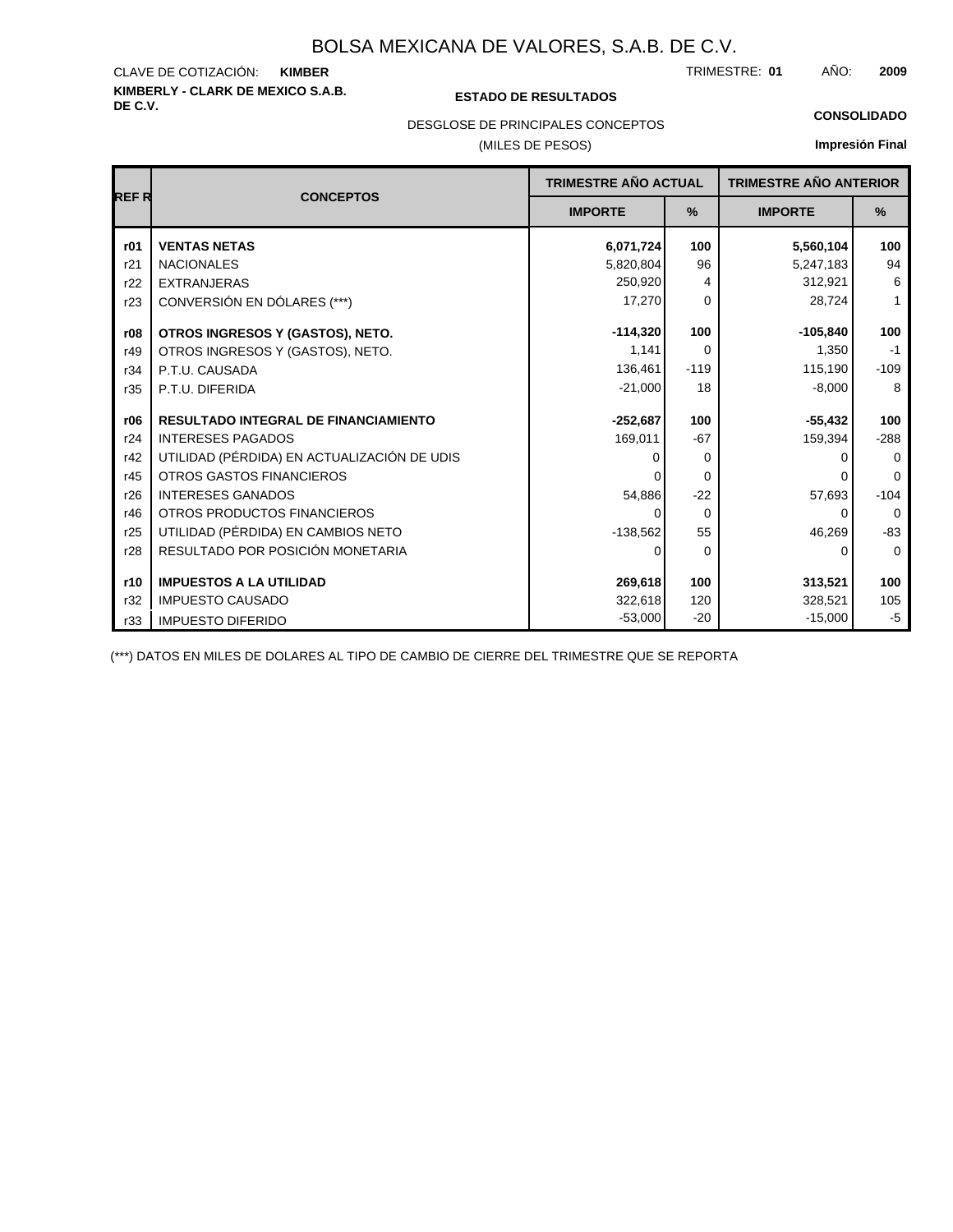**KIMBERLY - CLARK DE MEXICO S.A.B.** CLAVE DE COTIZACIÓN: TRIMESTRE: AÑO: **KIMBER 01 2009**

### **DE C.V. ESTADO DE RESULTADOS**

OTROS CONCEPTOS DE RESULTADOS

(MILES DE PESOS)

### **CONSOLIDADO**

**Impresión Final**

|       |                                                                                     | <b>TRIMESTRE AÑO ACTUAL</b> | <b>TRIMESTRE AÑO ANTERIOR</b> |
|-------|-------------------------------------------------------------------------------------|-----------------------------|-------------------------------|
| REF R | <b>CONCEPTOS</b>                                                                    | <b>IMPORTE</b>              | <b>IMPORTE</b>                |
| r36   | <b>VENTAS TOTALES</b>                                                               | 9,057,618                   | 8,335,068                     |
| r37   | RESULTADO FISCAL DEL EJERCICIO                                                      | 1,469,959                   | 1,391,800                     |
| r38   | <b>VENTAS NETAS (**)</b>                                                            | 23,563,142                  | 21,690,376                    |
| r39   | RESULTADO DE OPERACIÓN (**)                                                         | 6,139,620                   | 5,485,582                     |
| r40   | PARTICIPACIÓN DE LOS ACCIONISTAS MAYORITARIOS EN<br>LA UTILIDAD (PÉRDIDA) NETA (**) | 3,338,844                   | 3,605,471                     |
| r41   | UTILIDAD (PÉRDIDA) NETA CONSOLIDADA (**)                                            | 3,338,844                   | 3,605,471                     |
| r47   | DEPRECIACIÓN Y AMORTIZACIÓN OPERATIVA                                               | 283,547                     | 285,191                       |

(\*\*) INFORMACIÓN ÚLTIMOS DOCE MESES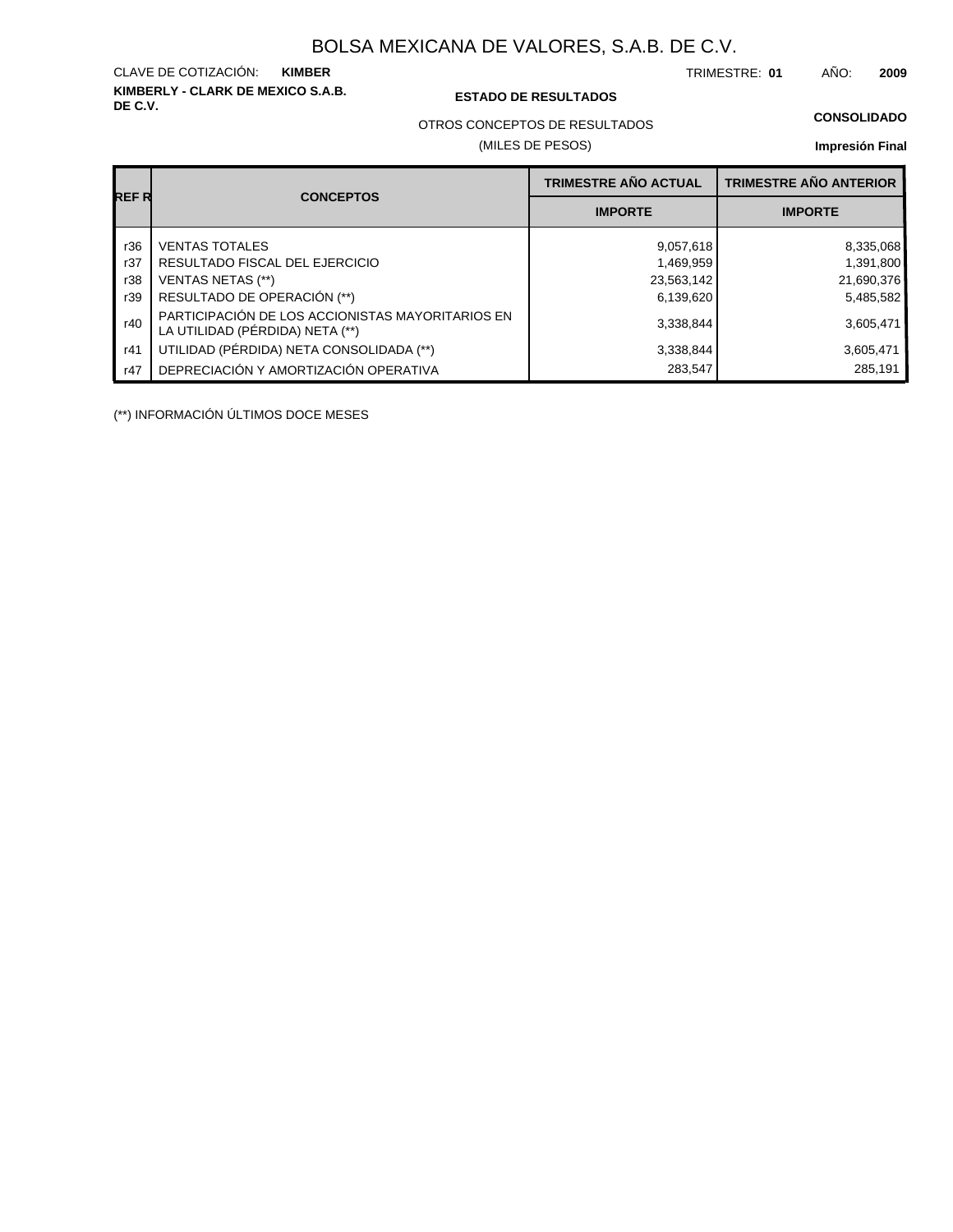### **KIMBERLY - CLARK DE MEXICO S.A.B.** CLAVE DE COTIZACIÓN: TRIMESTRE: AÑO: **KIMBER 01 2009**

## **ESTADO DE RESULTADOS TRIMESTRAL**

DEL 1 DE ENERO AL 31 DE MARZO DE 2009 **CONSOLIDADO**

### (MILES DE PESOS)

**Impresión Final**

| <b>REF</b>       |                                                                                       | <b>TRIMESTRE AÑO ACTUAL</b> |          | <b>TRIMESTRE AÑO ANTERIOR</b> |               |
|------------------|---------------------------------------------------------------------------------------|-----------------------------|----------|-------------------------------|---------------|
| <b>RT</b>        | <b>CONCEPTOS</b>                                                                      | <b>IMPORTE</b>              | $\%$     | <b>IMPORTE</b>                | $\frac{9}{6}$ |
| rt <sub>01</sub> | <b>VENTAS NETAS</b>                                                                   | 6,071,724                   | 100      | 5,560,104                     | 100           |
| rt02             | <b>COSTO DE VENTAS</b>                                                                | 3,700,757                   | 61       | 3,457,016                     | 62            |
| rt <sub>03</sub> | UTILIDAD (PÉRDIDA) BRUTA                                                              | 2,370,967                   | 39       | 2,103,088                     | 38            |
| rt04             | <b>GASTOS GENERALES</b>                                                               | 863,456                     | 14       | 784,114                       | 14            |
| rt <sub>05</sub> | UTILIDAD (PÉRDIDA) DESPUÉS DE GTOS. GRALES.                                           | 1,507,511                   | 25       | 1,318,974                     | 24            |
| rt <sub>08</sub> | OTROS INGRESOS Y (GASTOS), NETO.                                                      | $-114,320$                  | $-2$     | $-105,840$                    | $-2$          |
| rt <sub>06</sub> | RESULTADO INTEGRAL DE FINANCIAMIENTO                                                  | $-252,687$                  | $-4$     | $-55,432$                     | 0             |
| rt12             | PARTICIPACIÓN EN LOS RESULTADOS DE SUBS. NO<br>CONSOLIDADAS Y ASOC.                   | 0                           | $\Omega$ | 0                             | 0             |
| rt48             | PARTIDAS NO ORDINARIAS                                                                | 0                           | $\Omega$ | 0                             | $\Omega$      |
| rt <sub>09</sub> | UTILIDAD (PÉRDIDA) ANTES DE IMPUESTOS A LA UTILIDAD                                   | 1,140,504                   | 19       | 1,157,702                     | 21            |
| rt10             | <b>IMPUESTOS A LA UTILIDAD</b>                                                        | 269,618                     | 4        | 313,521                       | 6             |
| rt11             | UTILIDAD (PÉRDIDA) ANTES DE LAS OPERACIONES<br><b>DISCONTINUADAS</b>                  | 870,886                     | 14       | 844,181                       | 15            |
| rt14             | OPERACIONES DISCONTINUADAS                                                            | 0                           | $\Omega$ | 0                             | $\Omega$      |
| rt18             | UTILIDAD (PÉRDIDA) NETA CONSOLIDADA                                                   | 870,886                     | 14       | 844,181                       | 15            |
| rt19             | PARTICIPACIÓN DE LOS ACCIONISTAS MINORITARIOS EN LA<br>UTILIDAD (PÉRDIDA) NETA        | $\Omega$                    | $\Omega$ | 0                             | 0             |
| rt20             | <b>PARTICIPACIÓN DE LOS ACCIONISTAS MAYORITARIOS EN</b><br>LA UTILIDAD (PÉRDIDA) NETA | 870,886                     | 14       | 844,181                       | 15            |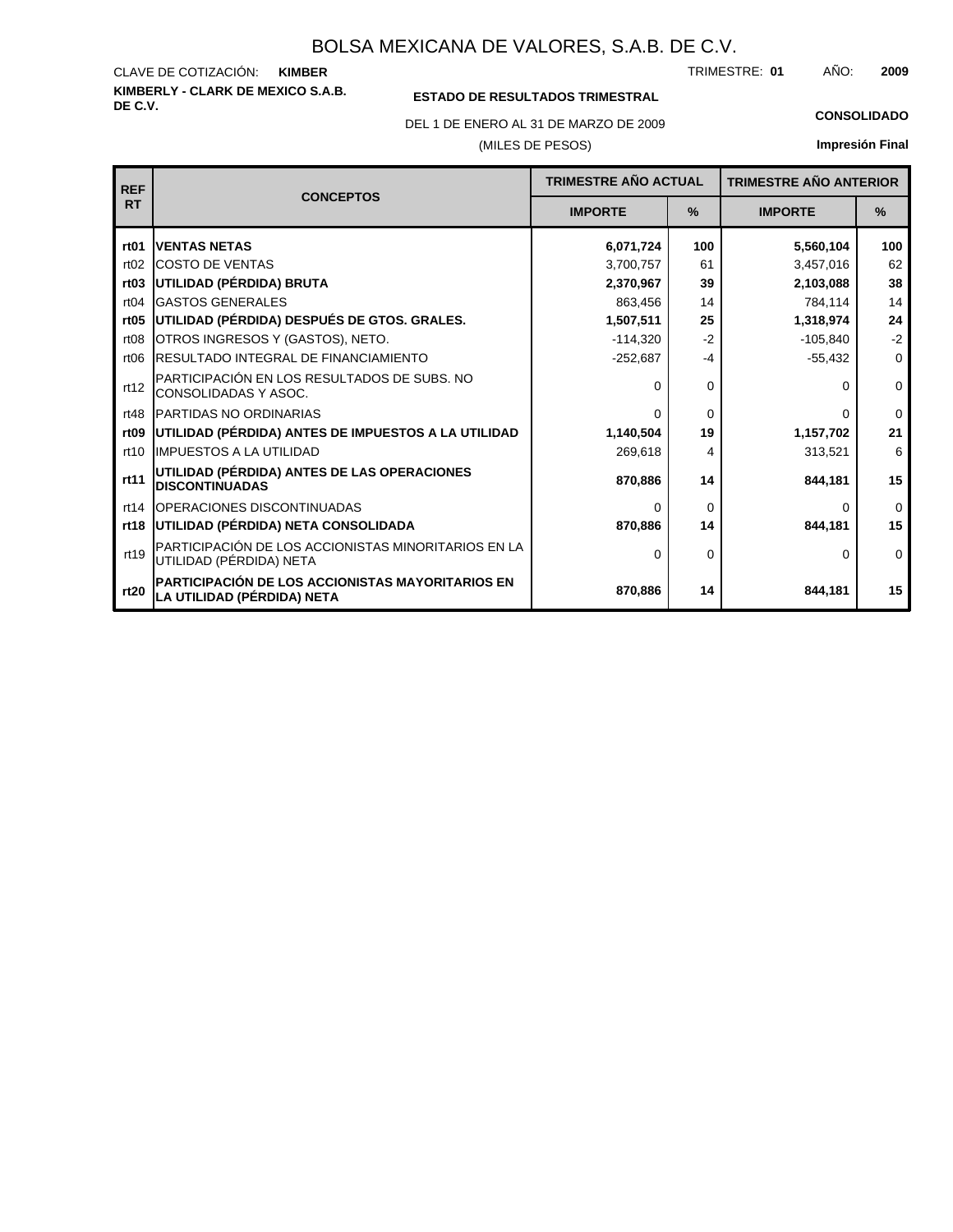### **KIMBERLY - CLARK DE MEXICO S.A.B.** CLAVE DE COTIZACIÓN: TRIMESTRE: AÑO: **KIMBER 01 2009**

### **ESTADO DE RESULTADOS TRIMESTRAL**

DESGLOSE DE PRINCIPALES CONCEPTOS

### (MILES DE PESOS)

### **CONSOLIDADO**

**Impresión Final**

| <b>REF</b>       | <b>CONCEPTOS</b>                            | TRIMESTRE AÑO ACTUAL |               | <b>TRIMESTRE AÑO ANTERIOR</b> |          |
|------------------|---------------------------------------------|----------------------|---------------|-------------------------------|----------|
| <b>RT</b>        |                                             | <b>IMPORTE</b>       | $\frac{9}{6}$ | <b>IMPORTE</b>                | $\%$     |
| rt <sub>01</sub> | <b>VENTAS NETAS</b>                         | 6,071,724            | 100           | 5,560,104                     | 100      |
| rt21             | <b>NACIONALES</b>                           | 5,820,804            | 96            | 5,247,183                     | 94       |
| rt22             | <b>EXTRANJERAS</b>                          | 250,920              | 4             | 312,921                       | 6        |
| rt23             | CONVERSIÓN EN DÓLARES (***)                 | 17,270               | $\Omega$      | 28,724                        | 1        |
| rt <sub>08</sub> | OTROS INGRESOS Y (GASTOS), NETO.            | $-114,320$           | 100           | $-105,840$                    | 100      |
| rt49             | OTROS INGRESOS Y (GASTOS), NETO.            | 1,141                | $\Omega$      | 1,350                         | $-1$     |
| rt34             | P.T.U. CAUSADA                              | 136,461              | $-119$        | 115,190                       | $-109$   |
| rt35             | P.T.U. DIFERIDA                             | $-21,000$            | 18            | $-8,000$                      | 8        |
| rt <sub>06</sub> | <b>RESULTADO INTEGRAL DE FINANCIAMIENTO</b> | $-252,687$           | 100           | $-55,432$                     | 100      |
| rt24             | <b>INTERESES PAGADOS</b>                    | 169,011              | $-67$         | 159,394                       | $-288$   |
| rt42             | UTILIDAD (PÉRDIDA) EN ACTUALIZACIÓN DE UDIS | 0                    | 0             |                               | $\Omega$ |
| rt45             | <b>OTROS GASTOS FINANCIEROS</b>             |                      | $\Omega$      |                               | $\Omega$ |
| rt26             | <b>INTERESES GANADOS</b>                    | 54,886               | $-22$         | 57,693                        | $-104$   |
| rt46             | OTROS PRODUCTOS FINANCIEROS                 | 0                    | $\Omega$      | 0                             | $\Omega$ |
| rt25             | UTILIDAD (PÉRDIDA) EN CAMBIOS NETO          | $-138,562$           | 55            | 46,269                        | $-83$    |
| rt28             | RESULTADO POR POSICIÓN MONETARIA            | 0                    | 0             | $\Omega$                      | $\Omega$ |
|                  |                                             |                      |               |                               |          |
| rt10             | <b>IMPUESTOS A LA UTILIDAD</b>              | 269,618              | 100           | 313,521                       | 100      |
| rt32             | <b>IMPUESTO CAUSADO</b>                     | 322,618              | 120           | 328,521                       | 105      |
| rt33             | <b>IMPUESTO DIFERIDO</b>                    | $-53,000$            | $-20$         | $-15,000$                     | $-5$     |

(\*\*\*) DATOS EN MILES DE DOLARES AL TIPO DE CAMBIO DE CIERRE DEL TRIMESTRE QUE SE REPORTA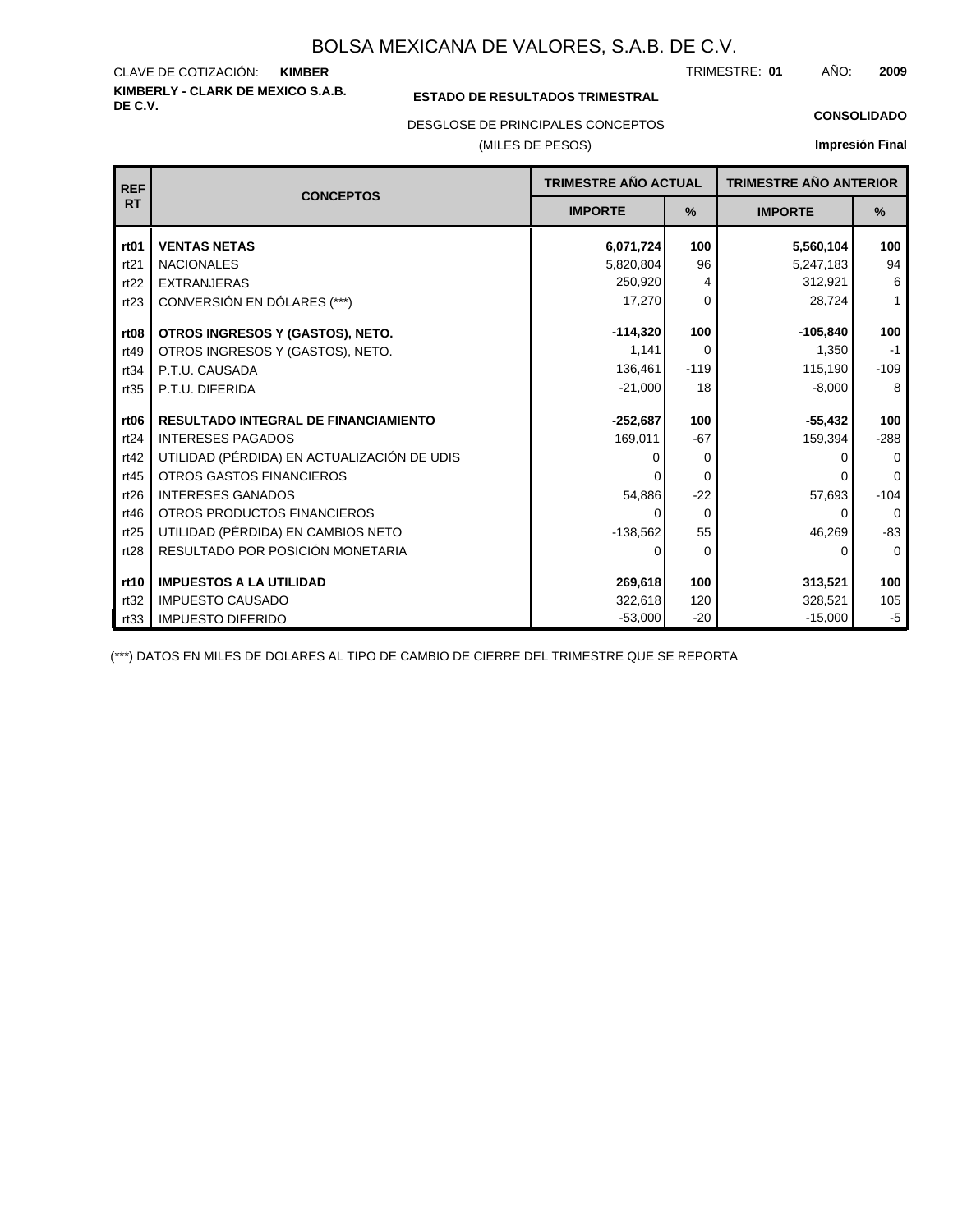TRIMESTRE: **01** AÑO: **2009**

**ESTADO DE RESULTADOS TRIMESTRAL** 

### OTROS CONCEPTOS DE RESULTADOS

(MILES DE PESOS)

### **CONSOLIDADO**

**Impresión Final**

| <b>REF</b> | <b>CONCEPTOS</b>                      | <b>TRIMESTRE AÑO ACTUAL</b> | <b>TRIMESTRE AÑO ANTERIOR</b> |
|------------|---------------------------------------|-----------------------------|-------------------------------|
| <b>RT</b>  |                                       | <b>IMPORTE</b>              | <b>IMPORTE</b>                |
| rt47       | DEPRECIACIÓN Y AMORTIZACIÓN OPERATIVA | 283.547                     | 285.191                       |

### **KIMBERLY - CLARK DE MEXICO S.A.B.** CLAVE DE COTIZACIÓN: **KIMBER**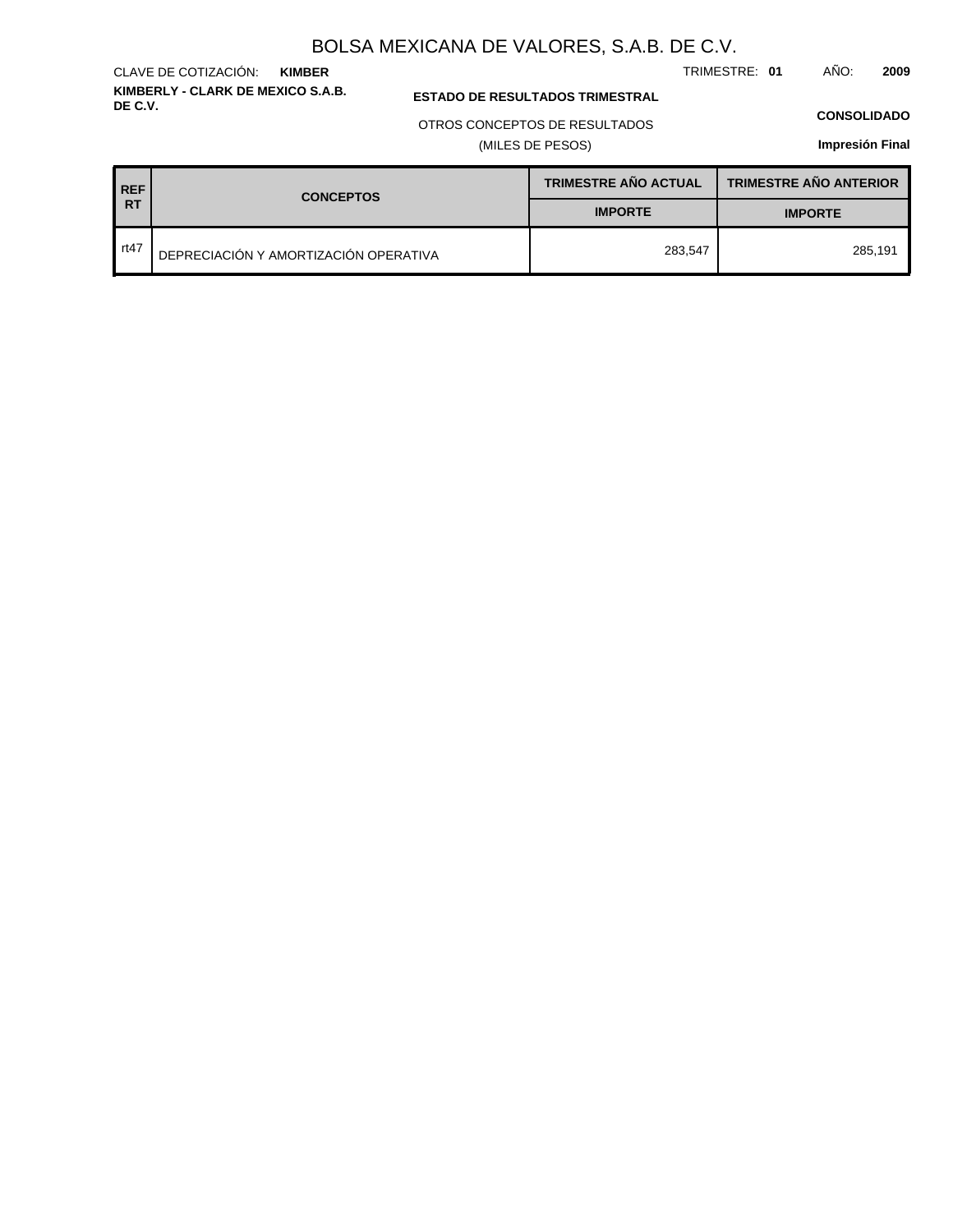CLAVE DE COTIZACIÓN: **KIMBER**

**KIMBERLY - CLARK DE MEXICO S.A.B. DE C.V.**

**ESTADO DE CAMBIOS EN LA SITUACIÓN FINANCIERA**

TRIMESTRE: **01** AÑO: **2009**

**CONSOLIDADO**

(MILES DE PESOS) DEL 1 DE ENERO AL 31 DE MARZO DE 2009 Y 2008

| Impresión Final |  |
|-----------------|--|
|                 |  |

| <b>REF C</b>    | <b>CONCEPTOS</b>                                                                 | <b>TRIMESTRE AÑO ACTUAL</b> | <b>TRIMESTRE AÑO ANTERIOR</b> |
|-----------------|----------------------------------------------------------------------------------|-----------------------------|-------------------------------|
|                 |                                                                                  | <b>IMPORTE</b>              | <b>IMPORTE</b>                |
| c01             | UTILIDAD (PÉRDIDA) NETA CONSOLIDADA                                              | 0                           | $\bf{0}$                      |
| c02             | +(-) PARTIDAS APLICADAS A RESULTADOS QUE NO<br>REQUIEREN UTILIZACIÓN DE RECURSOS | 0                           | $\Omega$                      |
| c03             | <b>FLUJO DERIVADO DEL RESULTADO NETO DEL EJERCICIO</b>                           | 0                           | 0                             |
| C <sub>04</sub> | RECURSOS GENERADOS O UTILIZADOS EN LA OPERACIÓN                                  | 0                           | $\Omega$                      |
| c05             | <b>RECURSOS GENERADOS POR (UTILIZADOS EN)</b><br><b>ACTIVIDADES DE OPERACIÓN</b> | 0                           | $\bf{0}$                      |
| c06             | RECURSOS GENERADOS O UTILIZADOS POR<br><b>FINANCIAMIENTO AJENO</b>               | 0                           | $\Omega$                      |
| c07             | RECURSOS GENERADOS O UTILIZADOS POR<br><b>FINANCIAMIENTO PROPIO</b>              | $\Omega$                    | $\Omega$                      |
| c08             | <b>RECURSOS GENERADOS (UTILIZADOS) MEDIANTE</b><br><b>FINANCIAMIENTO</b>         | 0                           | $\mathbf{0}$                  |
| c09             | <b>RECURSOS GEN. (UTIL.) EN ACTIVIDADES DE INVERSIÓN</b>                         | 0                           | $\bf{0}$                      |
| c10             | INCREMENTO (DECREMENTO) NETO EN EFECTIVO E<br><b>INVERSIONES TEMPORALES</b>      | $\Omega$                    | $\Omega$                      |
| c11             | EFECTIVO E INVERSIONES TEMPORALES AL INICIO DEL<br><b>PERIODO</b>                | 0                           | $\Omega$                      |
| c12             | EFECTIVO E INVERSIONES TEMPORALES AL FINAL DEL<br><b>PERIODO</b>                 | 0                           | 0                             |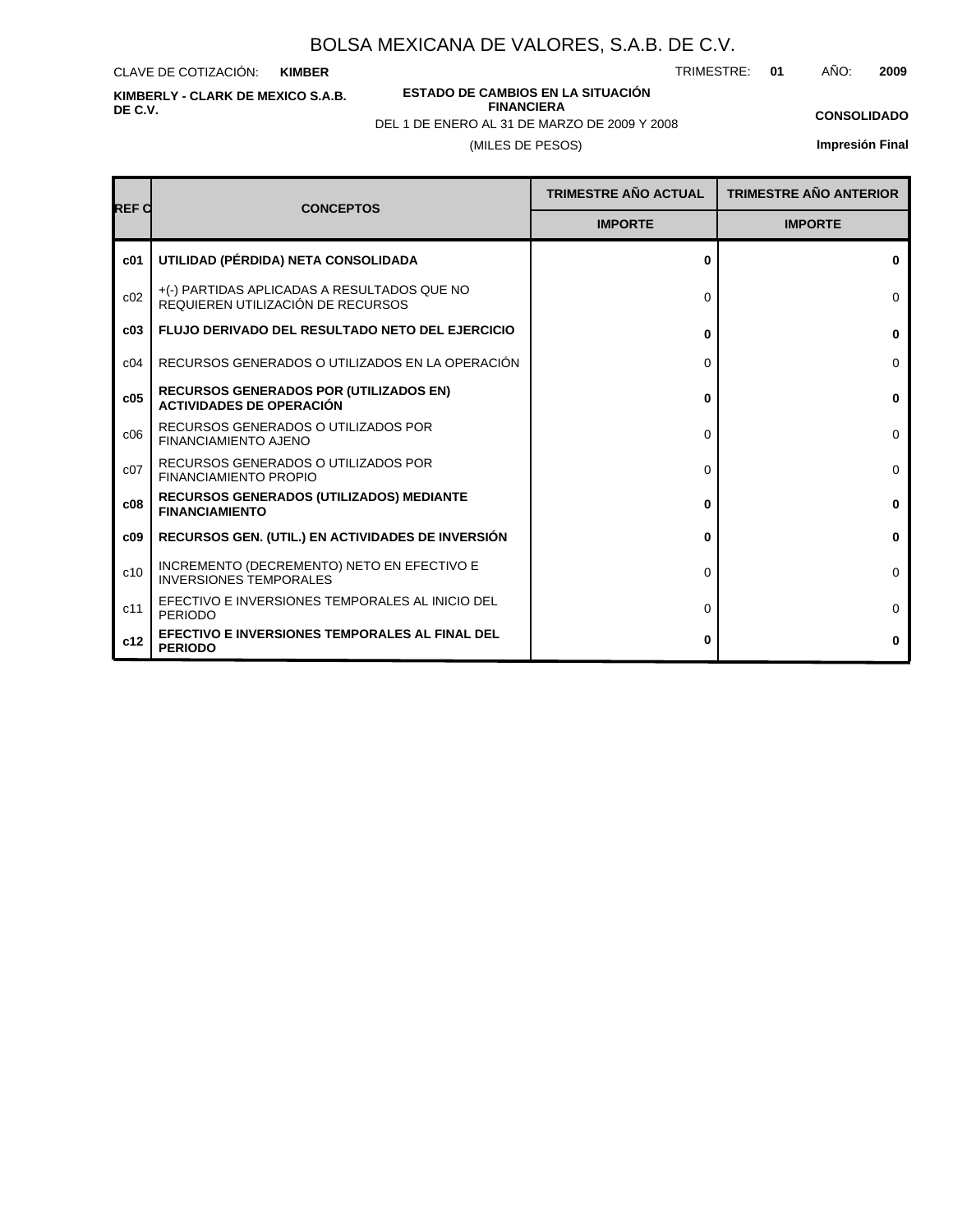CLAVE DE COTIZACIÓN: **KIMBER**

**KIMBERLY - CLARK DE MEXICO S.A.B. DE C.V.**

### **ESTADO DE CAMBIOS EN LA SITUACIÓN FINANCIERA**

TRIMESTRE: **01** AÑO: **2009**

**CONSOLIDADO Impresión Final**

DESGLOSE DE PRINCIPALES CONCEPTOS

(MILES DE PESOS)

|                   |                                                                                                                                                         | <b>TRIMESTRE AÑO ACTUAL</b> | <b>TRIMESTRE AÑO ANTERIOR</b> |
|-------------------|---------------------------------------------------------------------------------------------------------------------------------------------------------|-----------------------------|-------------------------------|
| REF C             | <b>CONCEPTOS</b>                                                                                                                                        | <b>IMPORTE</b>              | <b>IMPORTE</b>                |
| c02<br>c13<br>c41 | +(-) PARTIDAS APLICADAS A RESULTADOS QUE NO<br>REQUIEREN UTILIZACIÓN DE RECURSOS<br>+ DEPRECIACIÓN Y AMORTIZACIÓN DEL EJERCICIO<br>+ (-) OTRAS PARTIDAS | 0<br>0<br>0                 | 0<br>0<br>$\Omega$            |
| c04               | RECURSOS GENERADOS O UTILIZADOS EN LA OPERACIÓN                                                                                                         | 0                           | 0                             |
| c18               | + (-) DECREMENTO (INCREMENTO) EN CUENTAS POR<br><b>COBRAR</b>                                                                                           | 0                           | 0                             |
| c19               | + (-) DECREMENTO (INCREMENTO) EN INVENTARIOS                                                                                                            | 0                           | $\mathbf 0$                   |
| c20               | + (-) DECREMENTO (INCREMENTO) EN OTRAS CUENTAS POR<br><b>COBRAR Y OTROS ACTIVOS</b>                                                                     | 0                           | 0                             |
| c21               | + (-) INCREMENTO (DECREMENTO) EN PROVEEDORES                                                                                                            | 0                           | 0                             |
| c22               | + (-) INCREMENTO (DECREMENTO) EN OTROS PASIVOS                                                                                                          | 0                           | 0                             |
| c06               | <b>RECURSOS GENERADOS O UTILIZADOS POR</b><br><b>FINANCIAMIENTO AJENO</b>                                                                               | 0                           | 0                             |
| c23               | + FINANCIAMIENTOS BANCARIOS                                                                                                                             | 0                           | 0                             |
| c24               | + FINANCIAMIENTOS BURSÁTILES                                                                                                                            | 0                           | 0                             |
| c25<br>c26        | + DIVIDENDOS COBRADOS<br>+ OTROS FINANCIAMIENTOS                                                                                                        | 0<br>0                      | 0<br>0                        |
| c27               | (-) AMORTIZACIÓN DE FINANCIAMIENTOS BANCARIOS                                                                                                           | 0                           | $\Omega$                      |
| c28               | (-) AMORTIZACIÓN DE FINANCIAMIENTOS BURSÁTILES                                                                                                          | 0                           | 0                             |
| c29               | (-) AMORTIZACIÓN DE OTROS FINANCIAMIENTOS                                                                                                               | 0                           | 0                             |
| c42               | + (-) OTRAS PARTIDAS                                                                                                                                    | $\Omega$                    | 0                             |
| c07               | <b>RECURSOS GENERADOS O UTILIZADOS POR</b><br><b>FINANCIAMIENTO PROPIO</b>                                                                              | 0                           | 0                             |
| c30               | + (-) INCREMENTO (DECREMENTO) EN EL CAPITAL SOCIAL                                                                                                      | 0                           | 0                             |
| c31               | (-) DIVIDENDOS PAGADOS                                                                                                                                  | 0                           | 0                             |
| c32               | + PRIMA EN VENTA DE ACCIONES                                                                                                                            | 0                           | 0                             |
| c33               | + APORTACIONES PARA FUTUROS AUMENTOS DE CAPITAL                                                                                                         | 0                           | 0                             |
| c43               | + (-) OTRAS PARTIDAS                                                                                                                                    | 0                           | 0                             |
| c09               | RECURSOS GEN. (UTIL.) EN ACTIVIDADES DE INVERSIÓN                                                                                                       | 0                           | 0                             |
| c34               | + (-) DECREMENTO (INCREMENTO) EN INVERSIONES DE<br>ACCS. CON CARACTER PERMANENTE                                                                        | 0                           | 0                             |
| c35<br>c36        | (-) ADQUISICIÓN DE INMUEBLES, PLANTA Y EQUIPO<br>(-) INCREMENTO EN CONSTRUCCIONES EN PROCESO                                                            | 0<br>0                      | 0<br>0                        |
| c37               | + VENTAS DE OTRAS INVERSIONES CON CARÁCTER<br>PERMANENTE                                                                                                | 0                           | 0                             |
| c38               | + VENTAS DE ACTIVOS FIJOS TANGIBLES                                                                                                                     | 0                           | 0                             |
| c39               | + (-) OTRAS PARTIDAS                                                                                                                                    | 0                           | 0                             |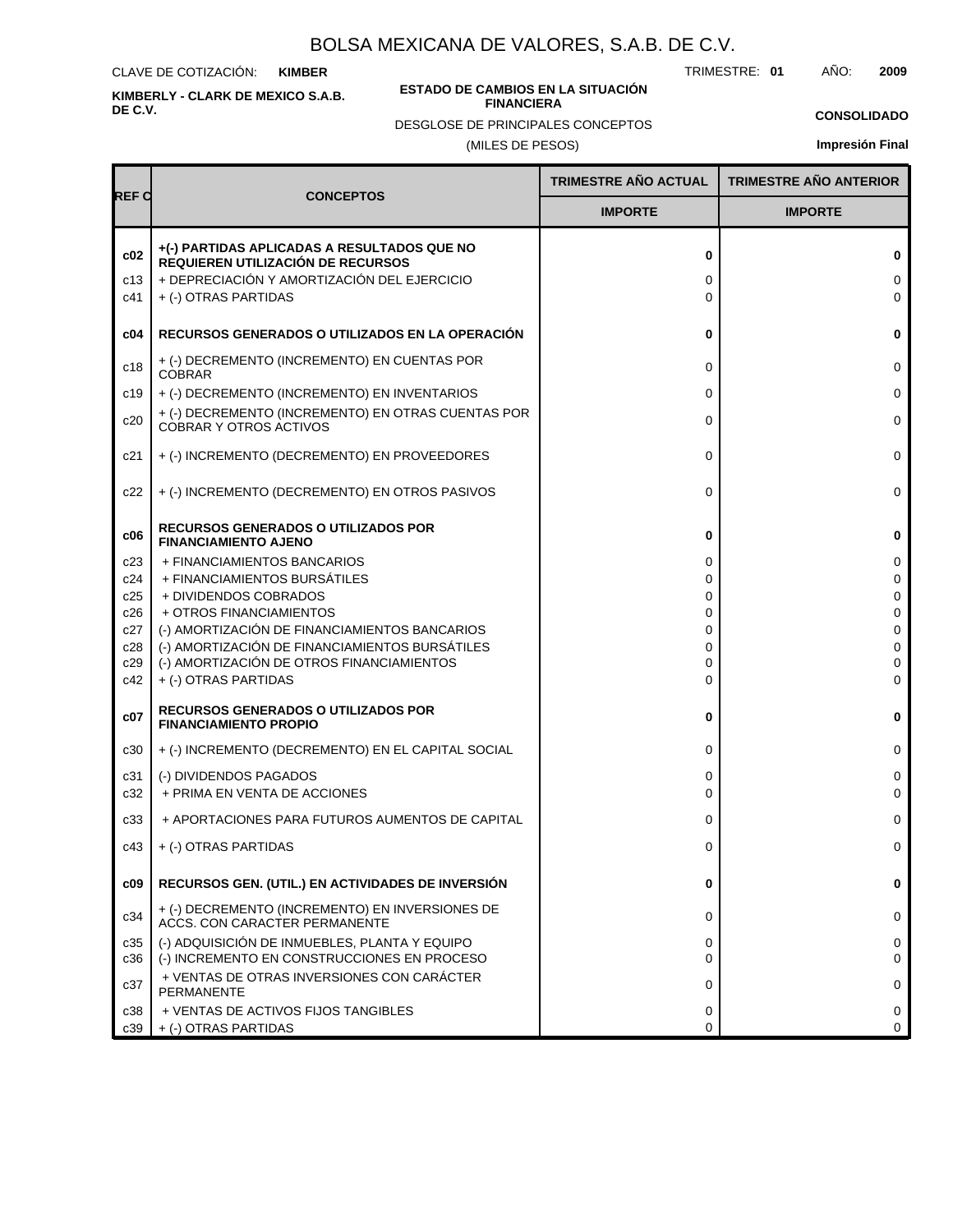CLAVE DE COTIZACIÓN: **KIMBER**

**KIMBERLY - CLARK DE MEXICO S.A.B. DE C.V.**

### **ESTADO DE FLUJO DE EFECTIVO (MÉTODO INDIRECTO)**

**Impresión Final**

# (MILES DE PESOS) PRINCIPALES CONCEPTOS

**CONSOLIDADO**

| REF EI          | <b>CONCEPTOS</b>                                                                       | <b>TRIMESTRE ANO</b><br><b>ACTUAL</b> | <b>TRIMESTRE AÑO</b><br><b>ANTERIOR</b> |
|-----------------|----------------------------------------------------------------------------------------|---------------------------------------|-----------------------------------------|
|                 |                                                                                        | <b>IMPORTE</b>                        | <b>IMPORTE</b>                          |
|                 | <b>ACTIVIDADES DE OPERACIÓN</b>                                                        |                                       |                                         |
| e01             | UTILIDAD (PÉRDIDA) ANTES DE IMPUESTOS A LA UTILIDAD                                    | 1,140,504                             | 1,157,702                               |
| e02             | +(-) PARTIDAS SIN IMPACTO EN EL EFECTIVO                                               | 115,461                               | 107,190                                 |
| e03             | +(-) PARTIDAS RELACIONADAS CON ACTIVIDADES DE INVERSIÓN                                | 227,520                               | 226,148                                 |
| e04             | +(-) PARTIDAS RELACIONADAS CON ACTIVIDADES DE FINANCIAMIENTO                           | 307,573                               | 113,125                                 |
| e05             | FLUJO DERIVADO DEL RESULTADO ANTES DE IMPUESTOS A LA UTILIDAD                          | 1,791,058                             | 1,604,165                               |
| e06             | FLUJOS GENERADOS O UTILIZADOS EN LA OPERACIÓN                                          | $-575,515$                            | $-107,469$                              |
| e07             | <b>FLUJOS NETOS DE EFECTIVO DE ACTIVIDADES DE OPERACIÓN</b>                            | 1,215,543                             | 1,496,696                               |
|                 | <b>ACTIVIDADES DE INVERSIÓN</b>                                                        |                                       |                                         |
| e08             | FLUJOS NETOS DE EFECTIVO DE ACTIVIDADES DE INVERSIÓN                                   | $-203,458$                            | $-283,383$                              |
| e09             | EFECTIVO EXCEDENTE (REQUERIDO) PARA APLICAR EN ACTIVIDADES DE<br><b>FINANCIAMIENTO</b> | 1,012,085                             | 1,213,313                               |
|                 | <b>ACTIVIDADES DE FINANCIAMIENTO</b>                                                   |                                       |                                         |
| e10             | FLUJOS NETOS DE EFECTIVO DE ACTIVIDADES DE FINANCIAMIENTO                              | 3,056,884                             | $-665,335$                              |
| e11             | INCREMENTO (DISMINUCIÓN) NETO DE EFECTIVO Y DEMÁS EQUIVALENTES DE<br><b>EFECTIVO</b>   | 4,068,969                             | 547,978                                 |
| e <sub>12</sub> | DIFERENCIA EN CAMBIOS EN EL EFECTIVO Y EQUIVALENTES DE EFECTIVO                        | 9,202                                 | $-4,251$                                |
| e13             | EFECTIVO Y EQUIVALENTES DE EFECTIVO AL PRINCIPIO DEL PERIODO                           | 3,017,607                             | 2,914,968                               |
| e14             | <b>EFECTIVO Y EQUIVALENTES DE EFECTIVO AL FINAL DEL PERIODO</b>                        | 7,095,778                             | 3,458,695                               |

### TRIMESTRE: **01** AÑO: **2009**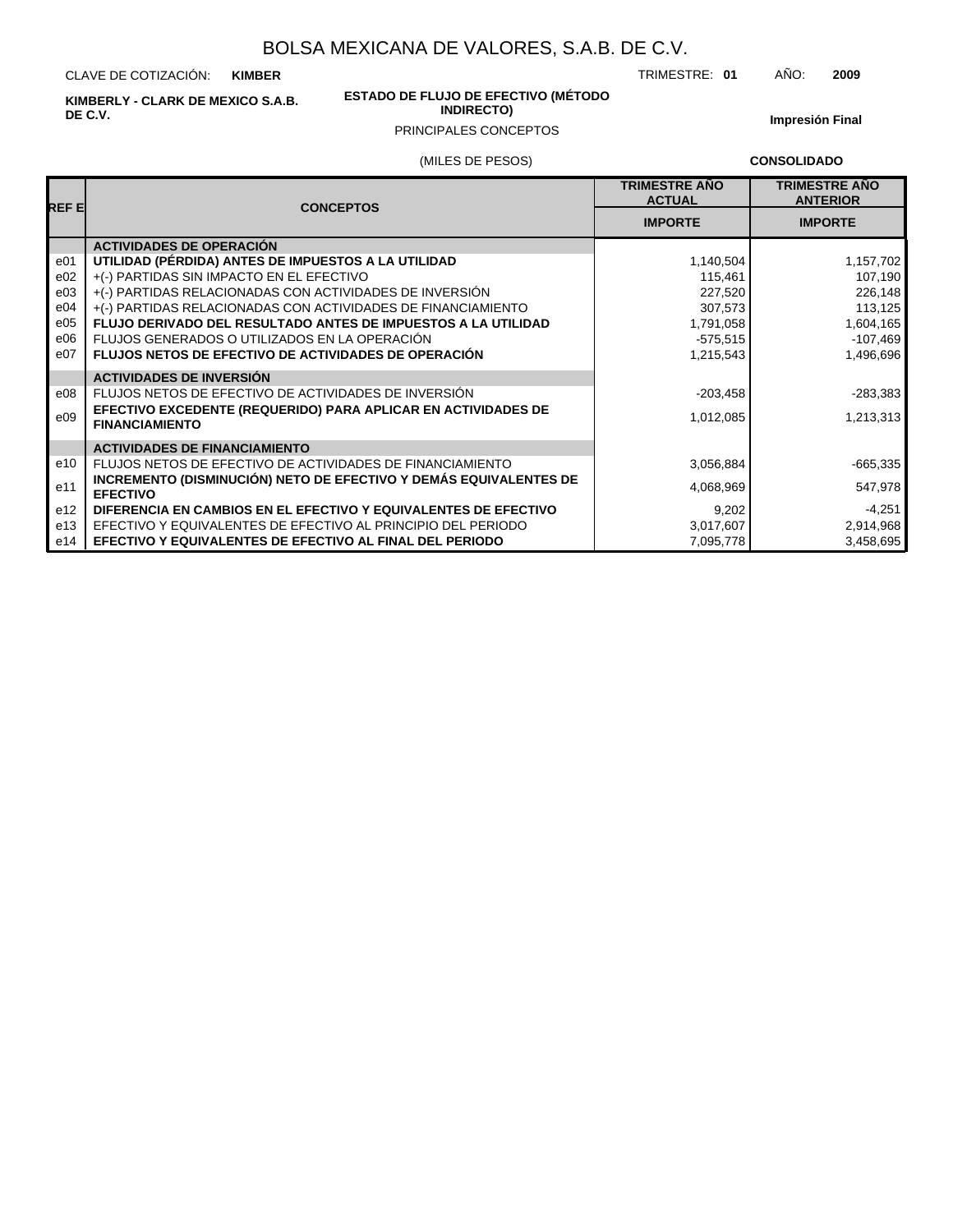CLAVE DE COTIZACIÓN: **KIMBER**

**KIMBERLY - CLARK DE MEXICO S.A.B. DE C.V.**

### **ESTADO DE FLUJO DE EFECTIVO (MÉTODO INDIRECTO)**

DESGLOSE DE PRINCIPALES CONCEPTOS

TRIMESTRE: **01** AÑO: **2009**

**Impresión Final**

### (MILES DE PESOS)

**CONSOLIDADO**

|                        |                                                                                                    | <b>TRIMESTRE ANO</b><br><b>ACTUAL</b> | <b>TRIMESTRE AÑO</b><br><b>ANTERIOR</b> |
|------------------------|----------------------------------------------------------------------------------------------------|---------------------------------------|-----------------------------------------|
| <b>REFE</b>            | <b>CONCEPTOS</b>                                                                                   | <b>IMPORTE</b>                        | <b>IMPORTE</b>                          |
| e02                    | +(-) PARTIDAS SIN IMPACTO EN EL EFECTIVO                                                           | 115,461                               | 107,190                                 |
| e15                    | +ESTIMACIÓN DEL EJERCICIO                                                                          | 0                                     | 0                                       |
| e16                    | +PROVISIÓN DEL EJERCICIO                                                                           | 115,461                               | 107,190                                 |
| e17                    | + (-) OTRAS PARTIDAS NO REALIZADAS                                                                 | $\Omega$                              | 0                                       |
| e03                    | +(-) PARTIDAS RELACIONADAS CON ACTIVIDADES DE INVERSIÓN                                            | 227,520                               | 226,148                                 |
| e18                    | + DEPRECIACIÓN Y AMORTIZACIÓN DEL EJERCICIO *                                                      | 283,547                               | 285,191                                 |
| e19                    | (-) + UTILIDAD O PÉRDIDA EN VENTA DE INMUEBLES, MAQUINARIA Y EQUIPO                                | $-1,141$                              | $-1,350$                                |
| e20                    | + PÉRDIDA POR DETERIORO                                                                            | 0                                     | 0                                       |
| e21                    | (-)+PARTICIPACIÓN EN ASOCIADAS Y NEGOCIOS CONJUNTOS                                                | 0                                     | 0                                       |
| e22                    | (-)DIVIDENDOS COBRADOS                                                                             | 0                                     | 0                                       |
| e23                    | (-)INTERESES A FAVOR                                                                               | $-54,886$                             | $-57,693$                               |
| e24                    | (-) +OTRAS PARTIDAS                                                                                | $\Omega$                              | 0                                       |
| e04                    | +(-) PARTIDAS RELACIONADAS CON ACTIVIDADES DE FINANCIAMIENTO                                       | 307,573                               | 113,125                                 |
| e25                    | +INTERESES DEVENGADOS                                                                              | 169,011                               | 159,394                                 |
| e26                    | + (-) OTRAS PARTIDAS                                                                               | 138,562                               | $-46,269$                               |
| e06                    | FLUJOS GENERADOS O UTILIZADOS EN LA OPERACIÓN                                                      | $-575,515$                            | $-107,469$                              |
| e27                    | + (-) DECREMENTO (INCREMENTO) EN CUENTAS POR COBRAR                                                | $-139,162$                            | $-184,836$                              |
| e28                    | + (-) DECREMENTO (INCREMENTO) EN INVENTARIOS                                                       | $-183,988$                            | 24,176                                  |
| e29                    | + (-) DECREMENTO (INCREMENTO) EN OTRAS CUENTAS POR COBRAR Y OTROS                                  | 0                                     | 0                                       |
|                        | <b>ACTIVOS</b>                                                                                     |                                       |                                         |
| e30                    | + (-) INCREMENTO (DECREMENTO) EN PROVEEDORES                                                       | 87,513                                | 333,868                                 |
| e31<br>e32             | + (-) INCREMENTO (DECREMENTO) EN OTROS PASIVOS<br>+ (-)IMPUESTOS A LA UTILIDAD PAGADOS O DEVUELTOS | $-77,938$<br>$-261.940$               | $-15,944$<br>$-264,733$                 |
|                        |                                                                                                    |                                       |                                         |
| e08                    | FLUJOS NETOS DE EFECTIVO DE ACTIVIDADES DE INVERSIÓN                                               | $-203,458$                            | $-283,383$                              |
| e33                    | - INVERSIÓN DE ACCS. CON CARÁCTER PERMANENTE                                                       | 0                                     | 0                                       |
| e34                    | +DISPOSICIÓN DE ACCIONES CON CARÁCTER PERMANENTE                                                   | $\Omega$                              | 0                                       |
| e35<br>e36             | -INVERSIÓN EN INMUEBLES, PLANTA Y EQUIPO<br>+VENTA DE INMUEBLES, PLANTA Y EQUIPO                   | $-246,025$<br>0                       | $-329,008$<br>0                         |
| e37                    | -INVERSIÓN EN ACTIVOS INTANGIBLES                                                                  | 0                                     | 0                                       |
| e38                    | +DISPOSICIÓN DE ACTIVOS INTANGIBLES                                                                | 0                                     | 0                                       |
| e39                    | -OTRAS INVERSIONES CON CARÁCTER PERMANENTE                                                         | 0                                     | 0                                       |
| e40                    | +DISPOSICIÓN DE OTRAS INVERSIONES CON CARÁCTER PERMANENTE                                          | 0                                     | 0                                       |
| e41                    | +DIVIDENDOS COBRADOS                                                                               | 0                                     | $\mathbf 0$                             |
| e42                    | <b>+INTERESES COBRADOS</b>                                                                         | 42,567                                | 45,625                                  |
| e43                    | +(-) DECREMENTO (INCREMENTO) ANTICIPOS Y PRESTAMOS A TERCEROS                                      | 0                                     | 0                                       |
| e44                    | + (-) OTRAS PARTIDAS                                                                               | 0                                     | $\mathbf 0$                             |
| e10                    | <b>FLUJOS NETOS DE EFECTIVO DE ACTIVIDADES DE FINANCIAMIENTO</b>                                   | 3,056,884                             | $-665,335$                              |
| e45                    | + FINANCIAMIENTOS BANCARIOS                                                                        | 0                                     | 0                                       |
| e46                    | + FINANCIAMIENTOS BURSÁTILES                                                                       | 3,493,293                             | 0                                       |
| e47                    | + OTROS FINANCIAMIENTOS                                                                            | 0                                     | 0                                       |
| e48                    | (-) AMORTIZACIÓN DE FINANCIAMIENTOS BANCARIOS                                                      | $-23,208$                             | $-17,006$                               |
| e49                    | (-) AMORTIZACIÓN DE FINANCIAMIENTOS BURSÁTILES                                                     | 0                                     | $\Omega$                                |
| e50                    | (-) AMORTIZACIÓN DE OTROS FINANCIAMIENTOS                                                          | 0                                     | 0                                       |
| e51                    | + (-) INCREMENTO (DECREMENTO) EN EL CAPITAL SOCIAL                                                 | 0                                     | 0                                       |
| e52                    | (-) DIVIDENDOS PAGADOS                                                                             | $-16,131$                             | $-15,246$                               |
| e53                    | + PRIMA EN VENTA DE ACCIONES                                                                       | 0                                     | 0                                       |
| e54                    | + APORTACIONES PARA FUTUROS AUMENTOS DE CAPITAL                                                    | $\Omega$                              | 0                                       |
| e <sub>55</sub><br>e56 | <b>INTERESES PAGADOS</b><br>-RECOMPRA DE ACCIONES                                                  | $-213,703$                            | $-179,492$<br>$-335,016$                |
| e57                    | + (-) OTRAS PARTIDAS                                                                               | $-183,367$<br>0                       | $-118,575$                              |
|                        |                                                                                                    |                                       |                                         |

\* EN CASO DE QUE DICHO IMPORTE SEA DIFERENTE A LA CUENTA R47 DEBERÁ EXPLICAR EN NOTAS.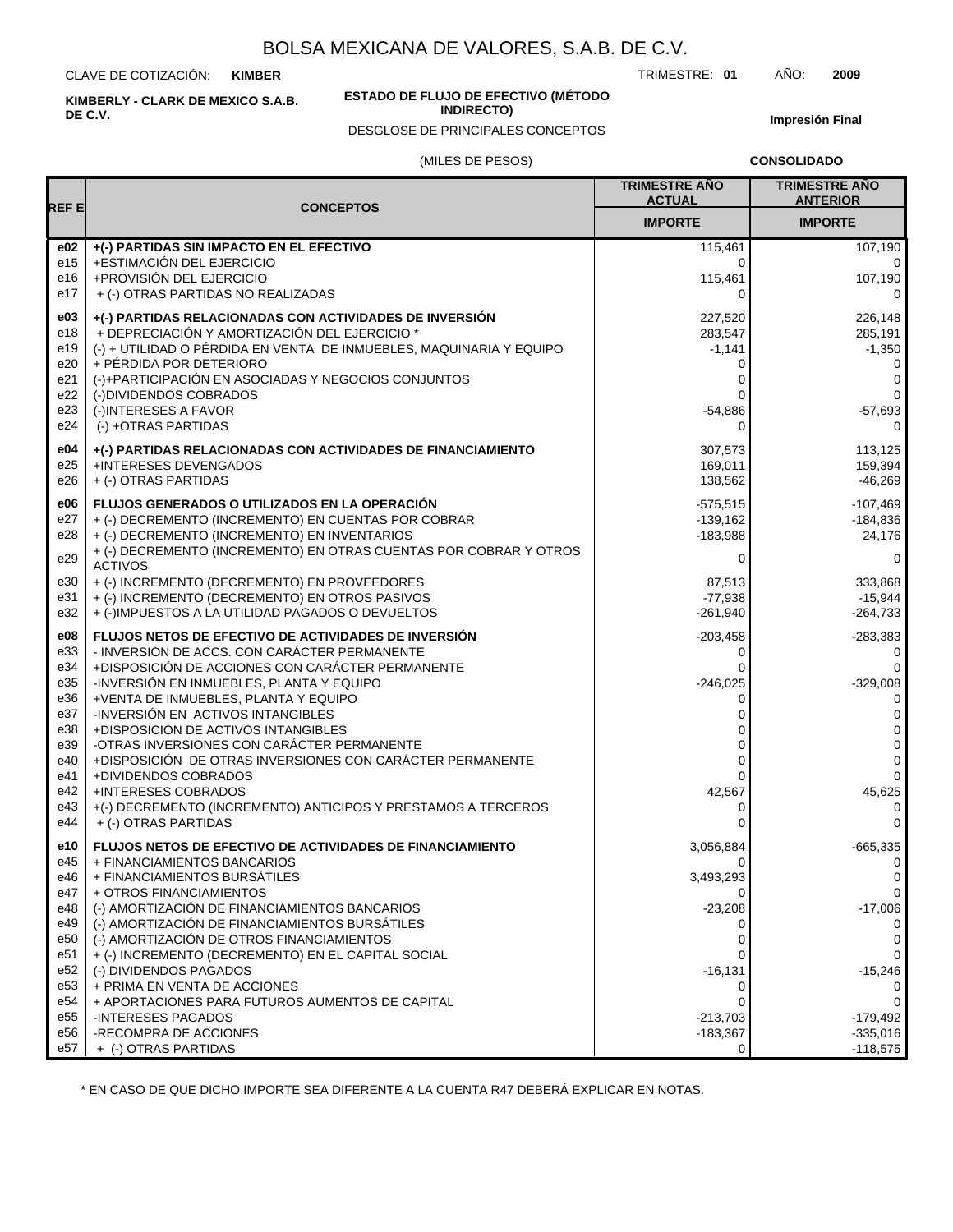**KIMBERLY - CLARK DE MEXICO S.A.B.** CLAVE DE COTIZACIÓN: TRIMESTRE: **01** AÑO: **2009 KIMBER**

### **DE C.V. DATOS POR ACCIÓN**

### **Impresión Final CONSOLIDADO**

|  | <b>Impresión Final</b> |
|--|------------------------|
|--|------------------------|

|                 |                                                                                     |    | <b>TRIMESTRE AÑO ACTUAL</b><br><b>IMPORTE</b> |            | <b>TRIMESTRE AÑO ANTERIOR</b> |      |               |
|-----------------|-------------------------------------------------------------------------------------|----|-----------------------------------------------|------------|-------------------------------|------|---------------|
| <b>REF D</b>    | <b>CONCEPTOS</b>                                                                    |    |                                               |            | <b>IMPORTE</b>                |      |               |
| d <sub>01</sub> | UTILIDAD BÁSICA POR ACCIÓN ORDINARIA (**)                                           | \$ | 3.03                                          |            | \$                            | 3.16 |               |
| d02             | UTILIDAD BÁSICA POR ACCIÓN PREFERENTE (**)                                          | \$ | 0                                             |            | \$                            | 0.00 |               |
| d03             | UTILIDAD DILUIDA POR ACCIÓN (**)                                                    | \$ | $\mathbf 0$                                   |            | \$                            | 0.00 |               |
| d04             | UTILIDAD (PÉRDIDA) ANTES DE OPERACIONES<br>DISCONTINUADAS POR ACCIÓN ORDINARIA (**) | \$ | 3.03                                          |            | \$                            | 3.16 |               |
| d05             | EFECTO DE OPERACIONES DISCONTINUADAS SOBRE LA<br>UTILIDAD (PÉRDIDA) POR ACCIÓN (**) | \$ | 0                                             |            | \$                            | 0.00 |               |
| d08             | VALOR EN LIBROS POR ACCIÓN                                                          | \$ | 5.61                                          |            | \$                            | 6.10 |               |
| d09             | DIVIDENDO EN EFECTIVO ACUMULADO POR ACCIÓN                                          | \$ | 0                                             |            | \$                            | 0.00 |               |
| d10             | DIVIDENDO EN ACCIONES POR ACCIÓN                                                    |    |                                               | 0 acciones |                               |      | 0.00 acciones |
| d11             | PRECIO DE MERCADO (ULTIMO HECHO) A VALOR EN<br>LIBROS.                              |    | 8.18                                          | veces      |                               | 7.62 | veces         |
| d12             | PRECIO DE MERCADO (ULTIMO HECHO) A UTILIDAD<br>BÁSICA POR ACCIÓN ORDINARIA (**)     |    | 15.14                                         | veces      |                               |      | 14.72 veces   |
| d13             | PRECIO DE MERCADO (ULTIMO HECHO) A UTILIDAD<br>BÁSICA POR ACCIÓN PREFERENTE (**)    |    | 0                                             | veces      |                               |      | $0.00$ veces  |

(\*\*) INFORMACIÓN ULTIMOS DOCE MESES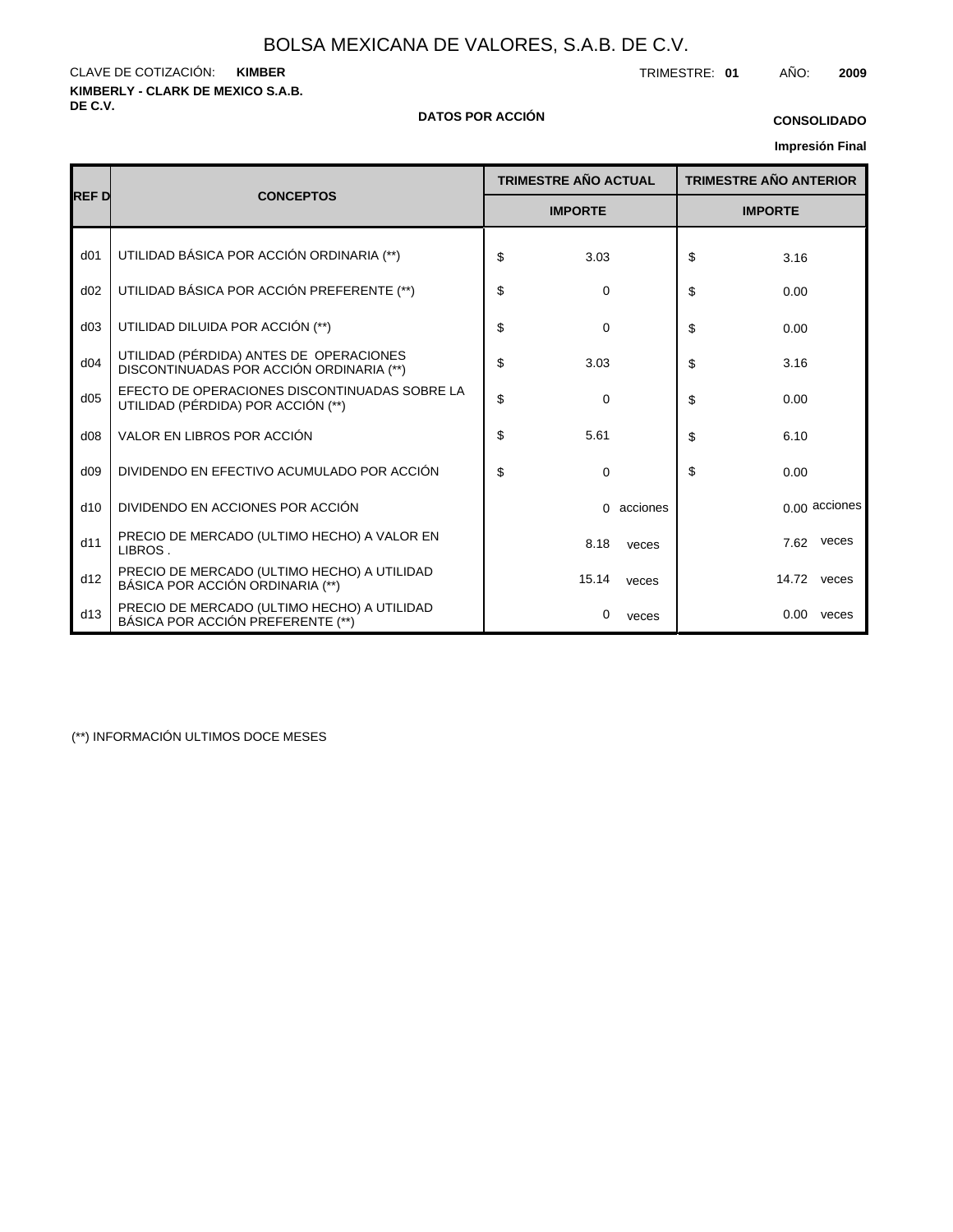**KIMBERLY - CLARK DE MEXICO S.A.B. DE C.V.** CLAVE DE COTIZACIÓN: TRIMESTRE: **01** AÑO: **2009 KIMBER**

### **RAZONES Y PROPORCIONES**

### **CONSOLIDADO**

**Impresión Final**

| REF P | <b>CONCEPTOS</b>                                                          | <b>TRIMESTRE AÑO ACTUAL</b> |       | <b>TRIMESTRE AÑO ANTERIOR</b> |       |
|-------|---------------------------------------------------------------------------|-----------------------------|-------|-------------------------------|-------|
| p01   | <b>RENDIMIENTO</b><br>UTILIDAD (PÉRDIDA) NETA CONSOLIDADA A VENTAS NETAS  | 14.34                       | %     | 15.18                         | %     |
| p02   | UTILIDAD (PÉRDIDA) NETA CONSOLIDADA A CAPITAL<br>CONTABLE (**)            | 54.37                       | %     | 53.22                         | %     |
| p03   | UTILIDAD (PÉRDIDA) NETA CONSOLIDADA A ACTIVO TOTAL (**)                   | 11.65                       | %     | 14.96                         | %     |
| p04   | DIVIDENDOS EN EFECTIVO A RESULTADO NETO DEL<br><b>EJERCICIO ANTERIOR</b>  | 0.00                        | %     | 0.00                          | %     |
| p05   | RESULTADO POR POSICIÓN MONETARIA A UTILIDAD<br>(PÉRDIDA) NETA CONSOLIDADA | 0.00                        | $\%$  | 0.00                          | $\%$  |
|       | <b>ACTIVIDAD</b>                                                          |                             |       |                               |       |
| D06   | VENTAS NETAS A ACTIVO TOTAL (**)                                          | 0.82                        | veces | 0.90                          | veces |
| p07   | VENTAS NETAS A INMUEBLES, PLANTA Y EQUIPO (NETO) (**)                     | 1.63                        | veces | 1.49                          | veces |
| p08   | ROTACIÓN DE INVENTARIOS(**)                                               | 7.50                        | veces | 8.40                          | veces |
| p09   | DÍAS DE VENTAS POR COBRAR                                                 | 52                          | dias  | 51                            | dias  |
| p10   | INTERESES PAGADOS A PASIVO TOTAL CON COSTO (**)                           | 8.71                        | %     | 8.69                          | %     |
|       | <b>APALACAMIENTO</b>                                                      |                             |       |                               |       |
| p11   | PASIVO TOTAL A ACTIVO TOTAL                                               | 78.57                       | $\%$  | 71.90                         | %     |
| p12   | PASIVO TOTAL A CAPITAL CONTABLE                                           | 3.67                        | veces | 2.56                          | veces |
| p13   | PASIVO EN MONEDA EXTRANJERA A PASIVO TOTAL                                | 22.13                       | $\%$  | 23.93                         | $\%$  |
| p14   | PASIVO A LARGO PLAZO A INMUEBLES, PLANTA Y EQUIPO<br>(NETO)               | 56.27                       | $\%$  | 50.21                         | $\%$  |
| p15   | UTILIDAD (PÉRDIDA) DESPUÉS DE GTOS. GRALES. A<br><b>INTERESES PAGADOS</b> | 8.92                        | veces | 8.27                          | veces |
| p16   | VENTAS NETAS A PASIVO TOTAL (**)                                          | 1.05                        | veces | 1.25                          | veces |
|       | <b>LIQUIDEZ</b>                                                           |                             |       |                               |       |
| p17   | ACTIVO CIRCULANTE A PASIVO CIRCULANTE                                     | 1.13                        | veces | 1.18                          | veces |
| p18   | ACTIVO CIRCULANTE MENOS INVENTARIOS A PASIVO<br><b>CIRCULANTE</b>         | 0.96                        | veces | 0.97                          | veces |
| p19   | ACTIVO CIRCULANTE A PASIVO TOTAL                                          | 0.61                        | veces | 0.52                          | veces |
| p20   | EFECTIVO E INVERSIONES TEMPORALES A PASIVO<br><b>CIRCULANTE</b>           | 58.38                       | $\%$  | 44.98                         | $\%$  |

(\*\*) INFORMACIÓN ULTIMOS DOCE MESES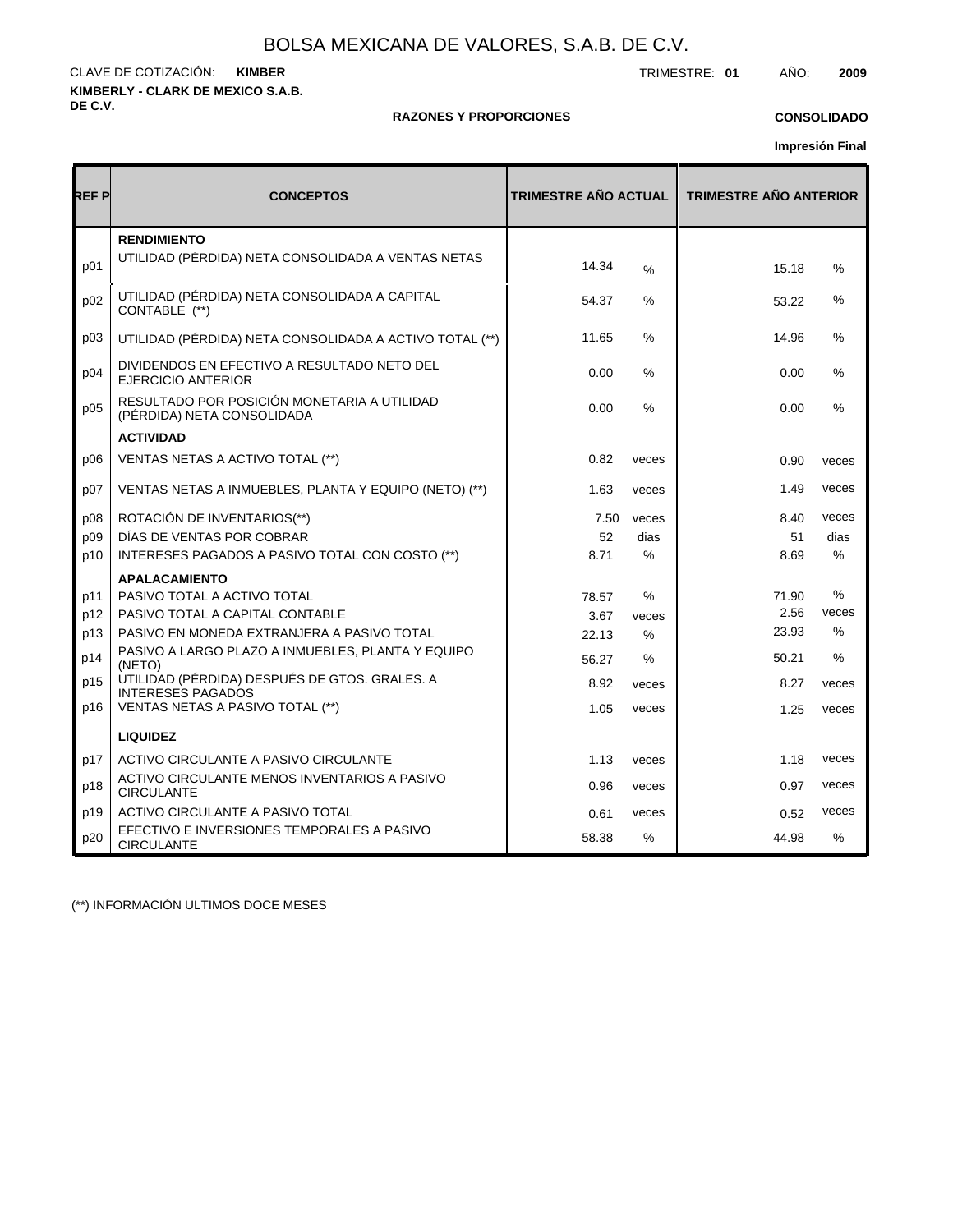CLAVE DE COTIZACIÓN: **KIMBER**

**KIMBERLY - CLARK DE MEXICO**

**COMENTARIOS Y ANALISIS DE LA ADMINISTRACIÓN SOBRE LOS RESULTADOS DE S.A.B. DE C.V.** PAGINA / 2 **OPERACIÓN Y SITUACIÓN FINANCIERA DE LA COMPAÑÍA**

 $1/2$ **CONSOLIDADO Impresión Final**

### PUNTOS SOBRESALIENTES:

- INCREMENTO EN VENTAS NETAS DEL 9 PORCIENTO.

- INCREMENTO DE UTILIDAD DE OPERACIÓN DEL 14 PORCIENTO Y DE EBITDA DEL 12 PORCIENTO.
- EXITOSA COLOCACIÓN DE CEBURES POR 3,500 MILLONES DE PESOS.
- INCREMENTO EN UTILIDAD NETA DEL 3 PORCIENTO.

LOS RESULTADOS DEL PRIMER TRIMESTRE FUERON BUENOS, PARTICULARMENTE CUANDO SE COMPARAN CONTRA EL TRIMESTRE MÁS DÉBIL DEL AÑO PASADO. ES IMPORTANTE NOTAR QUE CONTINÚA LA TENDENCIA POSITIVA DE RESULTADOS MOSTRADOS EN TRIMESTRES ANTERIORES EN CUANTO A CRECIMIENTO EN VENTAS Y UTILIDAD DE OPERACIÓN. LA VOLATILIDAD DEL TIPO DE CAMBIO OCASIONÓ EFECTOS NEGATIVOS EN LA UTILIDAD NETA, LA CUAL A PESAR DE ESO, FUE 3 PORCIENTO SUPERIOR AL AÑO ANTERIOR.

LAS VENTAS NETAS CRECIERON 9 PORCIENTO APOYADAS POR UNA INTENSA ACTIVIDAD MERCADOLÓGICA Y DE INNOVACIÓN EN TODOS NUESTROS PRODUCTOS. EN EL PRINCIPAL NEGOCIO, PRODUCTOS AL CONSUMIDOR EL INCREMENTO EN VENTAS FUE DE 10 PORCIENTO COMPUESTO DE MAYOR VOLUMEN EN 4 PORCIENTO Y DE PRECIO Y MEZCLA EN 6 PORCIENTO. TUVIMOS MAYORES VOLÚMENES EN PRÁCTICAMENTE TODOS LOS PRODUCTOS AL CONSUMIDOR, DESTACANDO TOALLAS HÚMEDAS QUE CRECIERON A TASA DE DOBLE DÍGITO. LA LÍNEA DE VENTAS DE PRODUCTOS PROFESSIONAL MOSTRÓ UN CRECIMIENTO MUY SIGNIFICATIVO.

LA DESACELERACIÓN EN LA ECONOMÍA A NIVEL MUNDIAL Y PARTICULARMENTE EN ESTADOS UNIDOS PERMITIÓ QUE ALGUNOS INSUMOS MOSTRARAN UNA TENDENCIA A LA BAJA EN SU COTIZACIÓN INTERNACIONAL. SIN EMBARGO, ESTA BAJA DE PRECIOS HA SIDO PARCIALMENTE COMPENSADA POR EL MAYOR TIPO DE CAMBIO, POR LO QUE CONTINUÓ, EN EL TRIMESTRE, LA PRESIÓN EN NUESTROS COSTOS. NO OBSTANTE LO ANTERIOR, LA UTILIDAD DE OPERACIÓN CRECIÓ 14 PORCIENTO EN RELACIÓN AL AÑO ANTERIOR. ESTO SE DEBIÓ A LOS ESFUERZOS INTERNOS EN PROGRAMAS DE REDUCCIÓN Y CONTENCIÓN DE COSTOS; A EL RESULTADO DEL ARRANQUE DE LAS NUEVAS INVERSIONES ESPECÍFICAMENTE DEDICADAS A LA REDUCCIÓN DE COSTOS; Y A LA ALTA PRODUCTIVIDAD CON LA QUE HEMOS ESTADO OPERANDO.

LA UTILIDAD NETA FUE SUPERIOR EN 3 PORCIENTO AL AÑO ANTERIOR. ESTA SE VIO NEGATIVAMENTE AFECTADA POR LA VOLATILIDAD EN EL TIPO DE CAMBIO, OCASIONANDO UNA DEPRECIACIÓN DEL PESO CUYO IMPACTO SOBRE UNA POSICIÓN PASIVA ARROJÓ PÉRDIDAS CAMBIARIAS PARA LA EMPRESA. CON EL OBJETO DE EVITAR FUTUROS IMPACTOS POR LOS MOVIMIENTOS EN EL TIPO DE CAMBIO, EN EL TRIMESTRE SE CONTRATARON COBERTURAS POR 175 MILLONES DE DÓLARES QUE CUBREN EL 60 PORCIENTO DE NUESTRA EXPOSICIÓN EN MONEDA EXTRANJERA.

GENERAMOS EBITDA DE \$1,791 MILLONES DE PESOS DURANTE EL TRIMESTRE UN 12 PORCIENTO MAYOR. HEMOS INVERTIDO EN LOS ÚLTIMOS DOCE MESES \$1,694 MILLONES DE PESOS (\$1,002 EN ACTIVOS FIJOS O CAPEX Y \$692 EN LA RECOMPRA DE ACCIONES PROPIAS) Y SE PAGÓ UN DIVIDENDO A NUESTROS ACCIONISTAS POR \$3,047 MILLONES DE PESOS.

A FINALES DEL TRIMESTRE LA EMPRESA COLOCÓ EXITOSAMENTE CERTIFICADOS BURSÁTILES POR UN MONTO DE \$3,500 MILLONES DE PESOS EN DOS EMISIONES CON LAS SIGUIENTES CARACTERÍSTICAS: UNA EMISIÓN POR \$2,700 MILLONES DE PESOS A UN PLAZO DE 14 PERÍODOS DE 28 DÍAS, A UNA TASA VARIABLE DE TIIE + 120 PUNTOS BASE. LA OTRA EMISIÓN POR \$800 MILLONES DE PESOS A UN PLAZO DE 7 AÑOS, A

TRIMESTRE: **01** AÑO: **2009**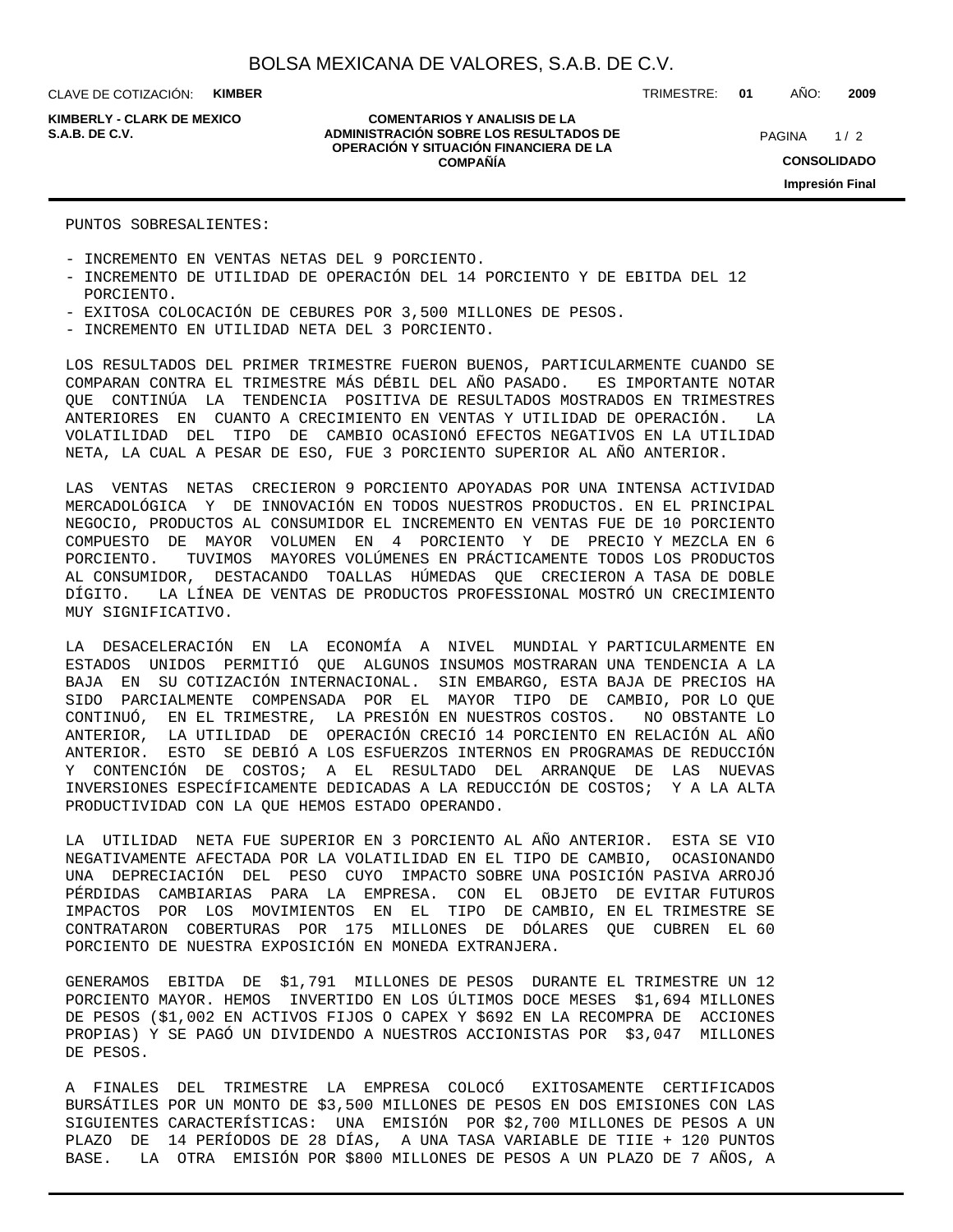CLAVE DE COTIZACIÓN: **KIMBER**

### **COMENTARIOS Y ANALISIS DE LA ADMINISTRACIÓN SOBRE LOS RESULTADOS DE PAGINA 2/2 ADMINISTRACIÓN SOBRE LOS RESULTADOS DE** PAGINA 2/2 **OPERACIÓN Y SITUACIÓN FINANCIERA DE LA COMPAÑÍA**

 $2/2$ 

TRIMESTRE: **01** AÑO: **2009**

**CONSOLIDADO**

**Impresión Final**

UNA TASA FIJA DE 9.98 PORCIENTO. LOS FONDOS PROVENIENTES DE ESTA COLOCACIÓN SERÁN PRINCIPALMENTE EMPLEADOS PARA LIQUIDAR UNA OBLIGACIÓN POR 250 MILLONES DE DÓLARES QUE VENCE EL 31 DE JULIO DE 2009.

AL 31 DE MARZO DE 2009 TERMINAMOS CON EFECTIVO POR \$7,096 MILLONES DE PESOS.

AL 31 DE MARZO DE 2009, TAL Y COMO SE HA REVELADO EN LOS ESTADOS FINANCIEROS, LA COMPAÑÍA CUENTA CON INSTRUMENTOS FINANCIEROS DERIVADOS QUE SE UTILIZAN PARA REDUCIR LOS RIESGOS DE LOS EFECTOS DE LAS VARIACIONES EN LAS TASAS DE INTERÉS, EN EL PRECIO DEL GAS NATURAL Y EN EL TIPO DE CAMBIO DEL DÓLAR. INDEPENDIENTEMENTE DEL VALOR DE MERCADO DE ESTOS INSTRUMENTOS, SU EFECTO EN LOS ESTADOS FINANCIEROS NO SERÍA MATERIAL.

# **KIMBERLY - CLARK DE MEXICO**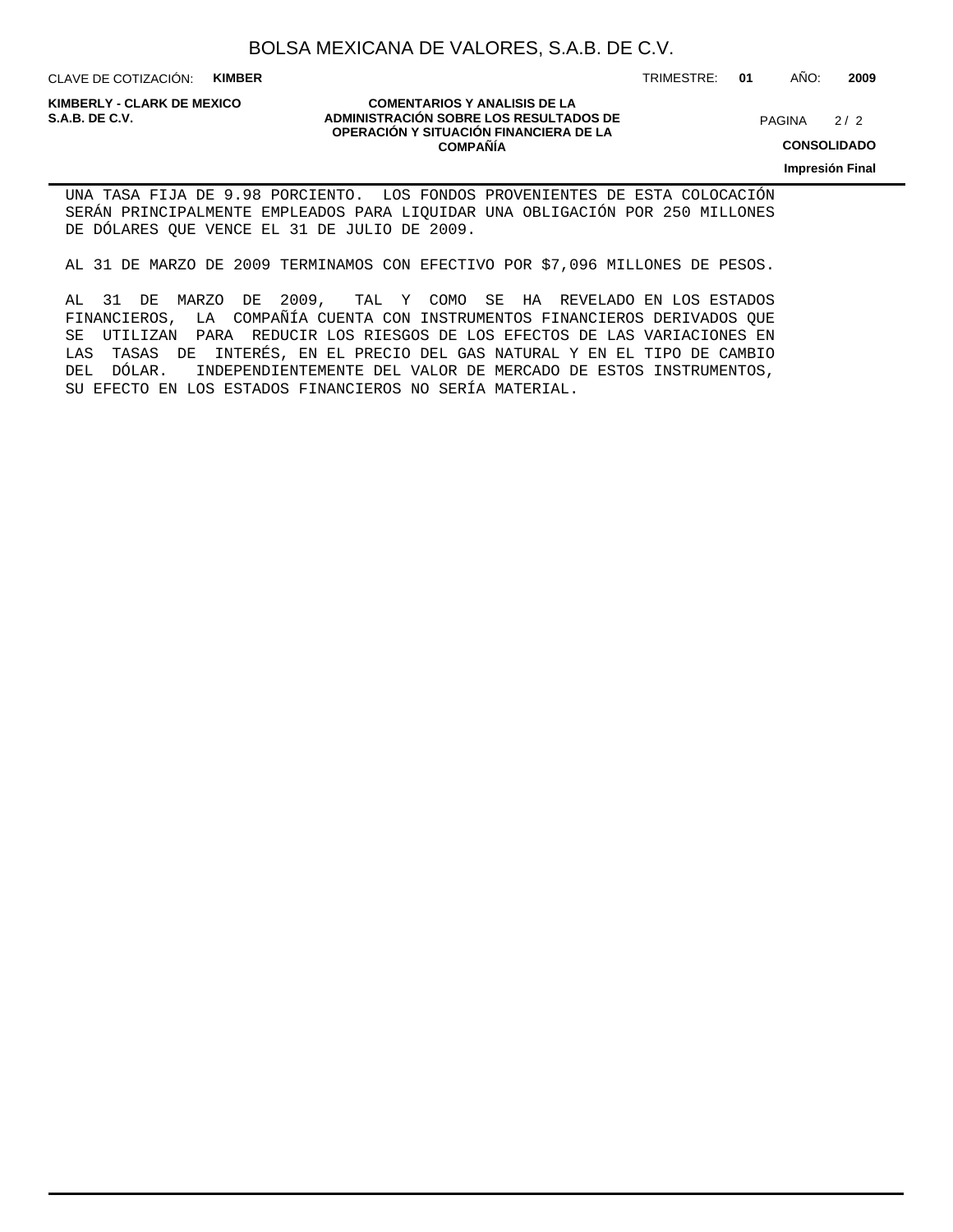**KIMBER**

**KIMBERLY - CLARK DE MEXICO**

**NOTAS COMPLEMENTARIAS A LA INFORMACIÓN FINANCIERA S.A.B. DE C.V.** PAGINA 1/5

CLAVE DE COTIZACIÓN: TRIMESTRE: **01** AÑO: **2009**

**CONSOLIDADO Impresión Final**

### OPERACIONES

-----------

ADQUISITIVO.

KIMBERLY-CLARK DE MEXICO, S. A. B. DE C. V. Y SUBSIDIARIAS (LA "COMPAÑIA") SE DEDICA A LA MANUFACTURA Y COMERCIALIZACION DE PRODUCTOS DESECHABLES PARA EL CONSUMIDOR DE USO DIARIO DENTRO Y FUERA DEL HOGAR, COMO SON: PAÑALES Y PRODUCTOS PARA BEBE, TOALLAS FEMENINAS, PRODUCTOS PARA INCONTINENCIA, PAPEL HIGIENICO, SERVILLETAS, PAÑUELOS, TOALLAS PARA MANOS Y COCINA, TOALLITAS HUMEDAS Y PRODUCTOS PARA EL CUIDADO DE LA SALUD. ENTRE SUS PRINCIPALES MARCAS SE ENCUENTRAN: HUGGIES®, KLEENBEBE®, KLEENEX®, KIMLARK®, PETALO®, COTTONELLE®, DEPEND® Y KOTEX®.

BASES DE PRESENTACION DE ESTADOS FINANCIEROS

--------------------------------------------

UNIDAD MONETARIA DE LOS ESTADOS FINANCIEROS - LOS ESTADOS FINANCIEROS Y NOTAS AL 31 DE MARZO DE 2009 Y 2008 Y POR LOS PERIODOS QUE TERMINARON EN ESAS FECHAS INCLUYEN SALDOS Y TRANSACCIONES DE PESOS DE DIFERENTE PODER

CONSOLIDACION - LOS ESTADOS FINANCIEROS CONSOLIDADOS INCLUYEN LAS CIFRAS DE KIMBERLY-CLARK DE MEXICO, S. A. B. DE C. V. Y DE LAS SIGUIENTES SUBSIDIARIAS, DE LAS CUALES POSEE LA TOTALIDAD DE LAS ACCIONES:

- CRISOBA INDUSTRIAL, S. A. DE C. V. PROPORCIONA SERVICIOS DE RENTA DE EQUIPO Y OTROS A KIMBERLY-CLARK DE MEXICO, S. A. B. DE C. V.
- PAPER PRODUCTS TRADE CORPORATION. EMPRESA COMERCIALIZADORA ESTABLECIDA EN EL EXTERIOR PARA PROMOVER LAS EXPORTACIONES DE LOS PRODUCTOS DE LA COMPAÑIA.
- SERVICIOS EMPRESARIALES SORAN, S. A. DE C. V. PROPORCIONA FINANCIAMIENTO Y A TRAVES DE SUS COMPAÑIAS SUBSIDIARIAS, SERVICIOS DE DISTRIBUCION Y OTROS A KIMBERLY-CLARK DE MEXICO, S. A. B. DE C. V.
- TAXI AEREO DE MEXICO, S. A. PROPORCIONA SERVICIO DE TRANSPORTE AEREO A PERSONAL DE KIMBERLY-CLARK DE MEXICO, S. A. B. DE C. V., SUS SUBSIDIARIAS Y AL PUBLICO EN GENERAL.
- OTRAS SUBSIDIARIAS CUYA ACTIVIDAD ES EL ARRENDAMIENTO DE INMUEBLES, A OTRAS SUBSIDIARIAS DE KIMBERLY-CLARK DE MEXICO, S. A. B. DE C. V.

LAS OPERACIONES Y SALDOS INTERCOMPAÑIAS HAN SIDO ELIMINADOS EN LA CONSOLIDACION.

RESUMEN DE POLITICAS CONTABLES SIGNIFICATIVAS ---------------------------------------------

LOS ESTADOS FINANCIEROS CONSOLIDADOS ADJUNTOS CUMPLEN CON LAS NORMAS DE INFORMACIÓN FINANCIERA "NIF". SU PREPARACIÓN REQUIERE QUE LA ADMINISTRACIÓN EFECTÚE CIERTAS ESTIMACIONES Y UTILICE DETERMINADOS SUPUESTOS PARA VALUAR ALGUNAS DE LAS PARTIDAS DE LOS ESTADOS FINANCIEROS Y PARA EFECTUAR LAS REVELACIONES QUE SE CONSIDEREN ADECUADAS EN LAS CIRCUNSTANCIAS. LAS PRINCIPALES POLÍTICAS CONTABLES SON LAS SIGUIENTES: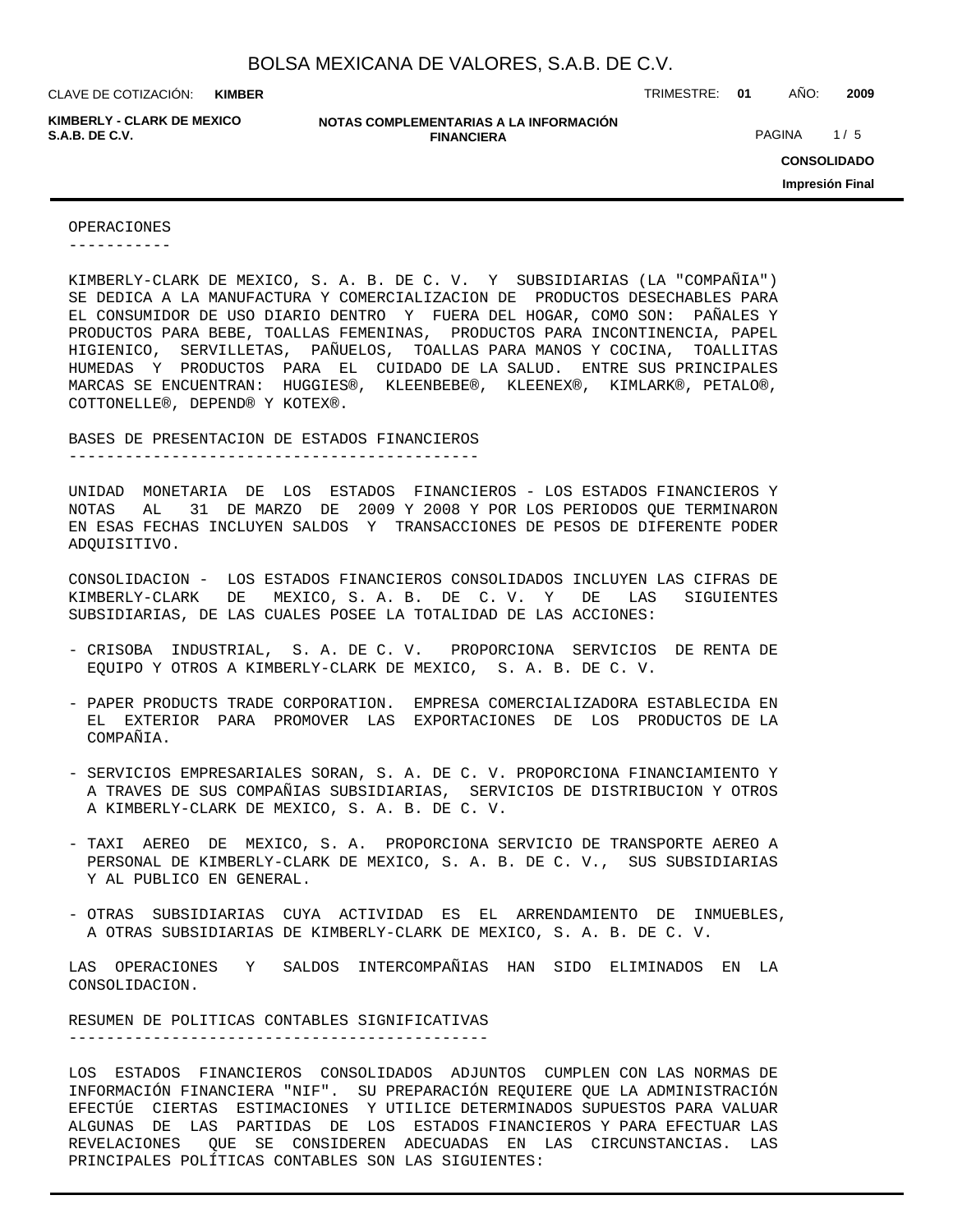**KIMBER**

CLAVE DE COTIZACIÓN: TRIMESTRE: **01** AÑO: **2009**

**KIMBERLY - CLARK DE MEXICO**

**NOTAS COMPLEMENTARIAS A LA INFORMACIÓN FINANCIERA S.A.B. DE C.V.** PAGINA 2 / 5

**CONSOLIDADO Impresión Final**

CAMBIOS CONTABLES

A PARTIR DEL 1 DE ENERO DE 2008 ENTRARON EN VIGOR LAS SIGUIENTES NUEVAS NIF: NIF B-2, ESTADO DE FLUJOS DE EFECTIVO ("NIF B-2") - SUSTITUYE AL BOLETÍN B-12, ESTADO DE CAMBIOS EN LA SITUACIÓN FINANCIERA. DE ACUERDO CON LA NIF B-2 LA COMPAÑÍA DETERMINA LOS FLUJOS DE EFECTIVO DE LAS ACTIVIDADES DE OPERACIÓN USANDO EL MÉTODO INDIRECTO. EL ESTADO DE FLUJOS DE EFECTIVO SE PRESENTA EN PESOS NOMINALES.

NIF B-10, EFECTOS DE LA INFLACIÓN ("NIF B-10") - CONSIDERA DOS ENTORNOS ECONÓMICOS: A) INFLACIONARIO, CUANDO LA INFLACIÓN ACUMULADA DE LOS TRES EJERCICIOS ANUALES ANTERIORES ES IGUAL O SUPERIOR A 26%, CASO EN EL CUAL REQUIERE EL RECONOCIMIENTO DE LOS EFECTOS DE LA INFLACIÓN, Y B) NO INFLACIONARIO, CUANDO EN EL MISMO PERÍODO LA INFLACIÓN ES MENOR A 26%; EN ESTE ÚLTIMO CASO, NO SE DEBEN RECONOCER LOS EFECTOS DE LA INFLACIÓN EN LOS ESTADOS FINANCIEROS. ADEMÁS, SE ELIMINA LA VALUACIÓN DE INVENTARIOS Y ACTIVO FIJO BAJO EL MÉTODO DE COSTOS ESPECÍFICOS.

DEBIDO A QUE LA INFLACIÓN ACUMULADA DE LOS TRES EJERCICIOS ANUALES ANTERIORES ES 11.56%, EL ENTORNO ECONÓMICO CALIFICA COMO NO INFLACIONARIO. POR LO TANTO A PARTIR DEL 1 DE ENERO DE 2008 SE SUSPENDIÓ EL RECONOCIMIENTO DE LOS EFECTOS DE LA INFLACIÓN EN LOS ESTADOS FINANCIEROS; SIN EMBARGO, LOS ACTIVOS, PASIVOS Y CAPITAL CONTABLE AL 31 DE MARZO DE 2009 Y 2008 INCLUYEN LOS EFECTOS DE REEXPRESIÓN RECONOCIDOS HASTA EL 31 DE DICIEMBRE DE 2007.

EQUIVALENTES DE EFECTIVO - CONSISTE EN INVERSIONES DIARIAS DE EXCEDENTES DE EFECTIVO E INVERSIONES EN VALORES FÁCILMENTE CONVERTIBLES EN EFECTIVO Y SUJETOS A RIESGOS POCO SIGNIFICATIVOS DE CAMBIOS EN VALOR.

INVENTARIOS Y COSTO DE VENTAS - LOS INVENTARIOS SE PRESENTAN AL MENOR ENTRE SU COSTO O EL VALOR DE REALIZACIÓN.

INMUEBLES, MAQUINARIA Y EQUIPO - SE REGISTRAN AL COSTO DE ADQUISICIÓN. LOS SALDOS QUE PROVIENEN DE ADQUISICIONES DE PROCEDENCIA NACIONAL REALIZADAS HASTA EL 31 DE DICIEMBRE DE 2007 SE ACTUALIZARON APLICANDO FACTORES DERIVADOS DEL INPC HASTA ESA FECHA. EN EL CASO DE ACTIVOS FIJOS DE ORIGEN EXTRANJERO SU COSTO DE ADQUISICIÓN SE ACTUALIZÓ, HASTA ESA MISMA FECHA, CON LA INFLACIÓN DEL PAÍS DE ORIGEN Y SE CONSIDERÓ LA FLUCTUACIÓN DEL PESO MEXICANO CON RELACIÓN A LA MONEDA DE DICHO PAÍS DE ORIGEN.

LA DEPRECIACIÓN DE LOS INMUEBLES, MAQUINARIA Y EQUIPO SE CALCULA CONFORME AL MÉTODO DE LÍNEA RECTA Y CON BASE EN LAS VIDAS ÚTILES ESTIMADAS DE LOS ACTIVOS, COMO SIGUE:

|                      | AÑOS     |
|----------------------|----------|
|                      | PROMEDIO |
|                      |          |
| <b>EDIFICIOS</b>     | 45       |
| MAOUINARIA Y EOUIPO  | 15 A 25  |
| EOUIPO DE TRANSPORTE | 12 Y 25  |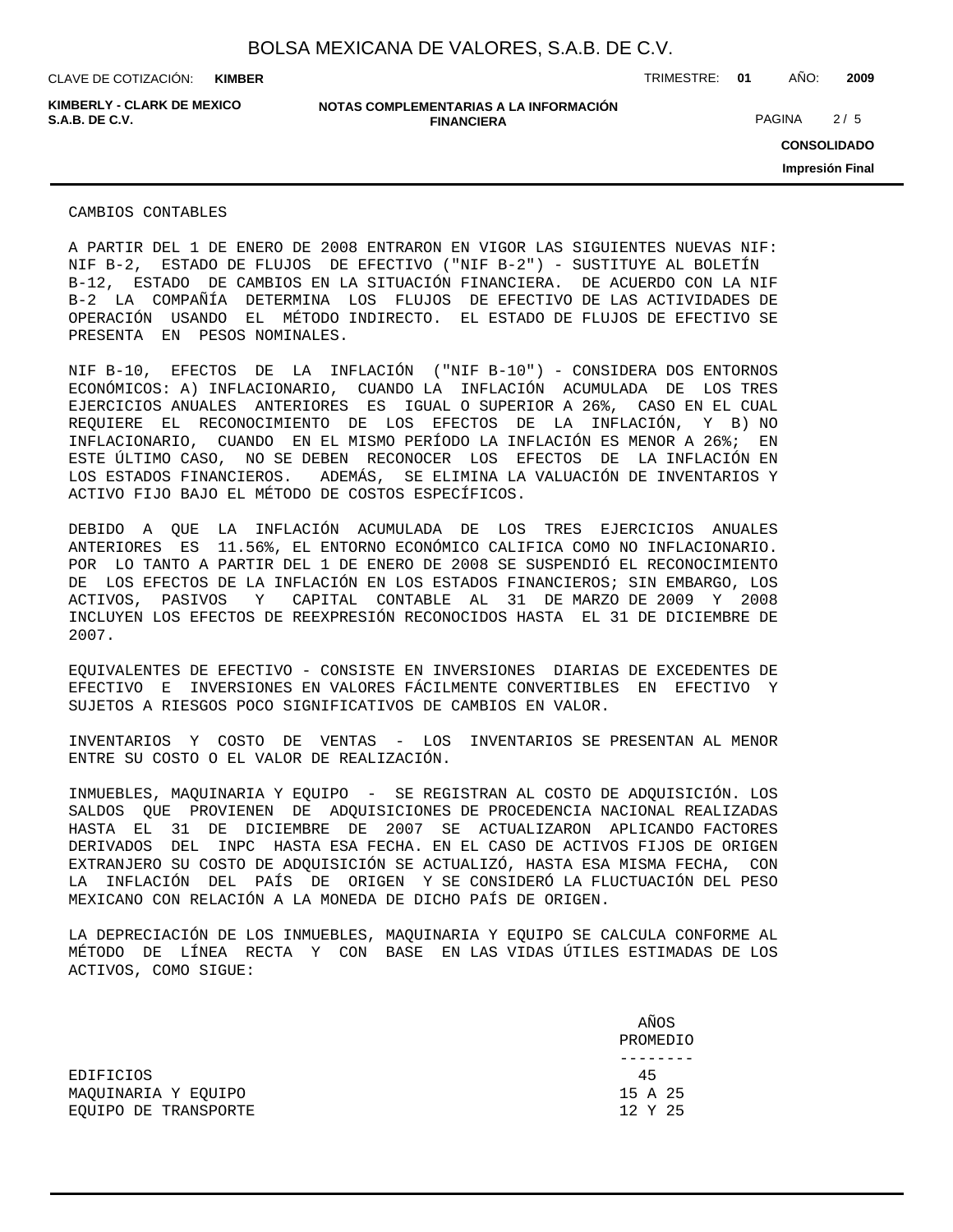**KIMBER**

CLAVE DE COTIZACIÓN: TRIMESTRE: **01** AÑO: **2009**

**KIMBERLY - CLARK DE MEXICO**

### **NOTAS COMPLEMENTARIAS A LA INFORMACIÓN FINANCIERA S.A.B. DE C.V. S.A.B. DE C.V. PAGINA** 3/5

**CONSOLIDADO**

**Impresión Final**

CAPITALIZACIÓN DEL RESULTADO INTEGRAL DE FINANCIAMIENTO - EL RESULTADO INTEGRAL DE FINANCIAMIENTO INCURRIDO Y ATRIBUIBLE AL PERÍODO DURANTE EL CUAL SE LLEVÓ A CABO LA CONSTRUCCIÓN E INSTALACIÓN DE PROYECTOS MAYORES DE INVERSIÓN EN INMUEBLES, MAQUINARIA Y EQUIPO SE CAPITALIZA.

DETERIORO DE ACTIVOS DE LARGA DURACIÓN EN USO - ANUALMENTE SE REVISA EL VALOR EN LIBROS DE LOS ACTIVOS DE LARGA DURACIÓN EN USO, PARA DETECTAR LA PRESENCIA DE ALGÚN INDICIO DE DETERIORO. AL 31 DE MARZO DE 2009 Y 2008 NO EXISTEN INDICIOS DE DETERIORO.

BENEFICIOS A LOS EMPLEADOS - INCLUYEN LAS PRESTACIONES QUE SE DEVENGAN A FAVOR DE LOS EMPLEADOS POR BENEFICIOS DIRECTOS, BENEFICIOS POR TERMINACIÓN Y AL RETIRO.

INSTRUMENTOS FINANCIEROS DERIVADOS - SE VALÚAN A SU VALOR RAZONABLE Y SUS EFECTOS SE RECONOCEN EN LOS RESULTADOS DEL PERÍODO Y EN EL CAPITAL CONTABLE. ESTOS INSTRUMENTOS SE UTILIZAN PARA REDUCIR LOS RIESGOS DE LOS EFECTOS DE LAS VARIACIONES EN LAS TASAS DE INTERÉS, LOS TIPOS DE CAMBIO DE MONEDA EXTRANJERA Y EL PRECIO DE CIERTOS INSUMOS.

OPERACIONES EN MONEDA EXTRANJERA - LAS OPERACIONES EN MONEDA EXTRANJERA SE REGISTRAN AL TIPO DE CAMBIO VIGENTE A LA FECHA DE SU CELEBRACIÓN. LOS ACTIVOS Y PASIVOS MONETARIO EN MONEDA EXTRANJERA SE VALÚAN EN MONEDA NACIONAL AL TIPO DE CAMBIO VIGENTE A LA FECHA DE LOS ESTADOS FINANCIEROS. LAS FLUCTUACIONES CAMBIARIAS SE REGISTRAN EN EL RESULTADO INTEGRAL DE FINANCIAMIENTO DEL PERÍODO EN QUE OCURREN.

RECONOCIMIENTO DE INGRESOS - LOS INGRESOS SE RECONOCEN EN EL PERÍODO EN QUE SE TRANSFIERE LA PROPIEDAD Y/O RESPONSABILIDAD DE LOS INVENTARIOS A LOS CLIENTES QUE LOS ADQUIEREN.

PARTICIPACIÓN DE LOS TRABAJADORES EN LAS UTILIDADES "PTU" - LA PTU SE REGISTRA EN LOS RESULTADOS DEL AÑO EN QUE SE CAUSA Y SE PRESENTA EN EL RUBRO DE OTROS GASTOS (INGRESOS) EN LOS ESTADOS DE RESULTADOS CONSOLIDADOS ADJUNTOS. SE RECONOCE LA PTU DIFERIDA PROVENIENTE DE LAS DIFERENCIAS TEMPORALES QUE RESULTAN DE LA COMPARACIÓN DE LOS VALORES CONTABLES Y FISCALES DE LOS ACTIVOS Y PASIVOS, CUANDO SE PUEDA PRESUMIR RAZONABLEMENTE QUE VAN A PROVOCAR UN PASIVO O BENEFICIO, Y NO EXISTA ALGÚN INDICIO DE QUE VAYA A CAMBIAR ESA SITUACIÓN, DE TAL MANERA QUE LOS PASIVOS O LOS BENEFICIOS NO SE MATERIALICEN.

IMPUESTOS A LA UTILIDAD - EL IMPUESTO SOBRE LA RENTA ("ISR"), SE REGISTRA EN LOS RESULTADOS DEL AÑO EN QUE SE CAUSA, RECONOCIÉNDOSE LOS EFECTOS DIFERIDOS ORIGINADOS POR LAS DIFERENCIAS TEMPORALES, CORRESPONDIENTES A OPERACIONES Y OTROS EVENTOS ECONÓMICOS RECONOCIDOS EN LOS ESTADOS FINANCIEROS EN PERÍODOS DIFERENTES AL CONSIDERADO EN LAS DECLARACIONES DEL IMPUESTO SOBRE LA RENTA DE LAS EMPRESAS. DICHOS EFECTOS SE REGISTRAN CONSIDERANDO TODAS LAS DIFERENCIAS TEMPORALES QUE SE DETERMINAN MEDIANTE LA COMPARACIÓN DE LOS VALORES CONTABLES Y FISCALES DE LOS ACTIVOS Y PASIVOS.

PARA RECONOCER EL IMPUESTO DIFERIDO ES NECESARIO REALIZAR UNA PROYECCIÓN FINANCIERA PARA IDENTIFICAR CUAL SERÁ LA BASE GRAVABLE PREPONDERANTE (IMPUESTO SOBRE LA RENTA O IMPUESTO EMPRESARIAL A TASA ÚNICA "IETU") PARA EL PAGO DE IMPUESTOS A LA UTILIDAD.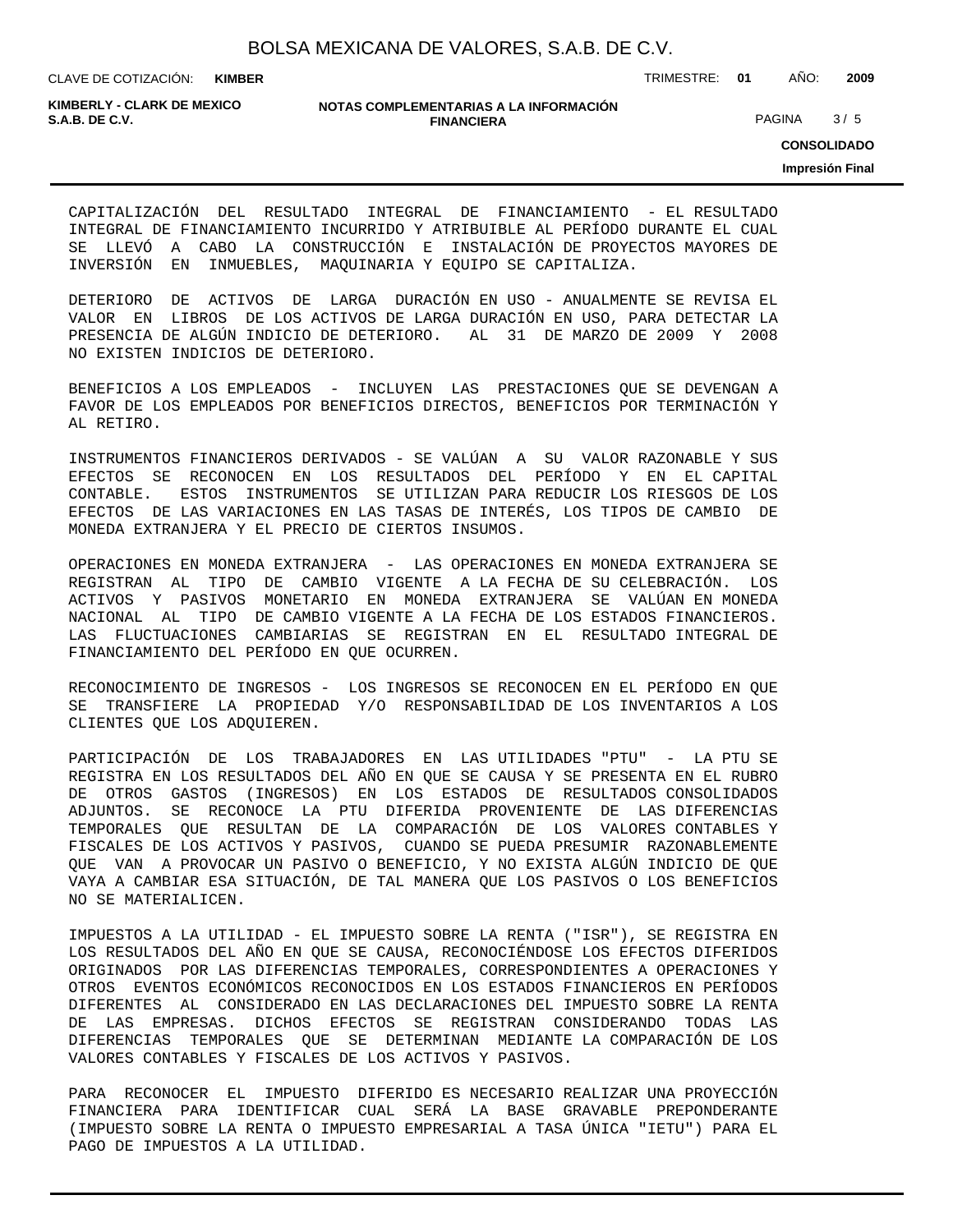CLAVE DE COTIZACIÓN: TRIMESTRE: **01** AÑO: **2009 KIMBER**

**KIMBERLY - CLARK DE MEXICO**

### **NOTAS COMPLEMENTARIAS A LA INFORMACIÓN FINANCIERA S.A.B. DE C.V.** PAGINA 4 / 5

**CONSOLIDADO**

**Impresión Final**

### CUENTAS POR COBRAR A CLIENTES -----------------------------

|                                                     | 2009 |                                         | 2008 |           |
|-----------------------------------------------------|------|-----------------------------------------|------|-----------|
|                                                     |      |                                         |      |           |
| CLIENTES<br>ESTIMACION PARA CUENTAS DE COBRO DUDOSO |      | $$4,197,638 \t$3,750,438$<br>(138, 110) |      | (131,089) |
| NETO                                                |      | $$4,059,528 \t$3,619,349$               |      |           |

OTRAS CUENTAS Y DOCUMENTOS POR COBRAR -------------------------------------

| NETO                                             | S    | 559,628 \$         |                     | 362,288            |  |
|--------------------------------------------------|------|--------------------|---------------------|--------------------|--|
| CORPORACION SCRIBE - PORCION CIRCULANTE<br>OTRAS | Ŝ    | 216,258<br>343,370 | $\ddot{\mathbf{s}}$ | 149,958<br>212,330 |  |
|                                                  | 2009 |                    |                     | 2008               |  |

INVENTARIOS

-----------

| TOTAL                       |           | $$2,073,723$ $$1,629,924$ |
|-----------------------------|-----------|---------------------------|
| MATERIA PRIMA Y REFACCIONES | 1,119,921 | 788,308                   |
| PRODUCCION EN PROCESO       | 236,425   | 167,582                   |
| PRODUCTOS TERMINADOS        | 717,377   | 674,034<br>S              |
|                             |           |                           |
|                             | 2009      | 2008                      |

### INFORMACION POR SEGMENTOS

-------------------------

LA PROPORCION EN LAS VENTAS NETAS Y EN LA UTILIDAD DE OPERACON MAS DEPRECIACION Y AMORTIZACION (EBITDA) POR SEGMENTO DEL PRIMER TRIMESTRE DE 2009 Y 2008, SE RESUME COMO SIGUE:

|                                                  | 2009       |              | 2008        |              |  |
|--------------------------------------------------|------------|--------------|-------------|--------------|--|
|                                                  | VENTA<br>ి | EBITDA<br>ి  | VENTA<br>ిన | EBITDA<br>နွ |  |
| CONSUMIDOR<br>PROFESSIONAL<br><b>EXPORTACION</b> | 88<br>8    | 90<br>6<br>4 | 87<br>6     | 93<br>5<br>⌒ |  |
| TOTAL                                            | 100        | 100          | 100         | 100          |  |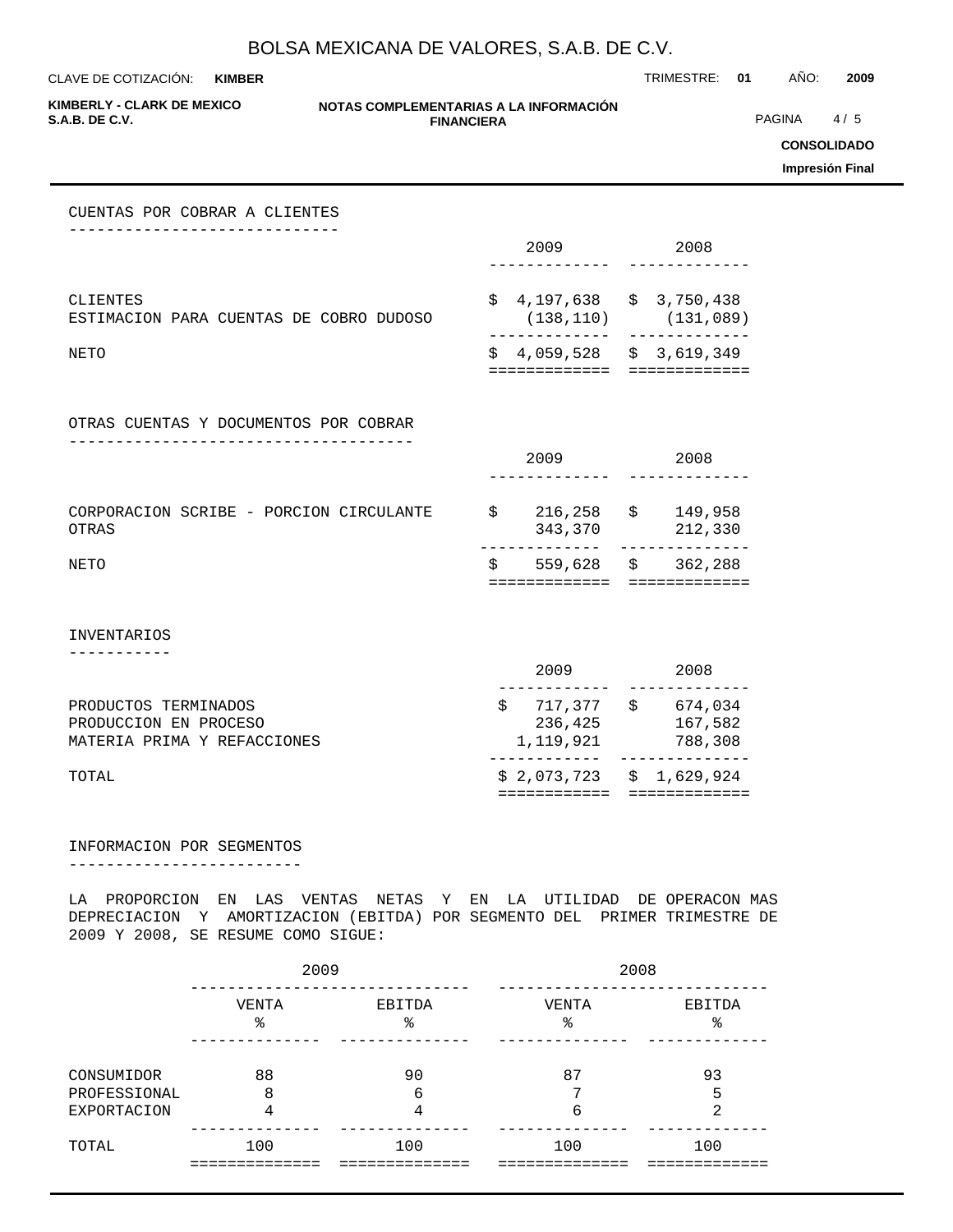**KIMBER**

CLAVE DE COTIZACIÓN: TRIMESTRE: **01** AÑO: **2009**

**KIMBERLY - CLARK DE MEXICO**

**NOTAS COMPLEMENTARIAS A LA INFORMACIÓN FINANCIERA S.A.B. DE C.V.** PAGINA 5 / 5

**CONSOLIDADO**

**Impresión Final**

BENEFICIOS AL RETIRO Y POR TERMINACIÓN LABORAL ----------------------------------------------

EL PASIVO Y EL COSTO ANUAL POR PRIMAS DE ANTIGÜEDAD LEGAL, PLAN DE PENSIONES PARA PERSONAL QUE REÚNA CIERTOS REQUISITOS E INDEMNIZACIONES AL TÉRMINO DE LA RELACIÓN LABORAL, ES CALCULADO POR ACTUARIO INDEPENDIENTE CON BASE EN EL MÉTODO DE CRÉDITO UNITARIO PROYECTADO. PARA HACER FRENTE A ESTAS OBLIGACIONES, LA COMPAÑÍA TIENE ESTABLECIDOS FONDOS EN ADMINISTRACIÓN.

NUEVOS PRONUNCIAMIENTOS CONTABLES ---------------------------------

NUEVOS PRONUNCIAMIENTOS CONTABLES - DURANTE 2008 EL CONSEJO MEXICANO PARA LA INVESTIGACIÓN Y DESARROLLO DE NORMAS DE INFORMACIÓN FINANCIERA PROMULGÓ CINCO NUEVAS NIF, QUE ENTRAN EN VIGOR PARA LOS EJERCICIOS QUE INICIEN A PARTIR DEL 1 DE ENERO DE 2009.

ADOPCIÓN DE NORMAS INTERNACIONALES - DE ACUERDO CON LO MENCIONADO EL 11 DE NOVIEMBRE DE 2008, EL 27 DE ENERO DE 2009 LA COMISIÓN NACIONAL BANCARIA Y DE VALORES PUBLICÓ LAS MODIFICACIONES A LA CIRCULAR ÚNICA DE EMISORAS PARA INCORPORAR LA OBLIGATORIEDAD DE PRESENTAR ESTADOS FINANCIEROS CON BASE EN LAS NORMAS INTERNACIONALES DE INFORMACIÓN FINANCIERA A PARTIR DE 2012 PERMITIENDO SU ADOPCIÓN ANTICIPADA A PARTIR DE 2008.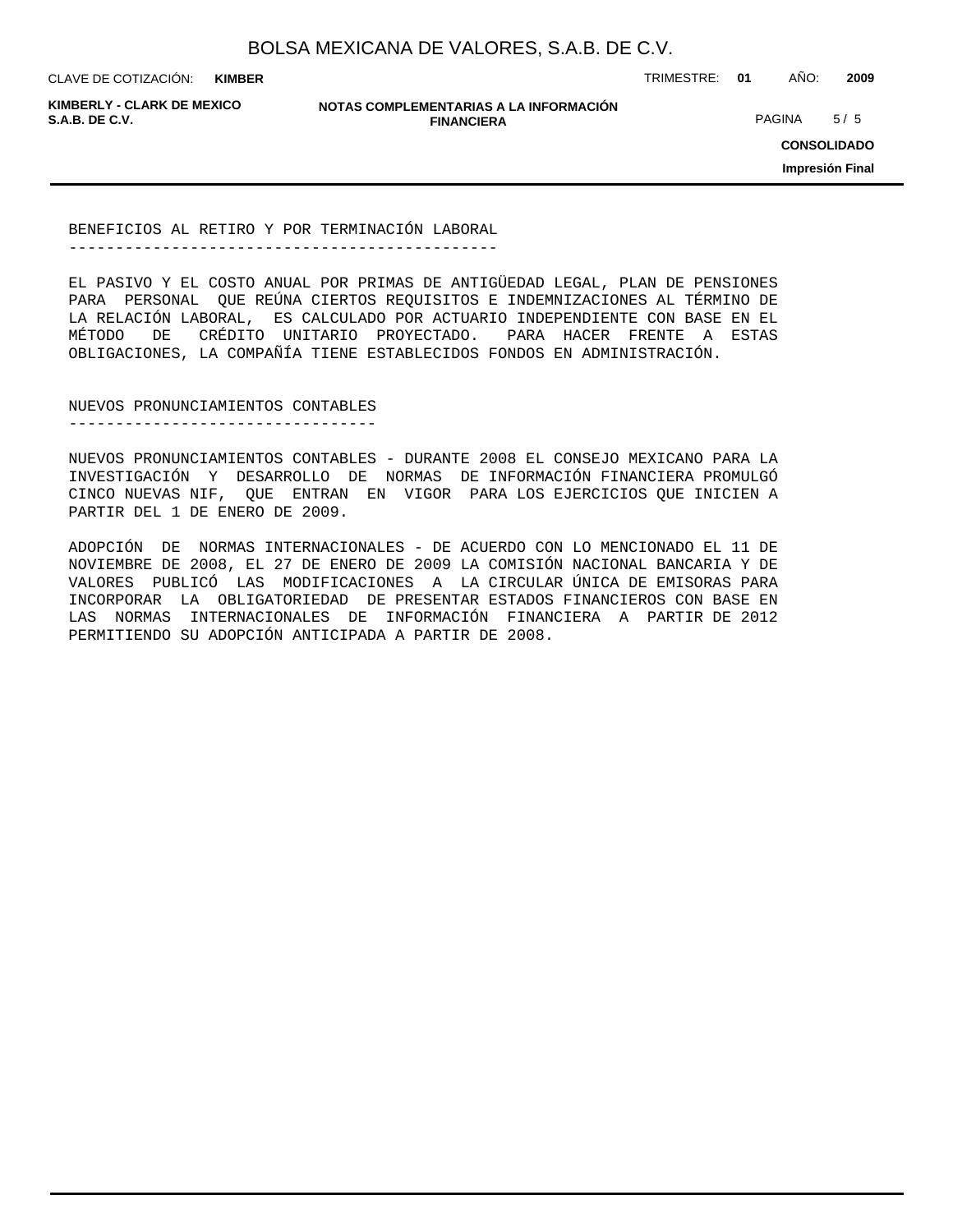CLAVE DE COTIZACIÓN TRIMESTRE **01** AÑO **2009 KIMBER**

**KIMBERLY - CLARK DE MEXICO S.A.B. DE C.V.**

# **RELACIÓN DE INVERSIÓN EN ACCIONES**

## **CONSOLIDADO**

### SUBSIDIARIAS

### **Impresión Final**

| <b>NOMBRE DE LA EMPRESA</b>                           | <b>ACTIVIDAD PRINCIPAL</b>                       | <b>NO. DE ACCIONES</b> | % DE TEN |
|-------------------------------------------------------|--------------------------------------------------|------------------------|----------|
| CRISOBA INDUSTRIAL, S.A. DE C.V.                      | MANU PROD AL CONSUMO DE USO<br><b>PERSONAL</b>   | 790,601,970            | 100.00   |
| <b>PAPER PRODUCTS TRADE</b><br>CORPORATION            | COMERCIALIZADORA PROD EN EL<br>EXTRANJERO        | 3.000.000              | 100.00   |
| <b>SERVICIOS EMPRESARIALES</b><br>SORAN, S.A. DE C.V. | SERVICIOS DE DISTRIB. Y<br><b>FINANCIAMIENTO</b> | 1,000,200,000          | 100.00   |
| TAXI AEREO DE MEXICO. S.A.                            | <b>TRANSPORTE AEREO</b>                          | 105.002.055            | 100.00   |
| CINCO SUBSIDIARIAS                                    | ARRENDAMIENTO DE INMUEBLES Y<br><b>EQUIPO</b>    |                        | 100.00   |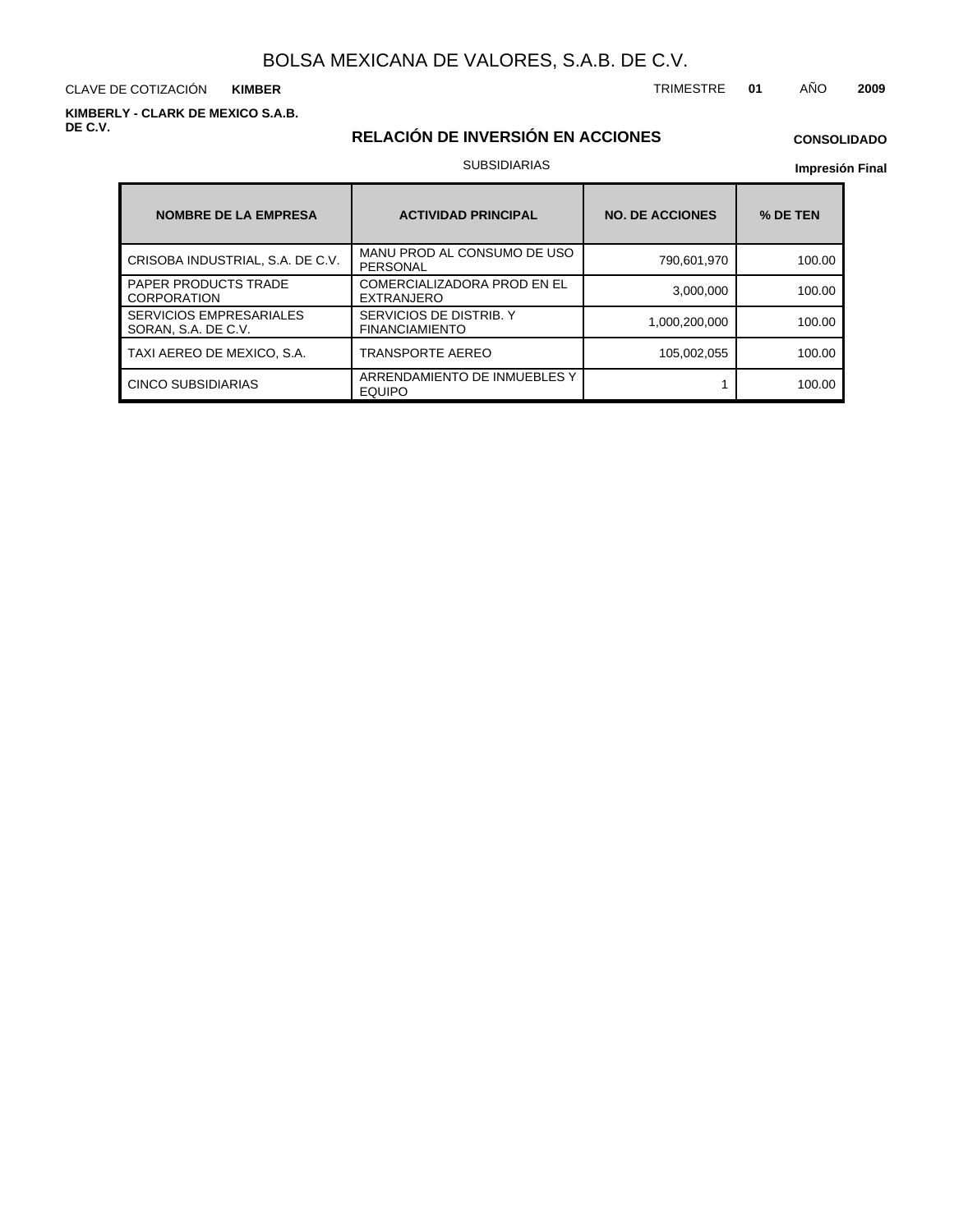### **KIMBERLY - CLARK DE MEXICO S.A.B. DE C.V.** CLAVE DE COTIZACIÓN **KIMBER**

# **DESGLOSE DE CRÉDITOS**

### (MILES DE PESOS)

| <b>CONSOLIDADO</b> |  |
|--------------------|--|
|--------------------|--|

**Impresión Final**

|                                      |                                                       |                                            |                                       |                                                          |                   | VENCTOS. O AMORT. DENOMINADOS EN MONEDA NACIONAL |                     |                     |                     |                                     |                   | VENCTOS. O AMORT. DENOMINADOS EN MONEDA EXTRANJERA |                     |                     |                     |                                     |  |
|--------------------------------------|-------------------------------------------------------|--------------------------------------------|---------------------------------------|----------------------------------------------------------|-------------------|--------------------------------------------------|---------------------|---------------------|---------------------|-------------------------------------|-------------------|----------------------------------------------------|---------------------|---------------------|---------------------|-------------------------------------|--|
| <b>TIPO DE CRÉDITO / INSTITUCIÓN</b> | <b>CON</b><br><b>INSTITUCIÓN</b><br><b>EXTRANJERA</b> | <b>FECHA DE FIRMA /</b><br><b>CONTRATO</b> | <b>FECHA DE</b><br><b>VENCIMIENTO</b> | <b>TASA DE</b><br><b>INTERÉS Y/O</b><br><b>SOBRETASA</b> |                   | <b>INTERVALO DE TIEMPO</b>                       |                     |                     |                     |                                     |                   | <b>INTERVALO DE TIEMPO</b>                         |                     |                     |                     |                                     |  |
|                                      |                                                       |                                            |                                       |                                                          | <b>AÑO ACTUAL</b> | <b>HASTA 1 AÑO</b>                               | <b>HASTA 2 AÑOS</b> | <b>HASTA 3 AÑOS</b> | <b>HASTA 4 AÑOS</b> | <b>HASTA 5 AÑOS O</b><br><b>MÁS</b> | <b>AÑO ACTUAL</b> | <b>HASTA 1 AÑO</b>                                 | <b>HASTA 2 AÑOS</b> | <b>HASTA 3 AÑOS</b> | <b>HASTA 4 AÑOS</b> | <b>HASTA 5 AÑOS O</b><br><b>MÁS</b> |  |
| <b>BANCARIOS</b>                     |                                                       |                                            |                                       |                                                          |                   |                                                  |                     |                     |                     |                                     |                   |                                                    |                     |                     |                     |                                     |  |
| <b>COMERCIO EXTERIOR</b>             |                                                       |                                            |                                       |                                                          |                   |                                                  |                     |                     |                     |                                     |                   |                                                    |                     |                     |                     |                                     |  |
| <b>BANAMEX</b>                       | <b>NO</b>                                             | 16/05/2001                                 | 15/06/2009                            | 2.64                                                     |                   |                                                  |                     |                     |                     |                                     | 9,498             | $\Omega$                                           |                     |                     |                     |                                     |  |
| <b>BONO</b>                          | SI                                                    | 28/07/1999                                 | 01/08/2009                            | 9.33                                                     |                   |                                                  |                     |                     |                     |                                     | 3,552,500         |                                                    |                     |                     | - 0                 |                                     |  |
| DEUTSCHE BANK                        | <b>SI</b>                                             | 16/08/2001                                 | 02/04/2012                            | 4.08                                                     |                   |                                                  |                     |                     |                     |                                     | 35,214            | $\Omega$                                           | 35,214              | 35,214              | 17,606              |                                     |  |
| DEUTSCHE BANK                        | SI                                                    | 02/12/2002                                 | 20/08/2010                            | 1.93                                                     |                   |                                                  |                     |                     |                     |                                     | 13,270            | 13,270                                             | 13,270              | $\Omega$            | $\Omega$            |                                     |  |
| <b>BANK OF AMERICA</b>               | SI                                                    | 30/04/2001                                 | 30/09/2011                            | 4.50                                                     |                   |                                                  |                     |                     |                     |                                     | 9,144             | 9,144                                              | 18,288              | 9,144               |                     |                                     |  |
|                                      | <b>NO</b>                                             |                                            |                                       |                                                          |                   |                                                  |                     |                     |                     |                                     |                   | $\Omega$                                           |                     |                     |                     |                                     |  |
|                                      | <b>NO</b>                                             |                                            |                                       |                                                          |                   |                                                  |                     |                     |                     |                                     |                   |                                                    |                     |                     |                     |                                     |  |
|                                      | <b>NO</b>                                             |                                            |                                       |                                                          |                   |                                                  |                     |                     |                     |                                     |                   |                                                    |                     |                     |                     |                                     |  |
|                                      | <b>NO</b>                                             |                                            |                                       |                                                          |                   |                                                  |                     |                     |                     |                                     |                   |                                                    |                     | $\Omega$            | $\Omega$            |                                     |  |
| <b>CON GARANTÍA</b>                  |                                                       |                                            |                                       |                                                          |                   |                                                  |                     |                     |                     |                                     |                   |                                                    |                     |                     |                     |                                     |  |
| <b>BANCA COMERCIAL</b>               |                                                       |                                            |                                       |                                                          |                   |                                                  |                     |                     |                     |                                     |                   |                                                    |                     |                     |                     |                                     |  |
| <b>OTROS</b>                         |                                                       |                                            |                                       |                                                          |                   |                                                  |                     |                     |                     |                                     |                   |                                                    |                     |                     |                     |                                     |  |
| <b>TOTAL BANCARIOS</b>               |                                                       |                                            |                                       |                                                          | $\Omega$          | $\mathbf{0}$                                     | $\Omega$            |                     |                     |                                     | 3,619,626         | 22,414                                             | 66,772              | 44,358              | 17,606              | $\mathbf{0}$                        |  |

TRIMESTRE **01** AÑO **2009**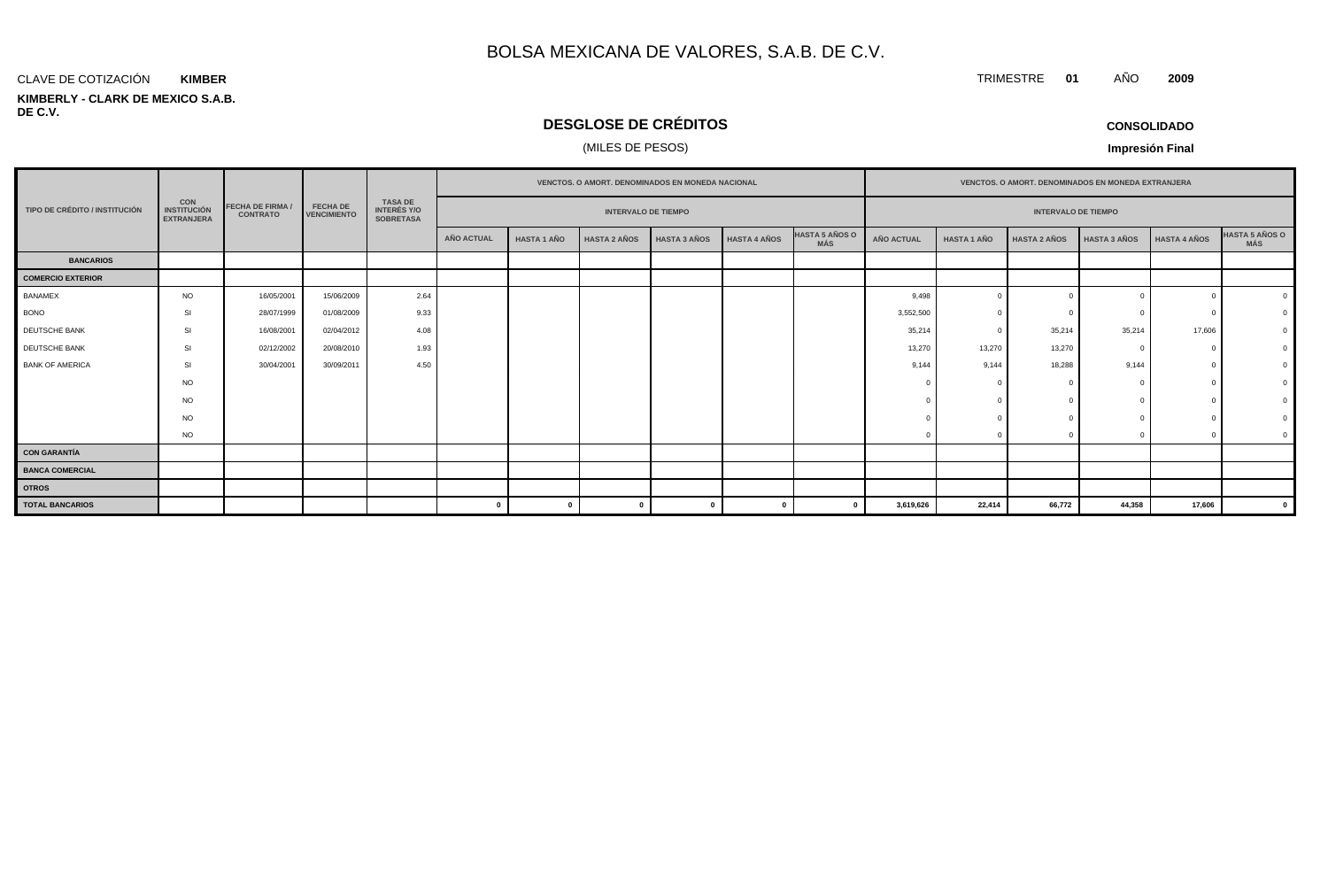### CLAVE DE COTIZACIÓN TRIMESTRE **01** AÑO **2009 KIMBER**

### **KIMBERLY - CLARK DE MEXICO S.A.B. DE C.V.**

# **DESGLOSE DE CRÉDITOS**

### (MILES DE PESOS)

**Impresión Final**

|                                                            |                                                       |                                            |                                       |                                                          |                   | <b>VENCTOS, O AMORT, DENOMINADOS EN MONEDA NACIONAL</b> |                     |                     |                     |                       |                   | <b>VENCTOS, O AMORT, DENOMINADOS EN MONEDA EXTRANJERA</b> |                            |                     |                     |                               |
|------------------------------------------------------------|-------------------------------------------------------|--------------------------------------------|---------------------------------------|----------------------------------------------------------|-------------------|---------------------------------------------------------|---------------------|---------------------|---------------------|-----------------------|-------------------|-----------------------------------------------------------|----------------------------|---------------------|---------------------|-------------------------------|
| TIPO DE CRÉDITO / INSTITUCIÓN                              | <b>CON</b><br><b>INSTITUCIÓN</b><br><b>EXTRANJERA</b> | <b>FECHA DE FIRMA /</b><br><b>CONTRATO</b> | <b>FECHA DE</b><br><b>VENCIMIENTO</b> | <b>TASA DE</b><br><b>INTERÉS Y/O</b><br><b>SOBRETASA</b> |                   | <b>INTERVALO DE TIEMPO</b>                              |                     |                     |                     |                       |                   |                                                           | <b>INTERVALO DE TIEMPO</b> |                     |                     |                               |
|                                                            |                                                       |                                            |                                       |                                                          | <b>AÑO ACTUAL</b> | <b>HASTA 1 AÑO</b>                                      | <b>HASTA 2 AÑOS</b> | <b>HASTA 3 AÑOS</b> | <b>HASTA 4 AÑOS</b> | HASTA 5 AÑOS O<br>MÁS | <b>AÑO ACTUAL</b> | <b>HASTA 1 AÑO</b>                                        | <b>HASTA 2 AÑOS</b>        | <b>HASTA 3 AÑOS</b> | <b>HASTA 4 AÑOS</b> | <b>HASTA 5 AÑOS O<br/>MÁS</b> |
| <b>BURSÁTILES</b>                                          |                                                       |                                            |                                       |                                                          |                   |                                                         |                     |                     |                     |                       |                   |                                                           |                            |                     |                     |                               |
| <b>LISTADAS EN BOLSA (MÉXICO Y/O</b><br><b>EXTRANJERO)</b> |                                                       |                                            |                                       |                                                          |                   |                                                         |                     |                     |                     |                       |                   |                                                           |                            |                     |                     |                               |
| <b>QUIROGRAFARIOS</b>                                      |                                                       |                                            |                                       |                                                          |                   |                                                         |                     |                     |                     |                       |                   |                                                           |                            |                     |                     |                               |
| CERTIFICADOS BURSÁTILES                                    | <b>NA</b>                                             | 18/06/2003                                 | 08/12/2010                            | 9.01                                                     |                   |                                                         | 750,000             |                     |                     |                       |                   |                                                           |                            |                     |                     |                               |
| CERTIFICADOS BURSÁTILES                                    | <b>NA</b>                                             | 18/06/2003                                 | 05/06/2013                            | 8.95                                                     |                   |                                                         |                     |                     |                     | 1,250,000             |                   |                                                           |                            |                     |                     |                               |
| CERTIFICADOS BURSÁTILES                                    | <b>NA</b>                                             | 05/07/2007                                 | 26/06/2017                            | 7.79                                                     |                   |                                                         |                     |                     |                     | 2,500,000             |                   |                                                           |                            |                     |                     |                               |
| CERTIFICADOS BURSÁTILES                                    | <b>NA</b>                                             | 30/03/2009                                 | 26/04/2010                            | 8.1                                                      |                   |                                                         | 2,693,293           |                     |                     |                       |                   |                                                           |                            |                     |                     |                               |
| CERTIFICADOS BURSÁTILES                                    | <b>NA</b>                                             | 30/03/2009                                 | 22/03/2016                            | 9.98                                                     |                   |                                                         |                     |                     |                     | 800,000               |                   |                                                           |                            |                     |                     |                               |
| <b>CON GARANTÍA</b>                                        |                                                       |                                            |                                       |                                                          |                   |                                                         |                     |                     |                     |                       |                   |                                                           |                            |                     |                     |                               |
| <b>COLOCACIONES PRIVADAS</b>                               |                                                       |                                            |                                       |                                                          |                   |                                                         |                     |                     |                     |                       |                   |                                                           |                            |                     |                     |                               |
| QUIROGRAFARIOS                                             |                                                       |                                            |                                       |                                                          |                   |                                                         |                     |                     |                     |                       |                   |                                                           |                            |                     |                     |                               |
| <b>CON GARANTÍA</b>                                        |                                                       |                                            |                                       |                                                          |                   |                                                         |                     |                     |                     |                       |                   |                                                           |                            |                     |                     |                               |
| TOTAL BURSÁTILES Y<br><b>COLOCACIONES PRIVADAS</b>         |                                                       |                                            |                                       |                                                          | $\Omega$          | $\Omega$                                                | 3,443,293           |                     |                     | 4,550,000             |                   |                                                           |                            |                     | $\bf{0}$            | $\mathbf{0}$                  |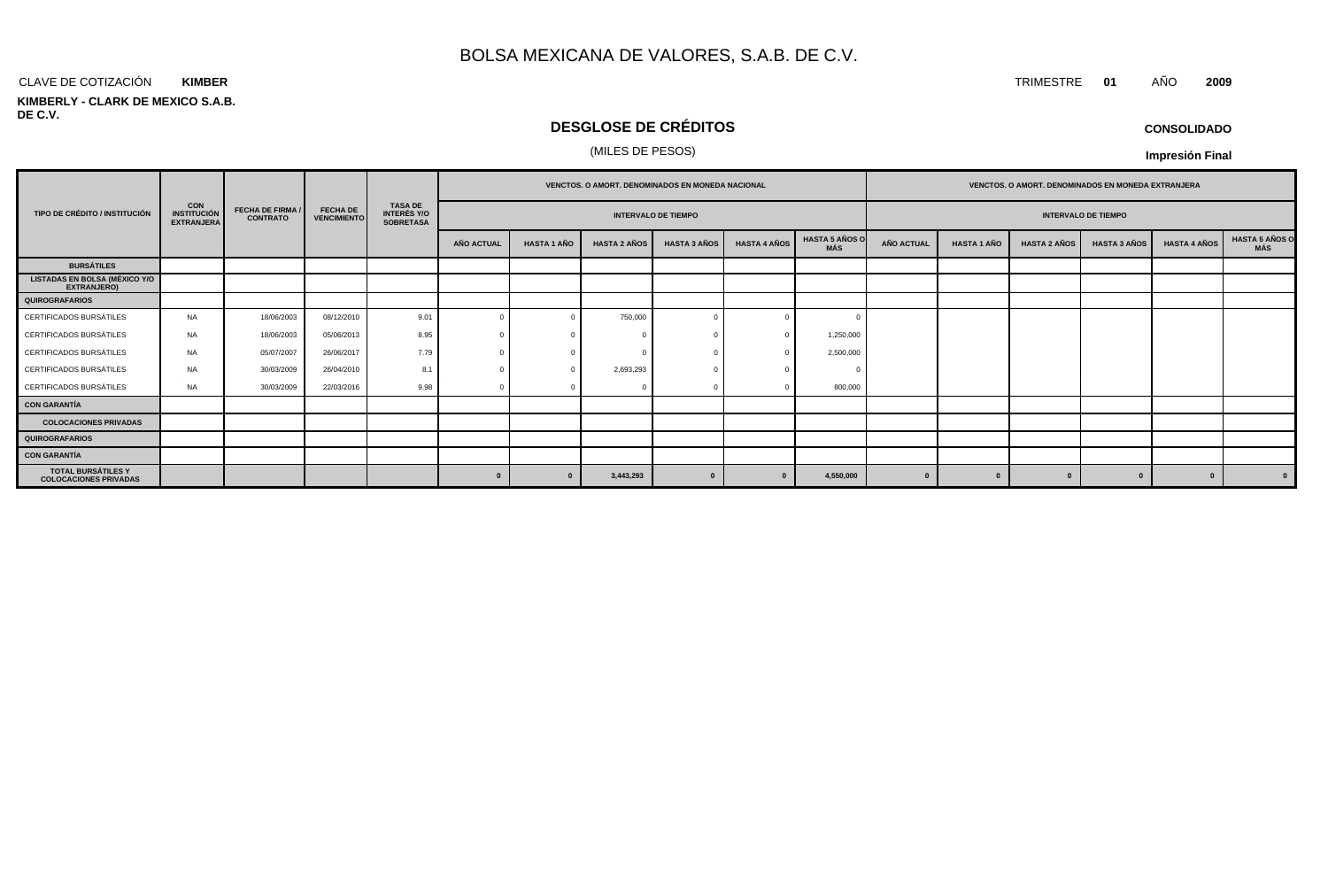### **KIMBER**

### **KIMBERLY - CLARK DE MEXICO S.A.B. DE C.V.**

# **DESGLOSE DE CRÉDITOS**

## (MILES DE PESOS)

|                                                                       |                                                       |                                 |                                       |              |                    | VENCTOS. O AMORT. DENOMINADOS EN MONEDA NACIONAL |                     |                     |                              |                   |                    | VENCTOS. O AMORT. DENOMINADOS EN MONEDA EXTRANJERA |                     |                     |                |
|-----------------------------------------------------------------------|-------------------------------------------------------|---------------------------------|---------------------------------------|--------------|--------------------|--------------------------------------------------|---------------------|---------------------|------------------------------|-------------------|--------------------|----------------------------------------------------|---------------------|---------------------|----------------|
| TIPO DE CRÉDITO / INSTITUCIÓN                                         | <b>CON</b><br><b>INSTITUCIÓN</b><br><b>EXTRANJERA</b> | <b>FECHA DE</b><br>CONCERTACIÓN | <b>FECHA DE</b><br><b>VENCIMIENTO</b> |              |                    | <b>INTERVALO DE TIEMPO</b>                       |                     |                     |                              |                   |                    | <b>INTERVALO DE TIEMPO</b>                         |                     |                     |                |
|                                                                       |                                                       |                                 |                                       | AÑO ACTUAL   | <b>HASTA 1 AÑO</b> | <b>HASTA 2 AÑOS</b>                              | <b>HASTA 3 AÑOS</b> | <b>HASTA 4 AÑOS</b> | <b>HASTA 5 AÑOS O</b><br>MÁS | <b>AÑO ACTUAL</b> | <b>HASTA 1 AÑO</b> | <b>HASTA 2 AÑOS</b>                                | <b>HASTA 3 AÑOS</b> | <b>HASTA 4 AÑOS</b> | HASTA 5 AÑOS O |
| <b>PROVEEDORES</b>                                                    |                                                       |                                 |                                       |              |                    |                                                  |                     |                     |                              |                   |                    |                                                    |                     |                     |                |
| VARIOS                                                                | NA                                                    | 01/03/2009                      |                                       | $\sqrt{ }$   | 1,304,475          | $\overline{0}$                                   | $\Omega$            | $\Omega$            |                              |                   |                    |                                                    |                     |                     |                |
| VARIOS                                                                | SI                                                    | 01/12/2008                      |                                       |              |                    |                                                  |                     |                     |                              | $\Omega$          | 1,211,769          | $\Omega$                                           |                     | $\Omega$            |                |
|                                                                       | <b>NO</b>                                             |                                 |                                       |              |                    |                                                  |                     |                     |                              |                   | - C                | $\mathbf{0}$                                       |                     | $\overline{0}$      |                |
| <b>TOTAL PROVEEDORES</b>                                              |                                                       |                                 |                                       | $\Omega$     | 1,304,475          | $\circ$                                          | $\Omega$            | $\mathbf{0}$        | $\Omega$                     | $\Omega$          | 1,211,769          | $\Omega$                                           | $\Omega$            | $\mathbf{0}$        |                |
|                                                                       |                                                       |                                 |                                       |              |                    |                                                  |                     |                     |                              |                   |                    |                                                    |                     |                     |                |
| OTROS CRÉDITOS CON COSTO A<br>CORTO Y LARGO PLAZO(S103 Y S30)         |                                                       |                                 |                                       |              |                    |                                                  |                     |                     |                              |                   |                    |                                                    |                     |                     |                |
| VARIOS                                                                | NA                                                    |                                 |                                       | $\Omega$     |                    | $\overline{0}$                                   |                     | $\overline{0}$      |                              |                   |                    |                                                    |                     |                     |                |
| VARIOS                                                                | SI                                                    |                                 |                                       |              |                    |                                                  |                     |                     |                              | $\Omega$          | $\Omega$           | $\mathbf 0$                                        |                     | $\overline{0}$      |                |
| <b>TOTAL OTROS CRÉDITOS CON</b><br><b>COSTO A CORTO Y LARGO PLAZO</b> |                                                       |                                 |                                       | $\Omega$     | $\Omega$           | $\mathbf{0}$                                     | $\Omega$            | $\Omega$            | $\Omega$                     |                   |                    | $\Omega$                                           | $\Omega$            | $\Omega$            |                |
|                                                                       |                                                       |                                 |                                       |              |                    |                                                  |                     |                     |                              |                   |                    |                                                    |                     |                     |                |
| OTROS PASIVOS CIRCULANTES SIN<br><b>COSTO (S26)</b>                   |                                                       |                                 |                                       |              |                    |                                                  |                     |                     |                              |                   |                    |                                                    |                     |                     |                |
| VARIOS                                                                | NA                                                    |                                 |                                       |              | 5,660,388          |                                                  |                     |                     |                              |                   |                    |                                                    |                     |                     |                |
| VARIOS                                                                |                                                       |                                 |                                       |              |                    |                                                  |                     |                     |                              | $\Omega$          | $\Omega$           |                                                    |                     |                     |                |
| <b>TOTAL OTROS PASIVOS</b><br><b>CIRCULANTES SIN COSTO</b>            |                                                       |                                 |                                       | $\Omega$     | 5,660,388          | $\overline{0}$                                   | $\Omega$            | $\Omega$            | $\cap$                       |                   |                    | $\Omega$                                           | $\Omega$            | $\mathbf{0}$        |                |
|                                                                       |                                                       |                                 |                                       |              |                    |                                                  |                     |                     |                              |                   |                    |                                                    |                     |                     |                |
| <b>TOTAL GENERAL</b>                                                  |                                                       |                                 |                                       | $\mathbf{0}$ | 6.964.863          | 3.443.293                                        | $\mathbf{0}$        | $\mathbf{0}$        | 4,550,000                    | 3.619.626         | 1,234,183          | 66.772                                             | 44.358              | 17.606              |                |

**CONSOLIDADO**

**Impresión Final**

CLAVE DE COTIZACIÓN TRIMESTRE **01** AÑO **2009**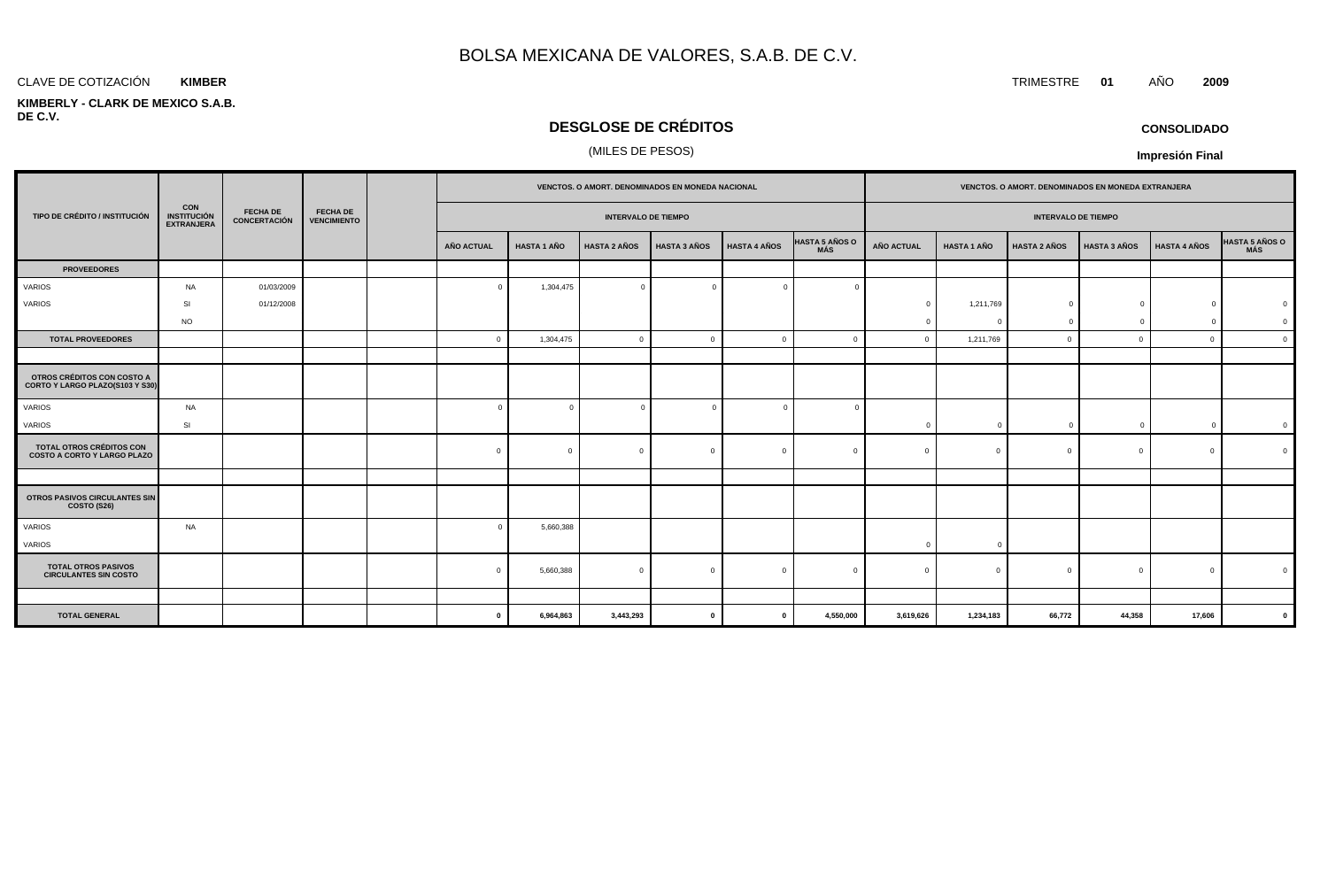### CLAVE DE COTIZACIÓN: **KIMBER KIMBERLY - CLARK DE MEXICO S.A.B. DE C.V.**

**POSICIÓN MONETARIA EN MONEDA EXTRANJERA**

(MILES DE PESOS)

### **CONSOLIDADO**

TRIMESTRE: **01** AÑO: **2009**

**Impresión Final**

| POSICIÓN EN MONEDA EXTRANJERA | <b>DÓLARES</b> |              | <b>OTRAS MONEDAS</b> | <b>TOTAL MILES DE</b> |              |
|-------------------------------|----------------|--------------|----------------------|-----------------------|--------------|
|                               | <b>DÓLARES</b> | <b>PESOS</b> | <b>DÓLARES</b>       | <b>PESOS</b>          | <b>PESOS</b> |
| <b>ACTIVO MONETARIO</b>       | 87,420         | 1,242,238    | $\bf{0}$             | $\mathbf{0}$          | 1,242,238    |
| <b>PASIVO</b>                 | 350,637        | 4,982,545    | 0                    | 0                     | 4,982,545    |
| CORTO PLAZO                   | 341,577        | 4,853,809    | 0                    | 0                     | 4,853,809    |
| <b>LARGO PLAZO</b>            | 9,060          | 128,736      | 0                    | 0                     | 128,736      |
| <b>SALDO NETO</b>             | $-263,217$     | $-3,740,307$ | 0                    | 0                     | $-3,740,307$ |

### **OBSERVACIONES**

EL TIPO DE CAMBIO UTILIZADO PARA LA CONVERSION DE LOS DÓLARES ES DE \$14.21 POR UN DÓLAR.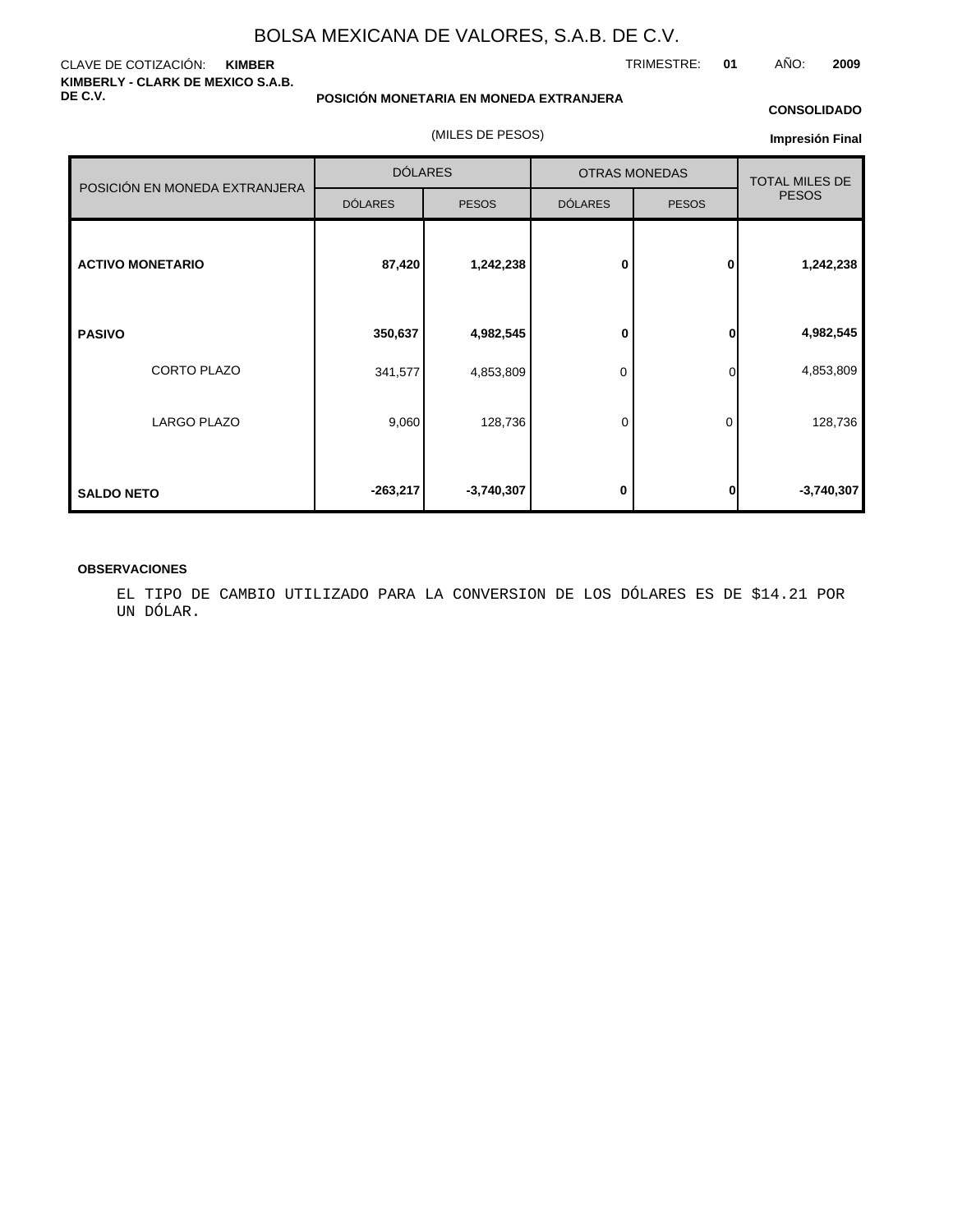TRIMESTRE: **01** AÑO: **2009**

CLAVE DE COTIZACIÓN: **KIMBER KIMBERLY - CLARK DE MEXICO S.A.B. DE C.V.**

### **CEDULA DE INTEGRACIÓN Y CÁLCULO DE RESULTADO POR POSICIÓN MONETARIA** (MILES DE PESOS)

**CONSOLIDADO**

**Impresión Final**

| <b>MES</b>       | <b>ACTIVOS</b><br><b>MONETARIOS</b> | <b>PASIVOS</b><br><b>MONETARIOS</b> | <b>POSICIÓN</b><br><b>MONETARIA</b><br>(ACTIVA) PASIVA | <b>INFLACIÓN</b><br><b>MENSUAL</b> | <b>EFECTO MENSUAL</b><br>(ACTIVO) PASIVO |
|------------------|-------------------------------------|-------------------------------------|--------------------------------------------------------|------------------------------------|------------------------------------------|
| <b>ENERO</b>     |                                     |                                     |                                                        | 0.00                               |                                          |
| <b>I</b> FEBRERO |                                     |                                     |                                                        | 0.00                               |                                          |
| <b>MARZO</b>     |                                     |                                     |                                                        | 0.00                               |                                          |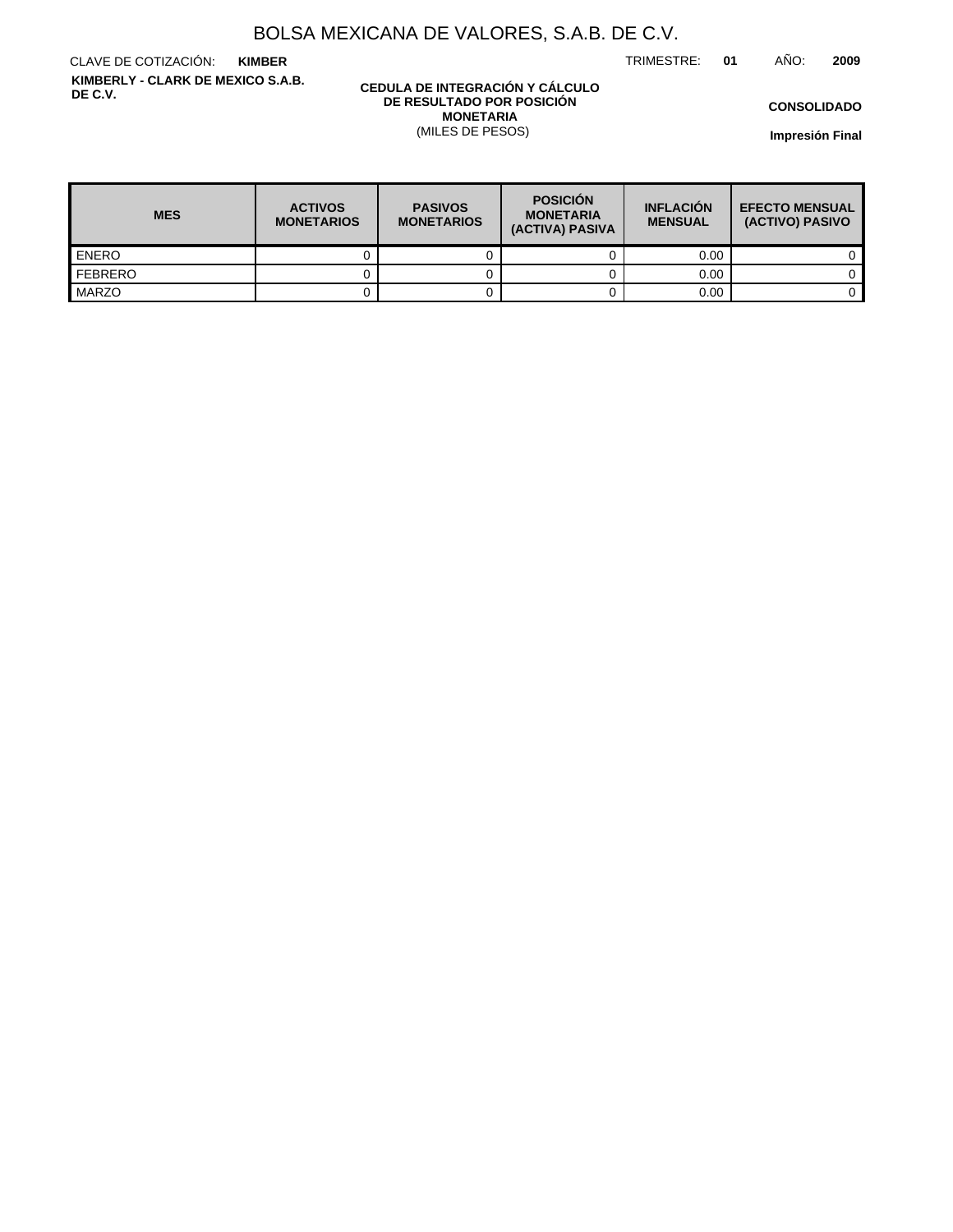**KIMBER**

CLAVE DE COTIZACIÓN: TRIMESTRE: **01** AÑO: **2009**

**INSTRUMENTOS DE DEUDA DE C.V.** PAGINA 1 / 2 **KIMBERLY - CLARK DE MEXICO S.A.B.**

**CONSOLIDADO**

**Impresión Final**

### LIMITACIONES FINANCIERAS SEGÚN ESCRITURAS DE LA EMISIÓN Y/O TITULO

LAS LIMITACIONES DE LOS CERTIFICADOS BURSÁTILES, SON DE HACER Y DE NO HACER; LIMITACIONES FINANCIERAS NINGUNA.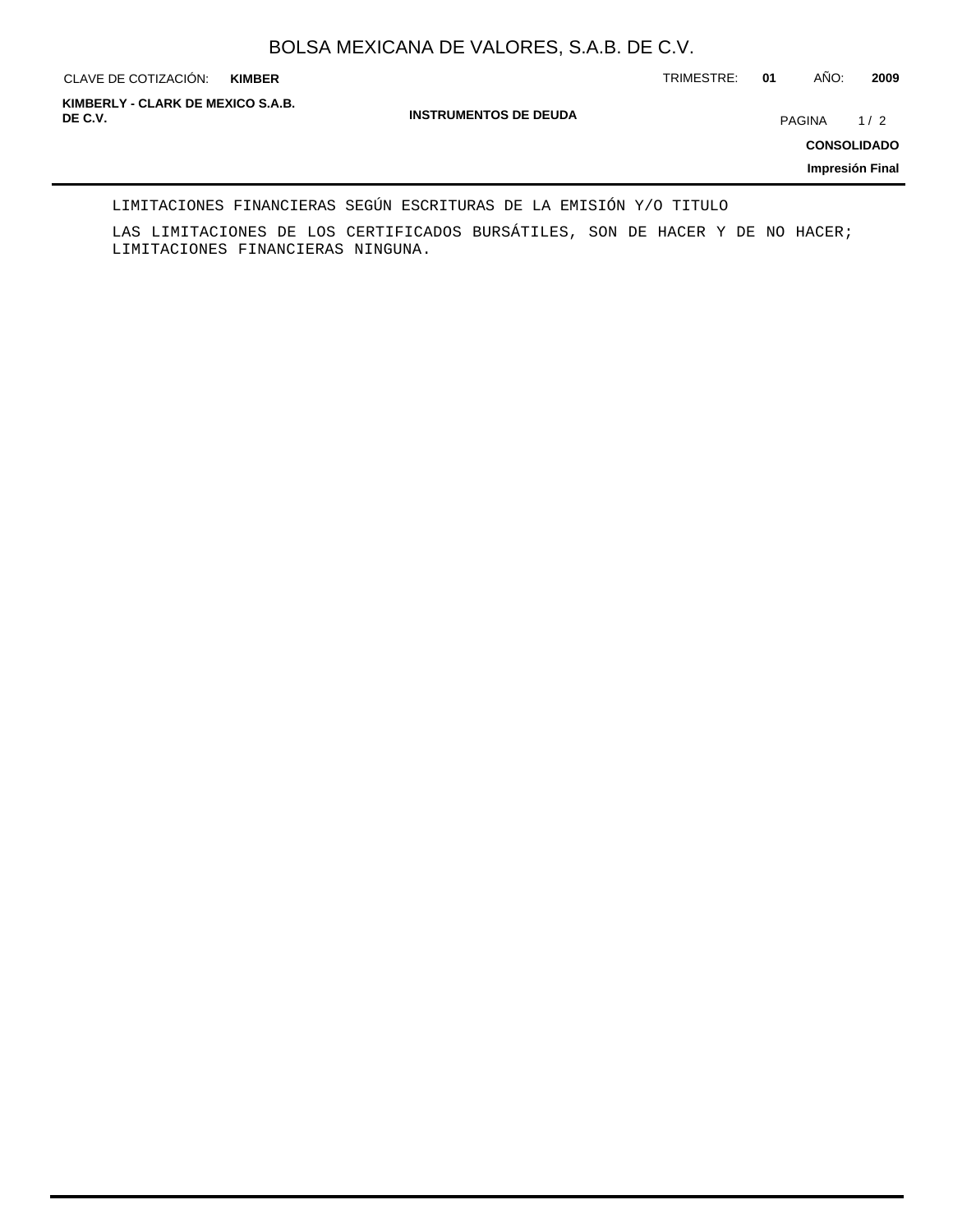| KIMBERLY - CLARK DE MEXICO S.A.B.<br><b>INSTRUMENTOS DE DEUDA</b><br>DE C.V.<br>2/2<br>PAGINA<br><b>CONSOLIDADO</b> | CLAVE DE COTIZACIÓN: | <b>KIMBER</b> | TRIMESTRE: | 01 | AÑO: | 2009 |
|---------------------------------------------------------------------------------------------------------------------|----------------------|---------------|------------|----|------|------|
| Impresión Final                                                                                                     |                      |               |            |    |      |      |

SITUACIÓN ACTUAL DE LAS LIMITACIONES FINANCIERAS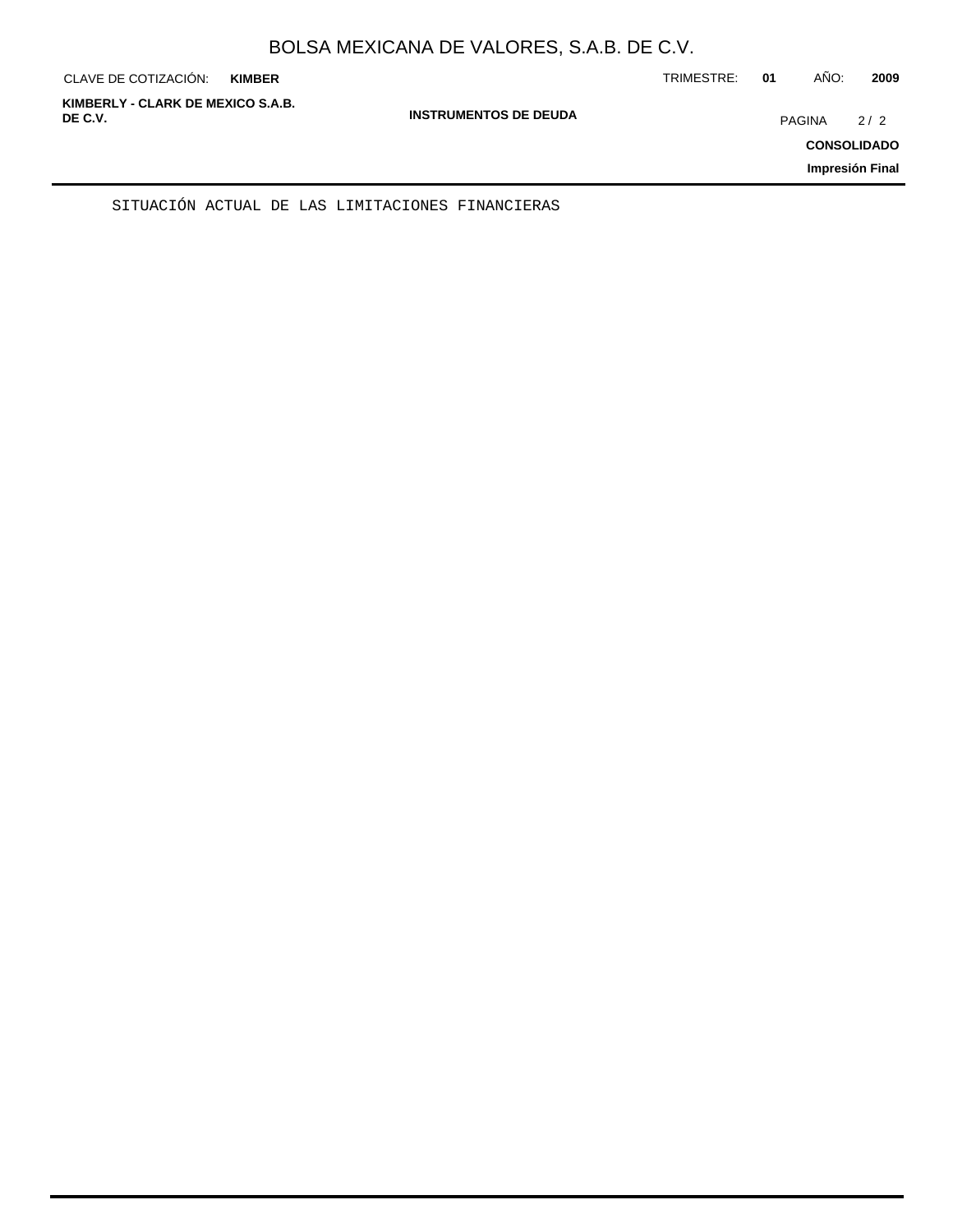CLAVE DE COTIZACIÓN: TRIMESTRE: **01** AÑO: **2009 KIMBER KIMBERLY - CLARK DE MEXICO S.A.B. DE C.V.**

### **PLANTAS, CENTROS COMERCIALES, DE DISTRIBUCIÓN Y/O SERVICIO**

**CONSOLIDADO**

**Impresión Final**

| <b>PLANTA O CENTRO</b>     | <b>ACTIVIDAD ECONOMICA</b> | <b>CAPACIDAD INSTALADA</b> | % DE UTIL. |
|----------------------------|----------------------------|----------------------------|------------|
| <b>PANTA BAJIO</b>         | PRODUCTOS AL CONSUMIDOR    |                            | 0.00       |
| PLANTA ORIZABA             | PRODUCTOS AL CONSUMIDOR    |                            | $\Omega$   |
| <b>PLANTA RAMOS ARIZPE</b> | PRODUCTOS AL CONSUMIDOR    | ∩                          | $\Omega$   |
| PLANTA TLAXCALA            | PRODUCTOS AL CONSUMIDOR    |                            | $\Omega$   |
| PLANTA CUAUTITLAN          | PRODUCTOS AL CONSUMIDOR    |                            | $\Omega$   |
| PLANTA ECATEPEC            | PRODUCTOS AL CONSUMIDOR    | ∩                          | $\Omega$   |
| PLANTA TEXMELUCAN          | PRODUCTOS INSTITUCIONALES  |                            | $\Omega$   |
| <b>PLANTA MORELIA</b>      | PRODUCTOS AL CONSUMIDOR    |                            | ∩          |

### **OBSERVACIONES**

LA CAPACIDAD INSTALADA Y EL PORCENTAJE DE UTILIZACIÓN VARIA SEGÚN LA PRODUCCIÓN.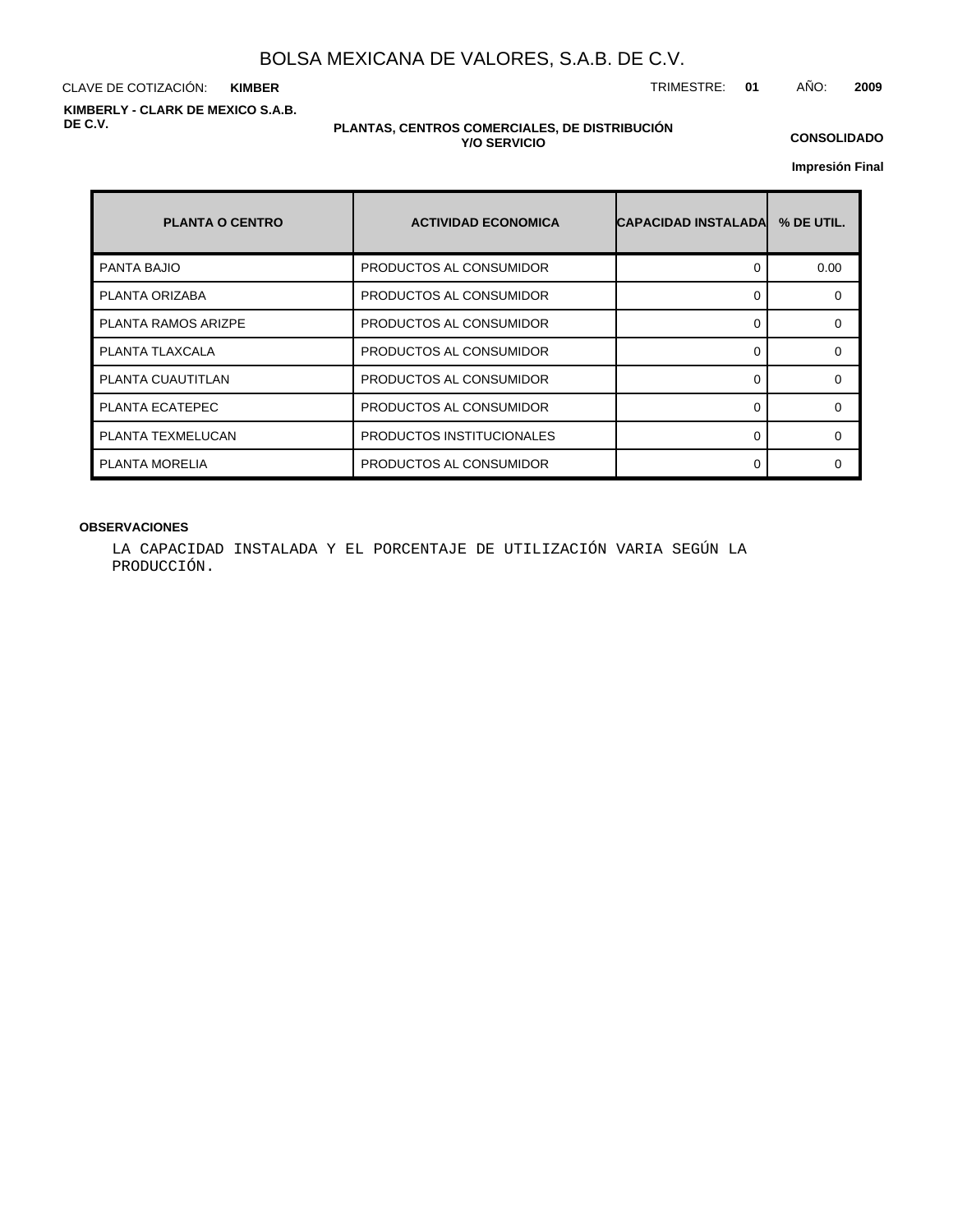CLAVE DE COTIZACIÓN **KIMBER KIMBERLY - CLARK DE MEXICO S.A.B. DE C.V.**

### **MATERIAS PRIMAS DIRECTAS**

## **CONSOLIDADO**

**Impresión Final**

| <b>MATERIAS PRIMAS</b>              | <b>PRINCIPALES</b><br><b>PROVEEDORES</b> | <b>ORIGEN</b> | SUST.<br>NAL. | % COSTO<br><b>PRODUCCIÓN</b><br><b>TOTAL</b> |
|-------------------------------------|------------------------------------------|---------------|---------------|----------------------------------------------|
| <b>POLIETILENO</b>                  | POLYCEL, PROPIFLEX                       | Nacional      |               | $\Omega$                                     |
| <b>QUIMICOS</b>                     | POLIQUIMICOS,<br><b>PROEQSA</b>          | Nacional      |               | 0                                            |
| <b>CORRUGADOS</b>                   | GPO. INLAND, TITAN                       | Nacional      |               | $\Omega$                                     |
| <b>FIBRA PARA RECICLAR</b>          | RECYCLE, REPACSA,<br><b>BOD ESTRELLA</b> | Nacional      |               | 0                                            |
| <b>ADHESIVOS</b>                    | <b>NATIONAL</b>                          | Nacional      |               | $\Omega$                                     |
| <b>CINTAS Y ELASTOMEROS</b>         | 3M, ARTEVA                               | Nacional      |               | 0                                            |
| <b>CELULOSA DE MADERA</b>           | ARACRUZ, GP<br><b>CELLULOS Y DOMTAR</b>  | Importación   |               | 0                                            |
| <b>FIBRA P/RECICLAR Y RECICLADA</b> | HARMON, INT. PAPER,<br><b>FIB</b>        | Importación   |               | 0                                            |
| <b>POLIACRILATO DE SODIO</b>        | <b>ITOCHU</b>                            | Importación   |               | $\Omega$                                     |
| <b>POLIPROPILENO</b>                | <b>EXXONMOBIL</b>                        | Importación   |               | 0                                            |

**OBSERVACIONES**

TRIMESTRE **01** AÑO **2009**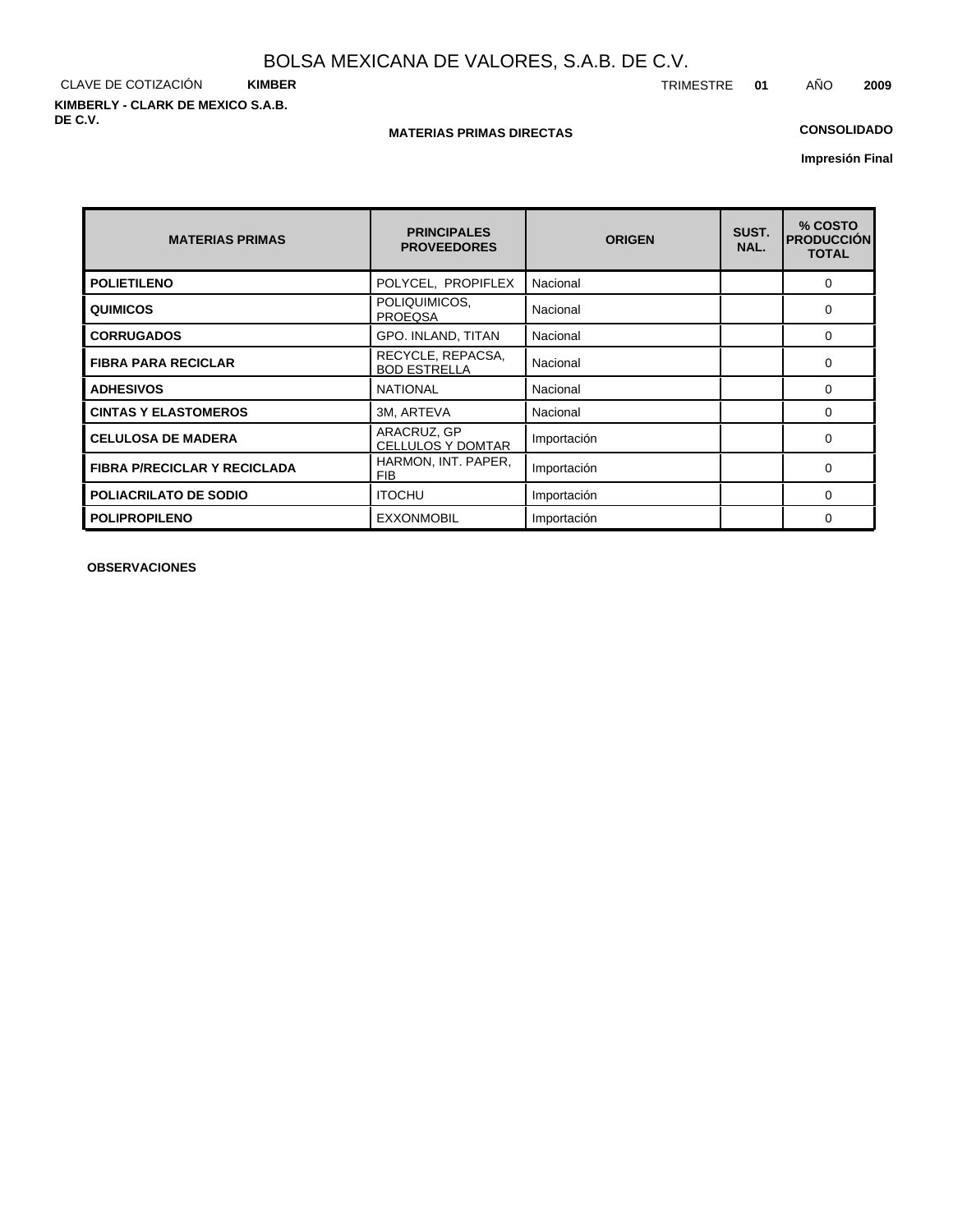CLAVE DE COTIZACIÓN TRIMESTRE **01** AÑO **2009 KIMBER**

**KIMBERLY - CLARK DE MEXICO S.A.B. DE C.V.**

## **DISTRIBUCIÓN DE VENTAS POR PRODUCTO**

# **CONSOLIDADO Impresión Final**

VENTAS TOTALES

**VOLUMEN IMPORTE VENTAS MARCAS CLIENTES PRINCIPALES PRINCIPALES BUDGERS WENTAND WENTER WAS MEDIATE MDO. NACIONALES** PROD. AL CONSUMIDOR 0 5,820,804 0 5,820,804 0 **EXTRANJERAS** INFORMACION TOTAL 0 250,920 0 260,920 0 260,920 0 0 260,920 0 0 260,920 0 0 260,920 0 0 0 0 0 0 0 260,920 0 0 0 **TOTAL 6,071,724**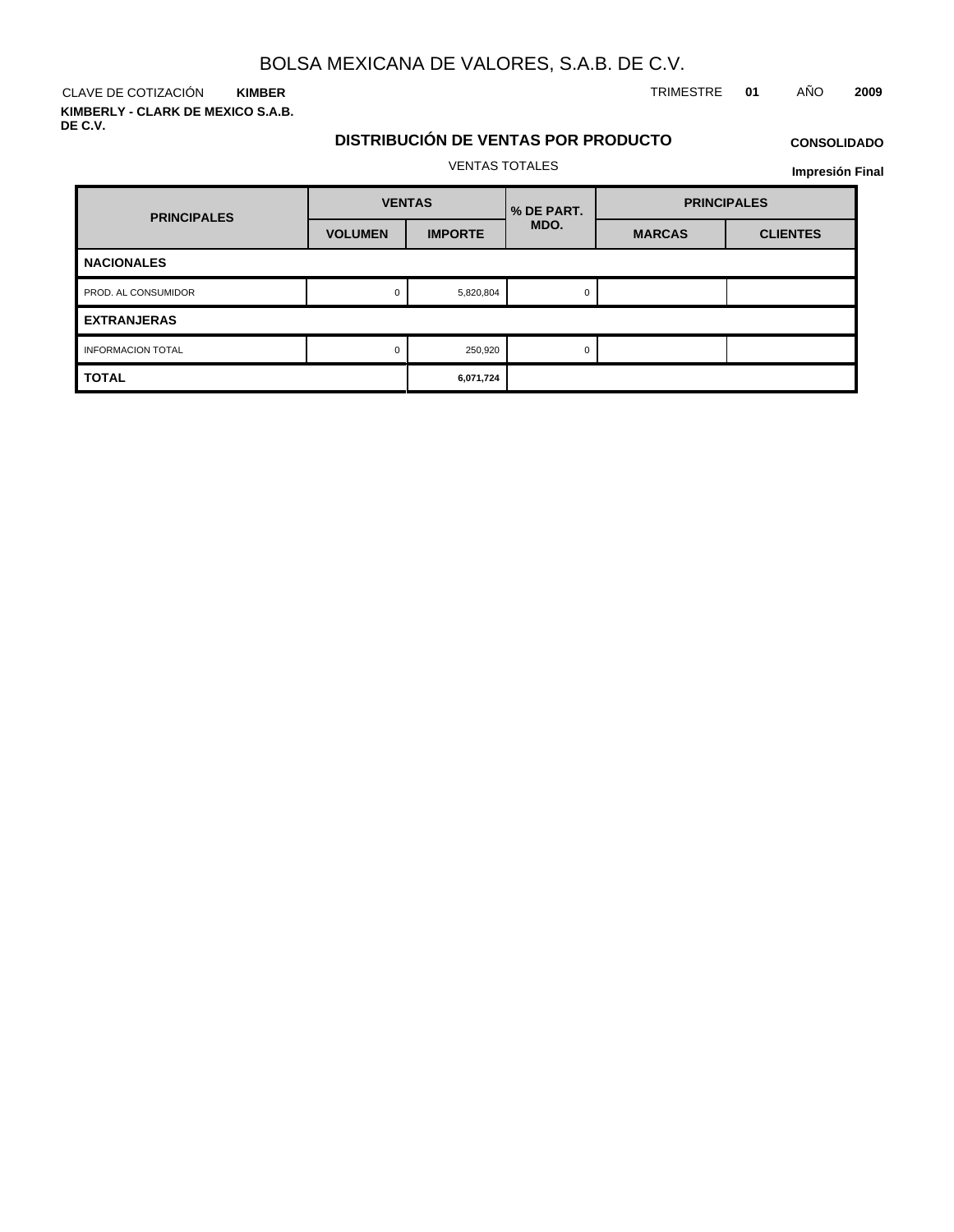**KIMBER KIMBERLY - CLARK DE MEXICO S.A.B. DE C.V.**

CLAVE DE COTIZACIÓN TRIMESTRE **01** AÑO **2009**

# **DISTRIBUCIÓN DE VENTAS POR PRODUCTO**

# **CONSOLIDADO**

## VENTAS EXTRANJERAS

**Impresión Final**

| <b>PRINCIPALES</b>                   | <b>VENTAS</b>  |                | <b>DESTINO</b> | <b>PRINCIPALES</b> |                 |  |  |  |  |  |
|--------------------------------------|----------------|----------------|----------------|--------------------|-----------------|--|--|--|--|--|
|                                      | <b>VOLUMEN</b> | <b>IMPORTE</b> |                | <b>MARCAS</b>      | <b>CLIENTES</b> |  |  |  |  |  |
| <b>EXPORTACIÓN</b>                   |                |                |                |                    |                 |  |  |  |  |  |
| <b>INFORMACION TOTAL</b>             | 0              | 250,920        |                |                    |                 |  |  |  |  |  |
| <b>SUBSIDIARIAS EN EL EXTRANJERO</b> |                |                |                |                    |                 |  |  |  |  |  |

| <b>TOTAL</b> | 250,920 |  |  |
|--------------|---------|--|--|
|              |         |  |  |

**OBSERVACIONES**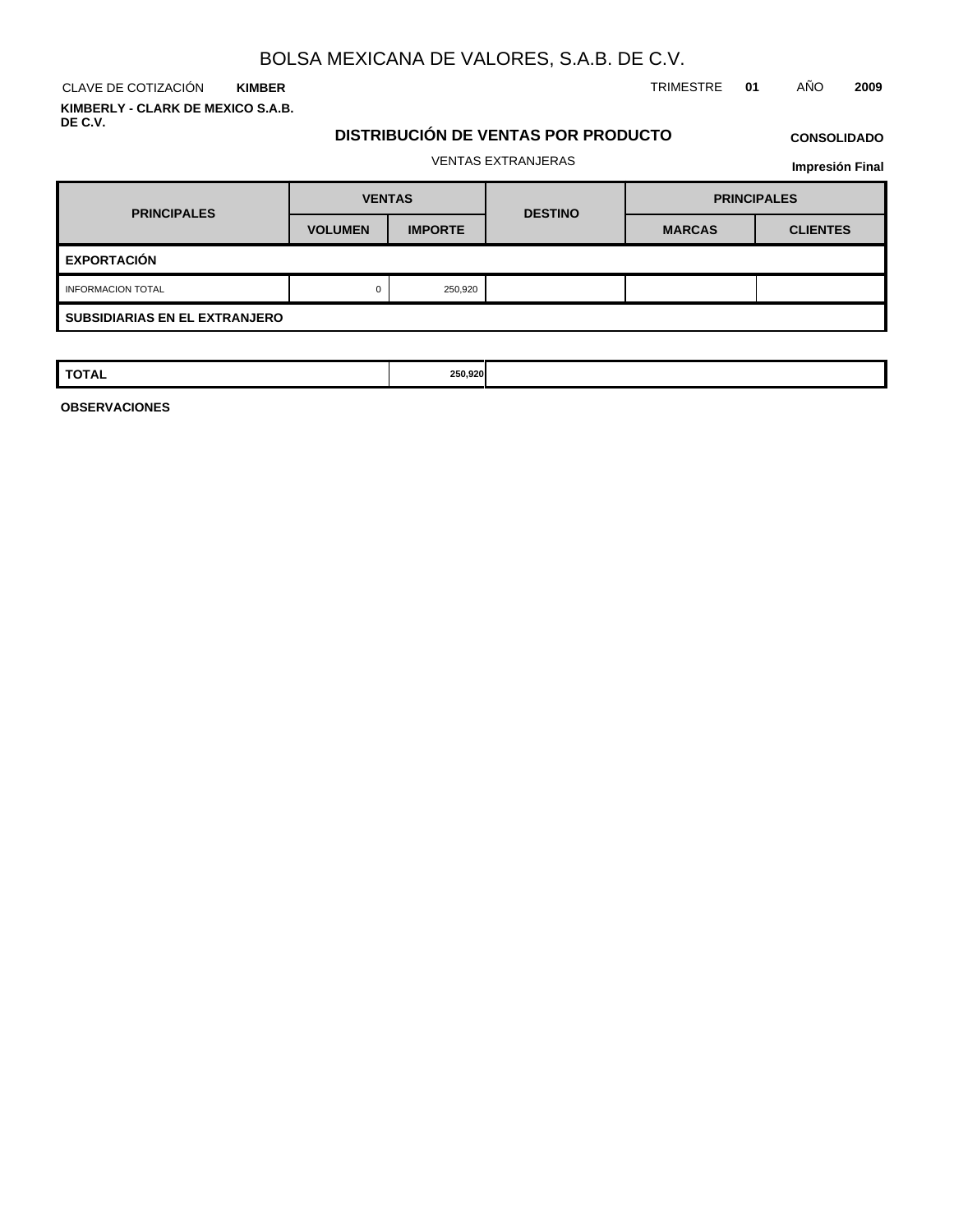| BOLSA MEXICANA DE VALORES, S.A.B. DE C.V. |  |  |  |
|-------------------------------------------|--|--|--|
|-------------------------------------------|--|--|--|

| CLAVE DE COTIZACIÓN:                         | <b>KIMBER</b> |                                                                                       | TRIMESTRE: | 01 | ANO:               | 2009 |
|----------------------------------------------|---------------|---------------------------------------------------------------------------------------|------------|----|--------------------|------|
| KIMBERLY - CLARK DE MEXICO S.A.B.<br>DE C.V. |               | <b>INFORMACIÓN DE PROYECTOS (Proyecto, Monto)</b><br>Ejercido y Porcentaje de Avance) |            |    | <b>PAGINA</b>      | 1/1  |
|                                              |               |                                                                                       |            |    | <b>CONSOLIDADO</b> |      |
|                                              |               |                                                                                       |            |    | Impresión Final    |      |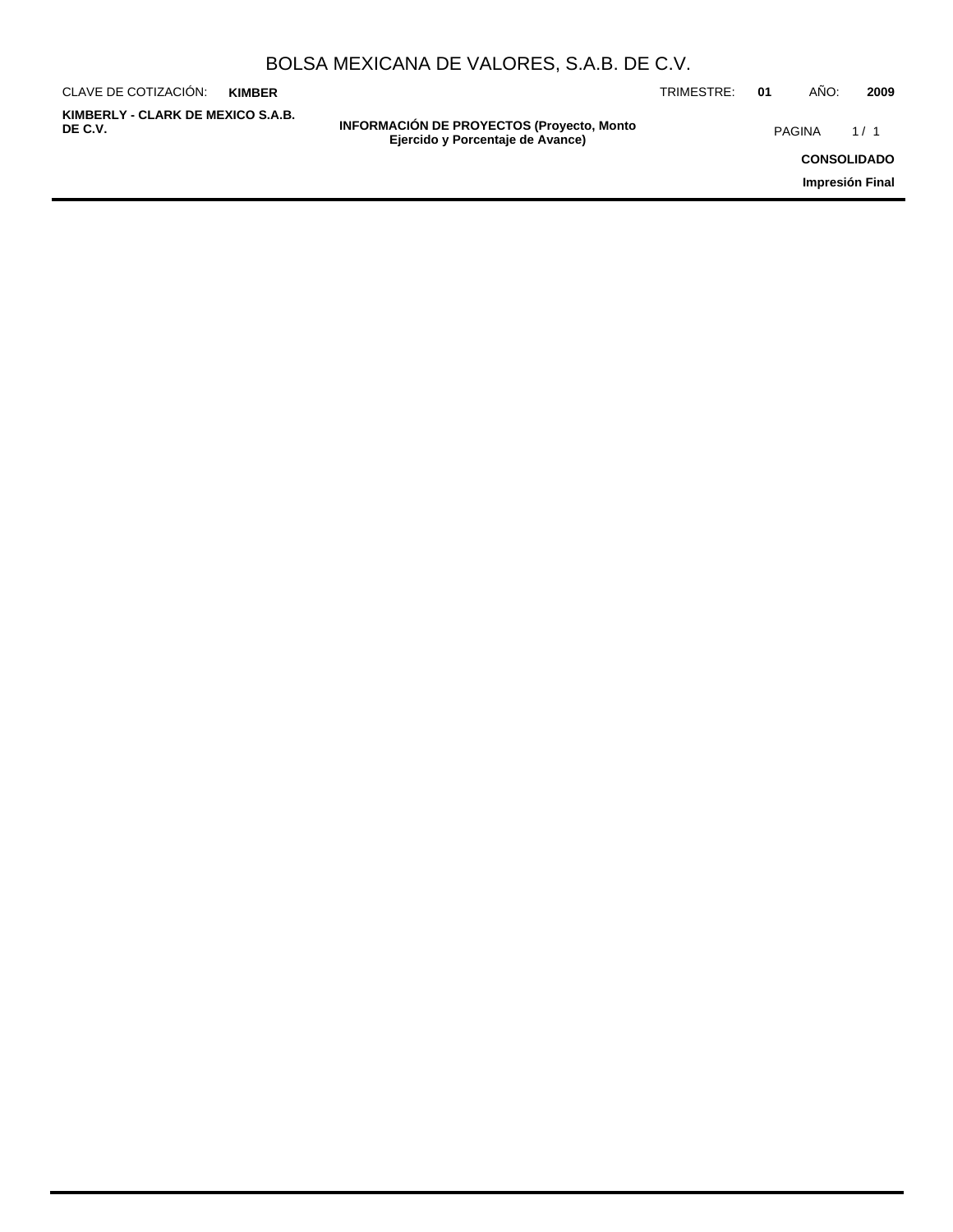| BOLSA MEXICANA DE VALORES, S.A.B. DE C.V. |  |  |  |
|-------------------------------------------|--|--|--|
|-------------------------------------------|--|--|--|

**KIMBER**

**KIMBERLY - CLARK DE MEXICO S.A.B. DE C.V.**

**TRANSACCIONES EN MONEDA EXTRANJERA Y CONVERSIÓN DE ESTADOS FINANCIEROS DE OPERACIONES EXTRANJERAS (Información relacionada al Boletín B-15)**

CLAVE DE COTIZACIÓN: TRIMESTRE: **01** AÑO: **2009**

PAGINA 1/1

**CONSOLIDADO**

**Impresión Final**

KIMBERLY-CLARK DE MÉXICO, S.A.B. DE C.V. TIENE UNA EMPRESA COMERCIALIZADORA EN EL EXTERIOR PARA PROMOVER SUS PRODUCTOS Y SE DENOMINA PAPER PRODUCTS TRADE CORPORATION, LOS EFECTOS DE ESTA SUBSIDIARIA SON RECONOCIDOS EN LOS ESTADOS FINANCIEROS CONSOLIDADOS Y NO SON IMPORTANTES.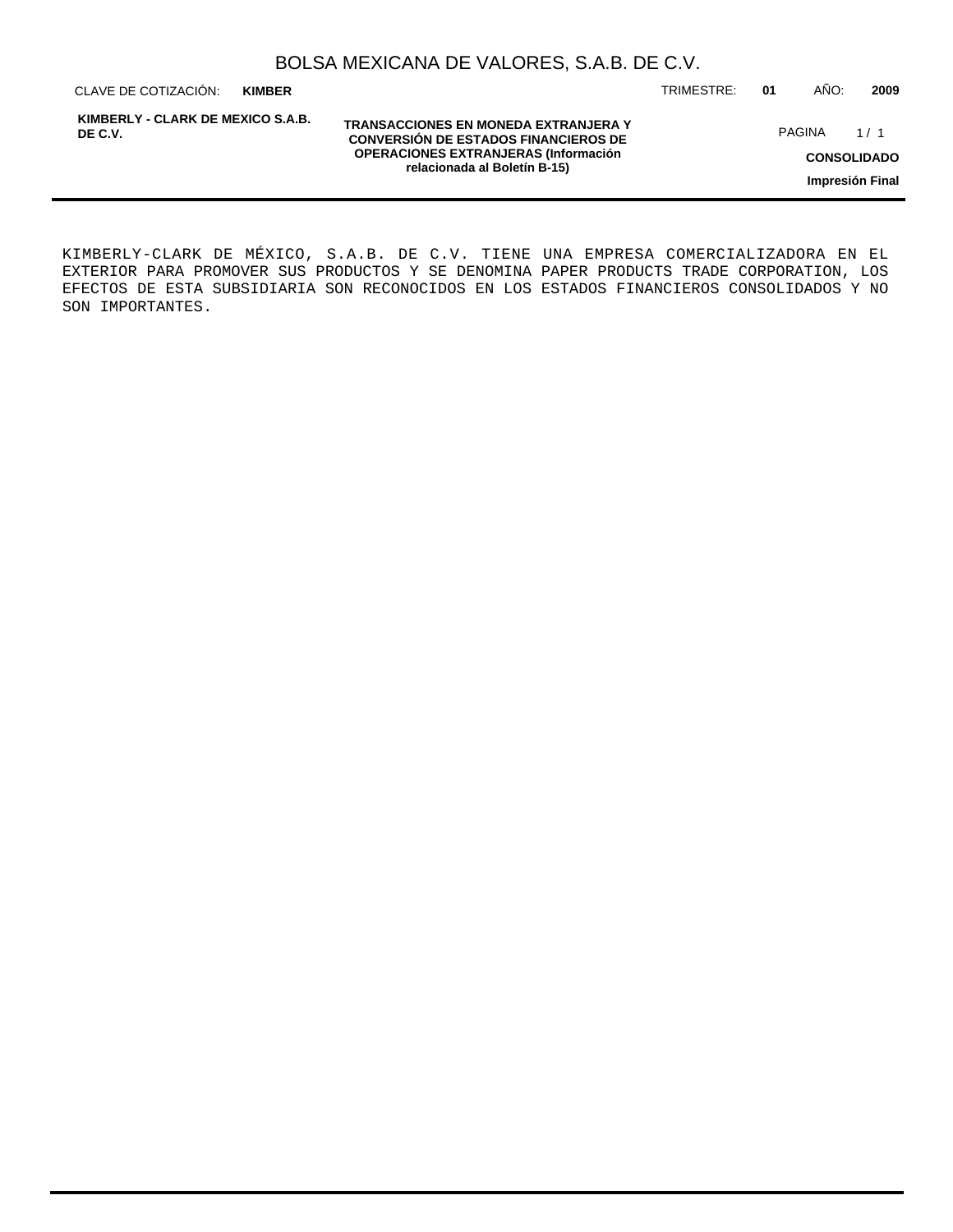TRIMESTRE **01** AÑO **2009**

**KIMBERLY - CLARK DE MEXICO S.A.B. DE C.V.** CLAVE DE COTIZACIÓN **KIMBER**

## **INTEGRACIÓN DEL CAPITAL SOCIAL PAGADO**

**CONSOLIDADO**

**Impresión Final**

| <b>SERIES</b>             |   | <b>CUPÓN</b>        |                         | <b>NUMERO DE ACCIONES</b> |                          |             | <b>CAPITAL SOCIAL</b> |              |
|---------------------------|---|---------------------|-------------------------|---------------------------|--------------------------|-------------|-----------------------|--------------|
| VALOR NOMINAL(\$) VIGENTE |   | <b>PORCIÓN FIJA</b> | <b>PORCIÓN VARIABLE</b> | <b>MEXICANOS</b>          | <b>LIBRE SUSCRIPCION</b> | <b>FIJO</b> | <b>VARIABLE</b>       |              |
| A                         |   | 21                  | 569,513,375             | $\mathbf{0}$              | 569,513,375              |             | 4,669                 | $\mathbf{0}$ |
| B                         | n | 21                  | 525,370,640             | 0                         | 0                        | 525,370,640 | 4,307                 | $\mathbf{0}$ |
| <b>TOTAL</b>              |   |                     | 1,094,884,015           |                           | 569,513,375              | 525,370,640 | 8,976                 | $\Omega$     |

**TOTAL DE ACCIONES QUE REPRESENTAN EL CAPITAL SOCIAL PAGADO A LA FECHA DE ENVIO DE LA INFORMACIÓN:** 1,094,884,015

**OBSERVACIONES**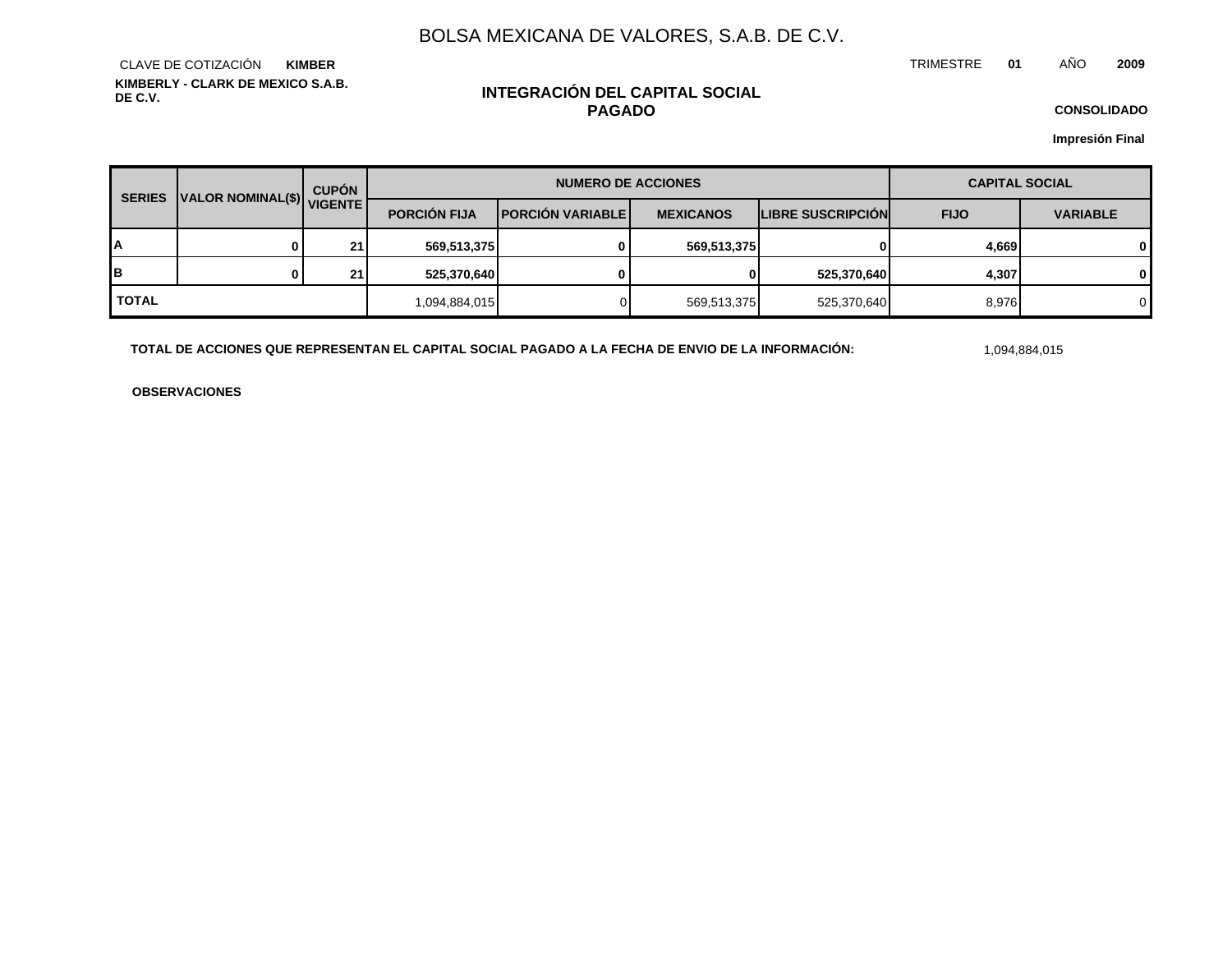CLAVE DE COTIZACIÓN: **KIMBER**

**INSTRUMENTOS FINANCIEROS DERIVADOS**

TRIMESTRE: **01** AÑO: **2009**

**S.A.B. DE C.V.** 2020 **PAGINA 2020** 20:00 **PAGINA 20:00 20:00 PAGINA 20:00 PAGINA** 20:00 **PAGINA KIMBERLY - CLARK DE MEXICO**

**CONSOLIDADO**

**Impresión Final**

AL 31 DE MARZO DE 2009, KIMBERLY-CLARK DE MÉXICO, S.A.B. DE C.V. (KIMBER) TENÍA CRÉDITOS EN MONEDA NACIONAL CON TASAS DE INTERÉS VARIABLES POR UN MONTO DE \$5,950 MILLONES DE PESOS, CONTRATOS DE CONSUMO DE GAS POR 16,800 MMBTU'S DIARIOS Y DEUDA EN MONEDA EXTRANJERA POR UN MONTO DE \$265 MILLONES DE DÓLARES ESTADOUNIDENSES.

CON LA FINALIDAD DE REDUCIR EL RIESGO EN LAS VARIACIONES EN TASAS DE INTERÉS, EL PRECIO DE CIERTOS INSUMOS Y EL TIPO DE CAMBIO, SE CONTRATAN INSTRUMENTOS FINANCIEROS DERIVADOS. LA ESTRATEGIA DE KIMBER ES LA DE CONTRATAR INSTRUMENTOS FINANCIEROS DERIVADOS EXCLUSIVAMENTE CON INSTITUCIONES DE RECONOCIDA SOLVENCIA Y EXCLUSIVAMENTE CON FINES DE COBERTURA.

KIMBER RECONOCE TODOS LOS ACTIVOS O PASIVOS QUE SURGEN DE LAS OPERACIONES CON INSTRUMENTOS FINANCIEROS DERIVADOS EN EL BALANCE GENERAL A VALOR RAZONABLE, INDEPENDIENTEMENTE DEL PROPÓSITO DE SU TENENCIA. EL VALOR RAZONABLE SE DETERMINA CON BASE EN PRECIOS DE MERCADOS RECONOCIDOS Y CON BASE EN TÉCNICAS DE VALUACIÓN ACEPTADAS EN EL ÁMBITO FINANCIERO.

CUANDO LOS DERIVADOS SON CONTRATADOS Y CUMPLEN CON TODOS LOS REQUISITOS DE COBERTURA, SE DOCUMENTA SU DESIGNACIÓN AL INICIO DE LA OPERACIÓN DE COBERTURA, DESCRIBIENDO EL OBJETIVO, CARACTERÍSTICAS, RECONOCIMIENTO CONTABLE Y COMO SE LLEVARÁ A CABO LA MEDICIÓN DE LA EFECTIVIDAD, APLICABLES A ESA OPERACIÓN.

LOS DERIVADOS DESIGNADOS COMO COBERTURA RECONOCEN LOS CAMBIOS EN VALUACIÓN DE ACUERDO AL TIPO DE COBERTURA DE QUE SE TRATE: (1) CUANDO SON DE VALOR RAZONABLE, LAS FLUCTUACIONES TANTO DEL DERIVADO COMO DE LA PARTIDA CUBIERTA SE VALÚAN A VALOR RAZONABLE Y SE RECONOCEN EN LOS RESULTADOS; (2) CUANDO SON DE FLUJO DE EFECTIVO, LA PORCIÓN EFECTIVA SE RECONOCE TEMPORALMENTE EN LA UTILIDAD INTEGRAL Y SE APLICA A RESULTADOS CUANDO LA PARTIDA CUBIERTA LOS AFECTA; LA PORCIÓN INEFECTIVA SE RECONOCE DE INMEDIATO EN LOS RESULTADOS.

NO SE HA OTORGADO GARANTÍA ALGUNA EN RELACIÓN A LOS INSTRUMENTOS FINANCIEROS DERIVADOS, YA QUE SE CUENTA CON UNA LÍNEA DE CRÉDITO DE HASTA \$25 MILLONES DE DÓLARES.

A LA FECHA DE ESTE REPORTE NO SE HA IDENTIFICADO NINGÚN RIESGO O CONTINGENCIA FUTURA EN SU POSICIÓN EN INSTRUMENTOS FINANCIEROS DERIVADOS. DE LA MISMA MANERA NO EXISTE NINGUNA EVENTUALIDAD O CAMBIO EN EL VALOR DEL SUBYACENTE QUE IMPLIQUE QUE EL USO DE LOS DERIVADOS ACTUALMENTE CONTRATADOS DIFIERA DE LOS ORIGINALMENTE CONTRATADOS NI QUE IMPLIQUE LA PÉRDIDA PARCIAL O TOTAL DE LA COBERTURA. POR LO TANTO LA COMPAÑÍA NO ESTIMA ASUMIR NUEVAS OBLIGACIONES CON RELACIÓN A ESTOS DERIVADOS.

LA COMPAÑÍA CONSIDERA QUE POR SU POCA IMPORTANCIA RELATIVA DENTRO DEL COSTO DE VENTA Y DENTRO DEL RESULTADO INTEGRAL DE FINANCIAMIENTO, UN ANÁLISIS DE SENSIBILIDAD NO ES NECESARIO.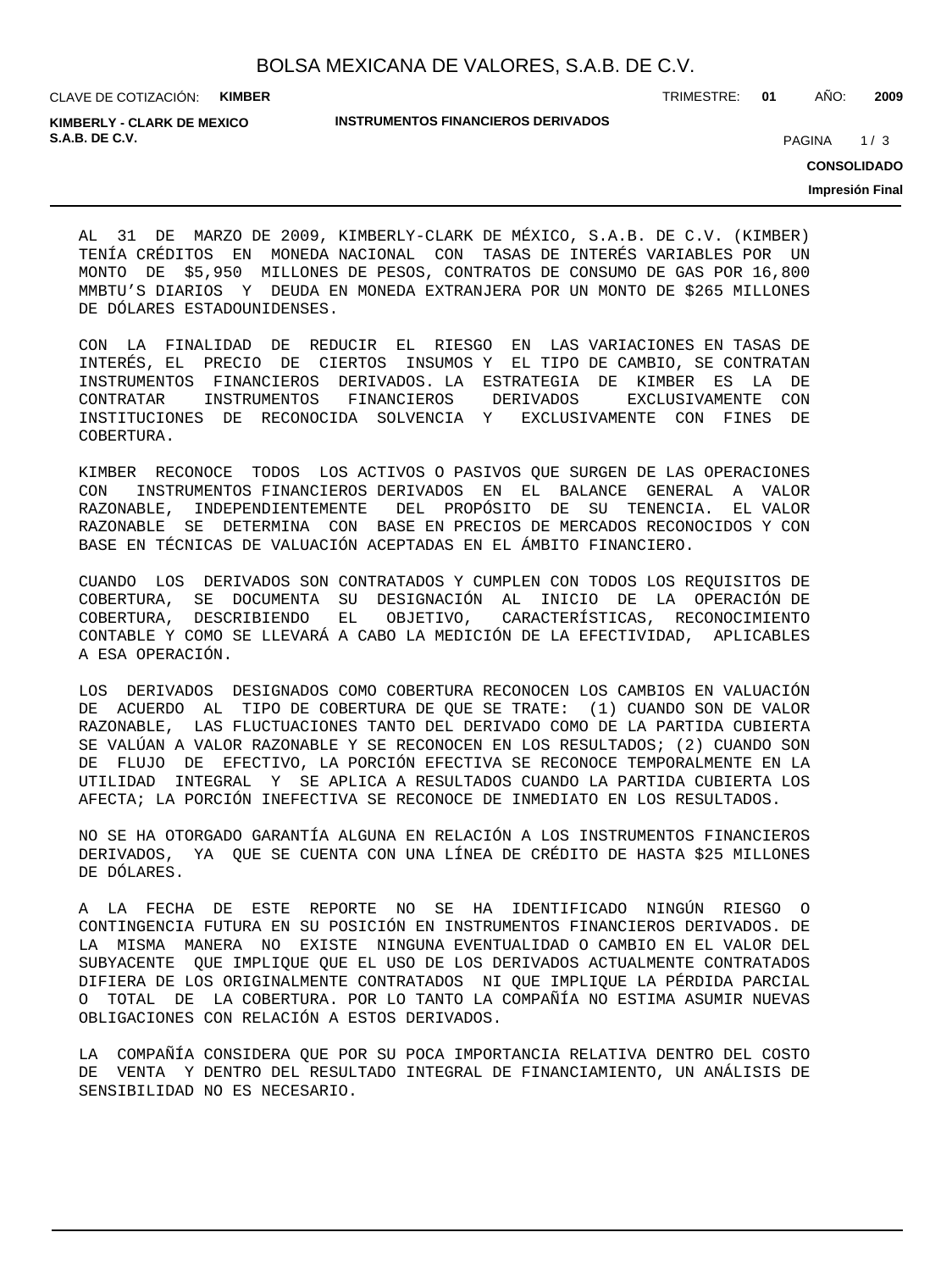CLAVE DE COTIZACIÓN: **KIMBER**

TRIMESTRE: **01** AÑO: **2009**

**KIMBERLY - CLARK DE MEXICO S.A.B. DE C.V.** PAGINA 2/3

**INSTRUMENTOS FINANCIEROS DERIVADOS**

 $2/3$ 

**CONSOLIDADO**

**Impresión Final**

SWAP DE TASAS DE INTERES POR CREDITOS EN MONEDA NACIONAL ========================================================

KIMBER TIENE FINANCIAMIENTOS EN CERTIFICADOS BURSÁTILES POR UN TOTAL DE \$8,000 MILLONES DE PESOS. DE DICHO TOTAL, \$5,950 MILLONES DE PESOS ESTÁN CONTRATADOS A TASA VARIABLE.

EL 9 DE JULIO DE 2007 SE REALIZÓ CON BANCO NACIONAL DE MÉXICO, S.A. UN CONTRATO DE INTERCAMBIO DE TASAS DE INTERÉS POR UN MONTO DE \$1,500 MILLONES DE PESOS PARA CONVERTIR EL PERFIL DE PAGO DE INTERÉS A TASA FIJA DE 8.01% ANUAL Y CON VENCIMIENTOS MENSUALES. LA FECHA DE VENCIMIENTO DE ESTE CONTRATO ES EL 26 DE JUNIO DE 2017.

DEBIDO A QUE TANTO EL IMPORTE COMO LOS VENCIMIENTOS DEL CAPITAL Y LOS PAGOS DEL INTERÉS SON SIMILARES A LA PORCIÓN DEL CRÉDITO, SE DESIGNÓ A ESTE CONTRATO COMO INSTRUMENTO DE COBERTURA DE FLUJOS DE EFECTIVO.

AL 31 DE MARZO DE 2009, EL VALOR RAZONABLE DE ESTE CONTRATO ES UN PASIVO A LARGO PLAZO POR \$38.8 MILLONES DE PESOS Y LA CONTRAPARTIDA NETA DE IMPUESTOS SE PRESENTA COMO PARTE DE LA UTILIDAD INTEGRAL EN EL CAPITAL CONTABLE.

DURANTE 2009 SE HA RECONOCIDO UN EFECTO NETO FAVORABLE EN EL RESULTADO INTEGRAL DE FINANCIAMIENTO POR CASI \$0.7 MILLONES DE PESOS.

CONTRATOS DE SWAP Y OPCION PARA GARANTIZAR EL PRECIO DEL GAS ============================================================

KIMBER CONSUME APROXIMADAMENTE 500 MIL MMBTU'S POR MES; PARA DISMINUIR EL RIESGO DE LAS VARIACIONES EN EL PRECIO, SE TIENEN DOS CONTRATOS CON JP MORGAN CHASE BANK, N.A., UNO TIPO SWAP Y OTRO MÁS DE OPCIONES.

EL PRIMER CONTRATO SWAP INICIÓ EL 1 DE SEPTIEMBRE DE 2008 Y ES POR EL 50% DEL CONSUMO MENSUAL. TIENE UN VENCIMIENTO AL 31 DE DICIEMBRE DE 2009 CON UN PRECIO FIJO DE \$8.96 USD POR MMBTU TOMANDO COMO REFERENCIA EL ÍNDICE TETCO SOUTH TEXAS.

CON EL OBJETO DE REDUCIR EL COSTO DEL CONTRATO ANTERIOR SE FIRMÓ UN CONTRATO DE OPCIONES QUE ESTABLECE LAS MISMAS CANTIDADES DE CONSUMO Y MISMAS FECHAS DE LIQUIDACIÓN, CON UN TECHO DE \$12 USD POR MMBTU.

ESTE SWAP TIENE COMO OBJETO FIJAR EL PRECIO VARIABLE DEL GAS SUMINISTRADO POR PEMEX Y QUE CAMBIA TODOS LOS MESES, A LOS PRECIOS FIJOS Y PREESTABLECIDOS EN LOS CONTRATOS ANTES MENCIONADOS.

ESTOS CONTRATOS FUERON DESIGNADOS COMO INSTRUMENTOS DE COBERTURA DE FLUJOS DE EFECTIVO.

AL 31 DE MARZO DE 2009, EL VALOR RAZONABLE DE ESTOS DOS CONTRATOS ES UN PASIVO A CORTO PLAZO POR \$166.3 MILLONES DE PESOS Y LA CONTRAPARTIDA NETA DE IMPUESTOS SE PRESENTA FORMANDO PARTE DE LA UTILIDAD INTEGRAL EN EL CAPITAL CONTABLE.